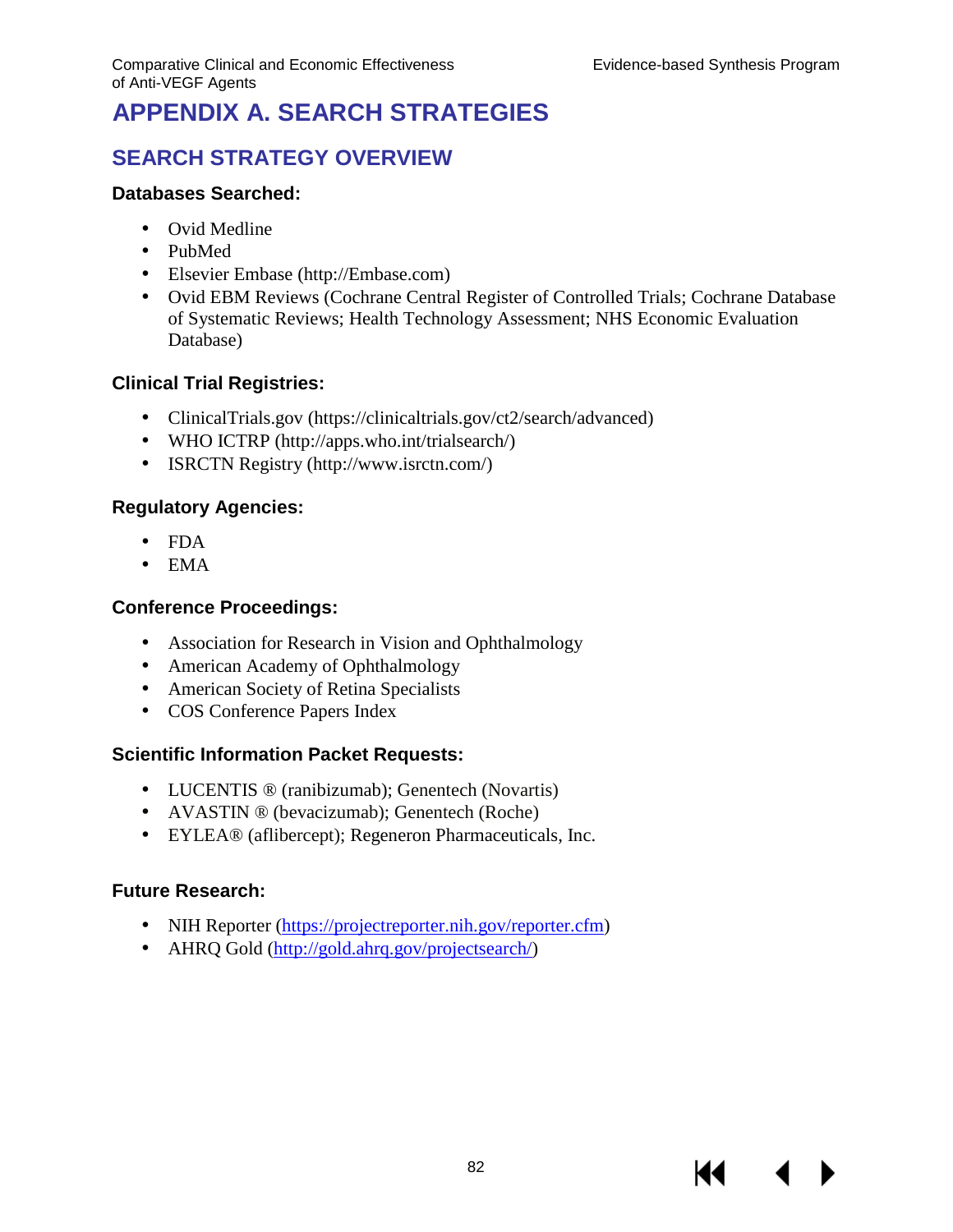# **ELECTRONIC SEARCH STRATEGIES**

**Ovid MEDLINE(R) and Ovid OLDMEDLINE(R)** 1946 to November Week 3 2015, **Ovid MEDLINE(R) In-Process & Other Non-Indexed Citations** December 11, 2015 Date Searched: December 11, 2015

| 1               | exp Angiogenesis Inhibitors/                                                                                                                                                                                                                                                                                                                                                                                                                                                                                                                                                                                                                              | 38860   |
|-----------------|-----------------------------------------------------------------------------------------------------------------------------------------------------------------------------------------------------------------------------------------------------------------------------------------------------------------------------------------------------------------------------------------------------------------------------------------------------------------------------------------------------------------------------------------------------------------------------------------------------------------------------------------------------------|---------|
| $\overline{c}$  | Antibodies, Monoclonal, Humanized/                                                                                                                                                                                                                                                                                                                                                                                                                                                                                                                                                                                                                        | 30005   |
| 3               | Endothelial Growth Factors/<br>8163                                                                                                                                                                                                                                                                                                                                                                                                                                                                                                                                                                                                                       |         |
| 4               | exp Vascular Endothelial Growth Factors/                                                                                                                                                                                                                                                                                                                                                                                                                                                                                                                                                                                                                  | 42393   |
| 5               | ((endothelial adj2 growth adj2 factor*) or VEGF or VEGF-A or ((anti* or inhibit*) adj2 VEGF*) or<br>antiVEGF* or anti-VEGF* or VEGF TRAP* or ((anti* or inhibit*) adj2 angiogen*)).tw.                                                                                                                                                                                                                                                                                                                                                                                                                                                                    | 72844   |
| 6               | (aflibercept* or EYLEA* or bevacizumab* or Avastin* or ranibizumab* or Lucentis*).tw.                                                                                                                                                                                                                                                                                                                                                                                                                                                                                                                                                                     | 12368   |
| 7               | $or/1-6$                                                                                                                                                                                                                                                                                                                                                                                                                                                                                                                                                                                                                                                  | 129921  |
| 8               | Visual acuity/                                                                                                                                                                                                                                                                                                                                                                                                                                                                                                                                                                                                                                            | 62548   |
| 9               | (visual* or vision or ETDRS or BCVA).tw.                                                                                                                                                                                                                                                                                                                                                                                                                                                                                                                                                                                                                  | 511121  |
| 10              | $or/8-9$                                                                                                                                                                                                                                                                                                                                                                                                                                                                                                                                                                                                                                                  | 530892  |
| 11              | Diabetic Retinopathy/                                                                                                                                                                                                                                                                                                                                                                                                                                                                                                                                                                                                                                     | 20770   |
| 12              | Glaucoma, Neovascular/                                                                                                                                                                                                                                                                                                                                                                                                                                                                                                                                                                                                                                    | 710     |
|                 | 13 Macular Degeneration/                                                                                                                                                                                                                                                                                                                                                                                                                                                                                                                                                                                                                                  | 12937   |
| 14              | Macular Edema/                                                                                                                                                                                                                                                                                                                                                                                                                                                                                                                                                                                                                                            | 5087    |
| 15              | Wet Macular Degeneration/                                                                                                                                                                                                                                                                                                                                                                                                                                                                                                                                                                                                                                 | 956     |
| 16 <sup>1</sup> | Choroidal Neovascularization/                                                                                                                                                                                                                                                                                                                                                                                                                                                                                                                                                                                                                             | 4602    |
| 17              | Vitreous Hemorrhage/                                                                                                                                                                                                                                                                                                                                                                                                                                                                                                                                                                                                                                      | 1734    |
|                 | 18 Retinal Vein Occlusion/                                                                                                                                                                                                                                                                                                                                                                                                                                                                                                                                                                                                                                | 3355    |
|                 | ((macula* adj3 (edema* or oedema* or degenerat*)) or (retin* adj3 (angiogenesis* or vein* or occlu*<br>or obstruct* or clos* or stricture* or steno* or block* or embolism*)) or (proliferat* adj3 retinopath*)<br>or (glaucoma* adj4 (neovascular* or haemorrhag* or hemorrhag* or thrombo* or congestive or<br>19   rubeot*) or (neovascular* adj2 (retinopath* or retinal* or intraocular* or intravitreal* or glaucoma*<br>or choroidal)) or (vitreous adj2 (haemorrhag* or hemorrhag*)) or new blood vessel* or retinopath* or<br>maculopath* or CME or CSME or CMO or CSMO or DMO or DME or NVG or NVI or BRVO or<br>RVO or AMD or WAMD or CNV).tw. | 83310   |
| 20 <sub>1</sub> | $or/11-19$                                                                                                                                                                                                                                                                                                                                                                                                                                                                                                                                                                                                                                                | 93025   |
| 21              | and/7,10,20                                                                                                                                                                                                                                                                                                                                                                                                                                                                                                                                                                                                                                               | 4393    |
| 22              | remove duplicates from 21                                                                                                                                                                                                                                                                                                                                                                                                                                                                                                                                                                                                                                 | 4166    |
| 23              | limit 22 to (case reports or comment or editorial or letter or news)                                                                                                                                                                                                                                                                                                                                                                                                                                                                                                                                                                                      | 689     |
|                 | 24 22 not 23 (GENERAL SEARCH RESULTS)                                                                                                                                                                                                                                                                                                                                                                                                                                                                                                                                                                                                                     | 3477    |
| 25              | 7 and 20                                                                                                                                                                                                                                                                                                                                                                                                                                                                                                                                                                                                                                                  | 10749   |
| 26              | (ae or co or de).fs.                                                                                                                                                                                                                                                                                                                                                                                                                                                                                                                                                                                                                                      | 5215408 |
| 27              | (harm or harms or harmful or safe or safety or side effect* or undesirable effect* or treatment<br>emergent or tolerability or toxic* or adrs or (adverse adj2 (effect or effects or reaction or reactions or<br>event or events or outcome or outcomes))).tw.                                                                                                                                                                                                                                                                                                                                                                                            | 1331876 |
| 28              | $or/26-27$                                                                                                                                                                                                                                                                                                                                                                                                                                                                                                                                                                                                                                                | 5972462 |
| 29              | 25 and 28                                                                                                                                                                                                                                                                                                                                                                                                                                                                                                                                                                                                                                                 | 5489    |
|                 | 30 limit 29 to (meta analysis or systematic reviews)                                                                                                                                                                                                                                                                                                                                                                                                                                                                                                                                                                                                      | 183     |
|                 |                                                                                                                                                                                                                                                                                                                                                                                                                                                                                                                                                                                                                                                           |         |

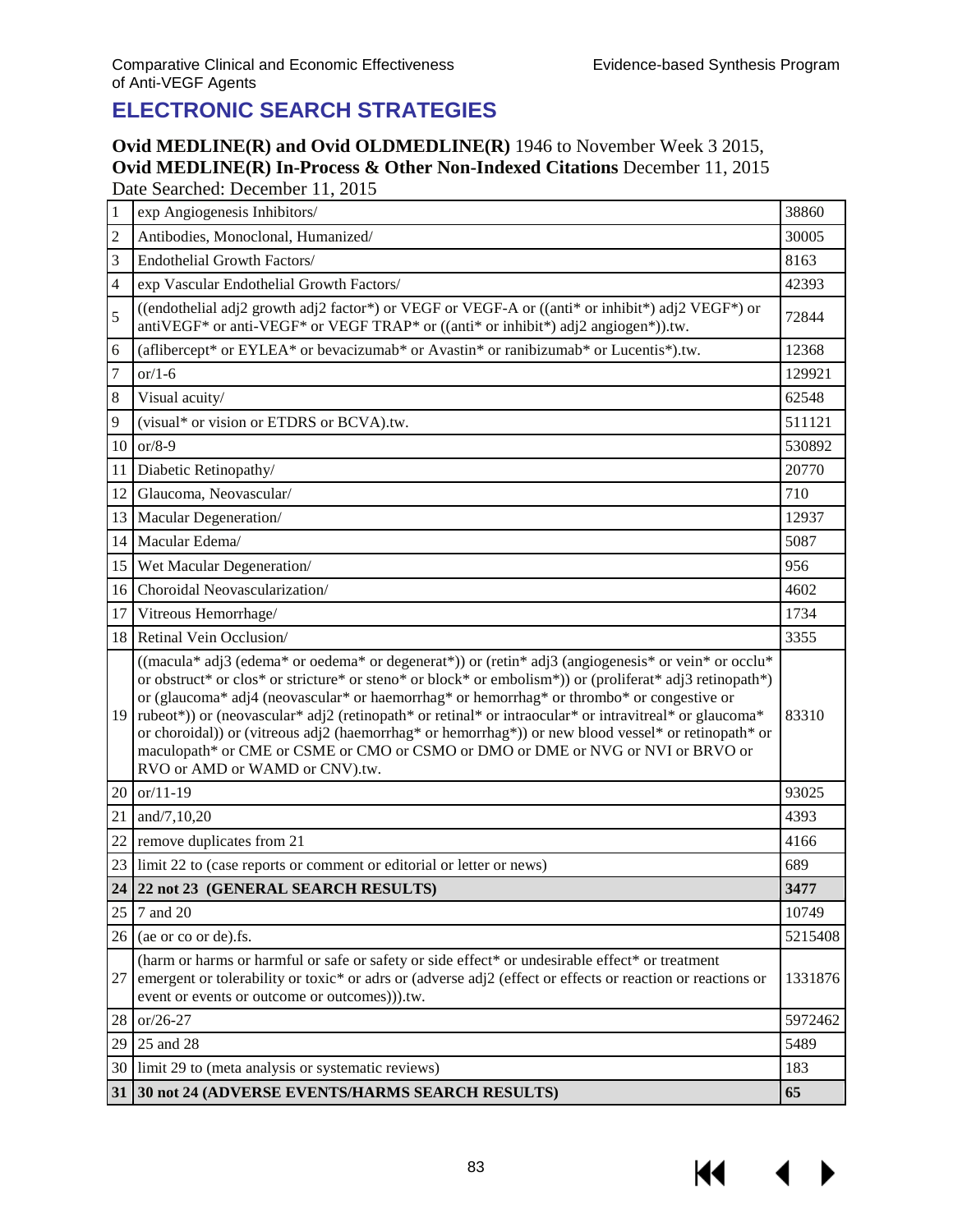Note: Bevacizumab/ and Ranibizumab/ are new MeSH Terms as of 2016, but currently do not have any results linked to the subject terms, and therefore these were not used in the search. Future search strategies however should include these MeSH terms.

#### **PubMed**

Date Searched: February 4, 2016

|     | #14 Search (#13 OR #7) (ALL SEARCH RESULTS)                                                                                                                                                                                                                                                                                                                                                                                                                                                                                                                                                                                                                                                                                                                                                                                                                                                                                                                                                                                                                                                                                                                                                                                                                                                                                                                                                                                                                                                     | 450     |
|-----|-------------------------------------------------------------------------------------------------------------------------------------------------------------------------------------------------------------------------------------------------------------------------------------------------------------------------------------------------------------------------------------------------------------------------------------------------------------------------------------------------------------------------------------------------------------------------------------------------------------------------------------------------------------------------------------------------------------------------------------------------------------------------------------------------------------------------------------------------------------------------------------------------------------------------------------------------------------------------------------------------------------------------------------------------------------------------------------------------------------------------------------------------------------------------------------------------------------------------------------------------------------------------------------------------------------------------------------------------------------------------------------------------------------------------------------------------------------------------------------------------|---------|
|     | #13 Search (#12 NOT #7) (ADVERSE EVENTS/HARMS SEARCH RESULTS)                                                                                                                                                                                                                                                                                                                                                                                                                                                                                                                                                                                                                                                                                                                                                                                                                                                                                                                                                                                                                                                                                                                                                                                                                                                                                                                                                                                                                                   | 34      |
| #12 | Search (#11 AND english [language])                                                                                                                                                                                                                                                                                                                                                                                                                                                                                                                                                                                                                                                                                                                                                                                                                                                                                                                                                                                                                                                                                                                                                                                                                                                                                                                                                                                                                                                             | 148     |
| #11 | Search (#10 AND #5)                                                                                                                                                                                                                                                                                                                                                                                                                                                                                                                                                                                                                                                                                                                                                                                                                                                                                                                                                                                                                                                                                                                                                                                                                                                                                                                                                                                                                                                                             | 154     |
| #10 | Search (#9 AND #8)                                                                                                                                                                                                                                                                                                                                                                                                                                                                                                                                                                                                                                                                                                                                                                                                                                                                                                                                                                                                                                                                                                                                                                                                                                                                                                                                                                                                                                                                              | 795     |
| #9  | Search (harm[Title/Abstract] OR harms[Title/Abstract] OR harmful[Title/Abstract] OR<br>safe[Title/Abstract] OR safety[Title/Abstract] OR side effects[Title/Abstract] OR undesirable<br>effect*[Title/Abstract] OR treatment emergent[Title/Abstract] OR tolerability[Title/Abstract] OR<br>toxic*[Title/Abstract] OR adrs[Title/Abstract] OR adverse effect[Title/Abstract] OR adverse<br>effects[Title/Abstract] OR adverse reaction[Title/Abstract] OR adverse reactions[Title/Abstract]<br>OR adverse event[Title/Abstract] OR adverse events[Title/Abstract] OR adverse<br>outcome[Title/Abstract] OR adverse outcomes[Title/Abstract])                                                                                                                                                                                                                                                                                                                                                                                                                                                                                                                                                                                                                                                                                                                                                                                                                                                    | 1350876 |
| #8  | Search (#1 AND #3)                                                                                                                                                                                                                                                                                                                                                                                                                                                                                                                                                                                                                                                                                                                                                                                                                                                                                                                                                                                                                                                                                                                                                                                                                                                                                                                                                                                                                                                                              | 2656    |
| #7  | Search (#6 AND english [language])<br>(GENERAL SEARCH RESULTS)                                                                                                                                                                                                                                                                                                                                                                                                                                                                                                                                                                                                                                                                                                                                                                                                                                                                                                                                                                                                                                                                                                                                                                                                                                                                                                                                                                                                                                  | 416     |
| #6  | Search (#4 AND #5)                                                                                                                                                                                                                                                                                                                                                                                                                                                                                                                                                                                                                                                                                                                                                                                                                                                                                                                                                                                                                                                                                                                                                                                                                                                                                                                                                                                                                                                                              | 429     |
| #5  | Search ((publisher [sb] NOT pubstatusnihms NOT pubstatuspmcsd NOT pmcbook) OR inprocess<br>[sb] OR pubmednotmedline [sb] OR pmcbook OR (publisher [sb] AND (pubstatusnihms OR<br>pubstatuspmcsd)))                                                                                                                                                                                                                                                                                                                                                                                                                                                                                                                                                                                                                                                                                                                                                                                                                                                                                                                                                                                                                                                                                                                                                                                                                                                                                              | 2783356 |
| #4  | Search (#1 AND #2 AND #3)                                                                                                                                                                                                                                                                                                                                                                                                                                                                                                                                                                                                                                                                                                                                                                                                                                                                                                                                                                                                                                                                                                                                                                                                                                                                                                                                                                                                                                                                       | 1826    |
| #3  | Search (((macula*[Title/Abstract] AND (edema*[Title/Abstract] OR oedema*[Title/Abstract] OR<br>degenerat*))[Title/Abstract] OR (retin*[Title/Abstract] AND (angiogenesis*[Title/Abstract] OR<br>vein*[Title/Abstract] OR occlu*[Title/Abstract] OR obstruct*[Title/Abstract] OR<br>clos*[Title/Abstract] OR stricture*[Title/Abstract] OR steno*[Title/Abstract] OR<br>block*[Title/Abstract] OR embolism*))[Title/Abstract] OR (proliferat*[Title/Abstract] AND<br>retinopath*)[Title/Abstract] OR (glaucoma*[Title/Abstract] AND (neovascular*[Title/Abstract]<br>OR haemorrhag*[Title/Abstract] OR hemorrhag*[Title/Abstract] OR thrombo*[Title/Abstract] OR<br>congestive[Title/Abstract] OR rubeot*))[Title/Abstract] OR (neovascular*[Title/Abstract] AND<br>(retinopath*[Title/Abstract] OR retinal*[Title/Abstract] OR intraocular*[Title/Abstract] OR<br>intravitreal*[Title/Abstract] OR glaucoma*[Title/Abstract] OR choroidal)][Title/Abstract] OR<br>(vitreous[Title/Abstract] AND (haemorrhag*[Title/Abstract] OR hemorrhag*)][Title/Abstract] OR<br>new blood vessel*[Title/Abstract] OR retinopath*[Title/Abstract] OR maculopath*[Title/Abstract]<br>OR CME[Title/Abstract] OR CSME[Title/Abstract] OR CMO[Title/Abstract] OR<br>CSMO[Title/Abstract] OR DMO[Title/Abstract] OR DME[Title/Abstract] OR<br>NVG[Title/Abstract] OR NVI[Title/Abstract] OR BRVO[Title/Abstract] OR RVO[Title/Abstract]<br>OR AMD[Title/Abstract] OR WAMD[Title/Abstract] OR CNV[Title/Abstract])) | 59871   |
| #2  | Search ((visual*[Title/Abstract] or vision[Title/Abstract] or ETDRS[Title/Abstract] or<br>BCVA[Title/Abstract]))                                                                                                                                                                                                                                                                                                                                                                                                                                                                                                                                                                                                                                                                                                                                                                                                                                                                                                                                                                                                                                                                                                                                                                                                                                                                                                                                                                                | 515210  |
| #1  | Search ((aflibercept*[Title/Abstract] OR EYLEA*[Title/Abstract] OR<br>bevacizumab*[Title/Abstract] OR Avastin*[Title/Abstract] OR ranibizumab*[Title/Abstract] OR                                                                                                                                                                                                                                                                                                                                                                                                                                                                                                                                                                                                                                                                                                                                                                                                                                                                                                                                                                                                                                                                                                                                                                                                                                                                                                                               | 12614   |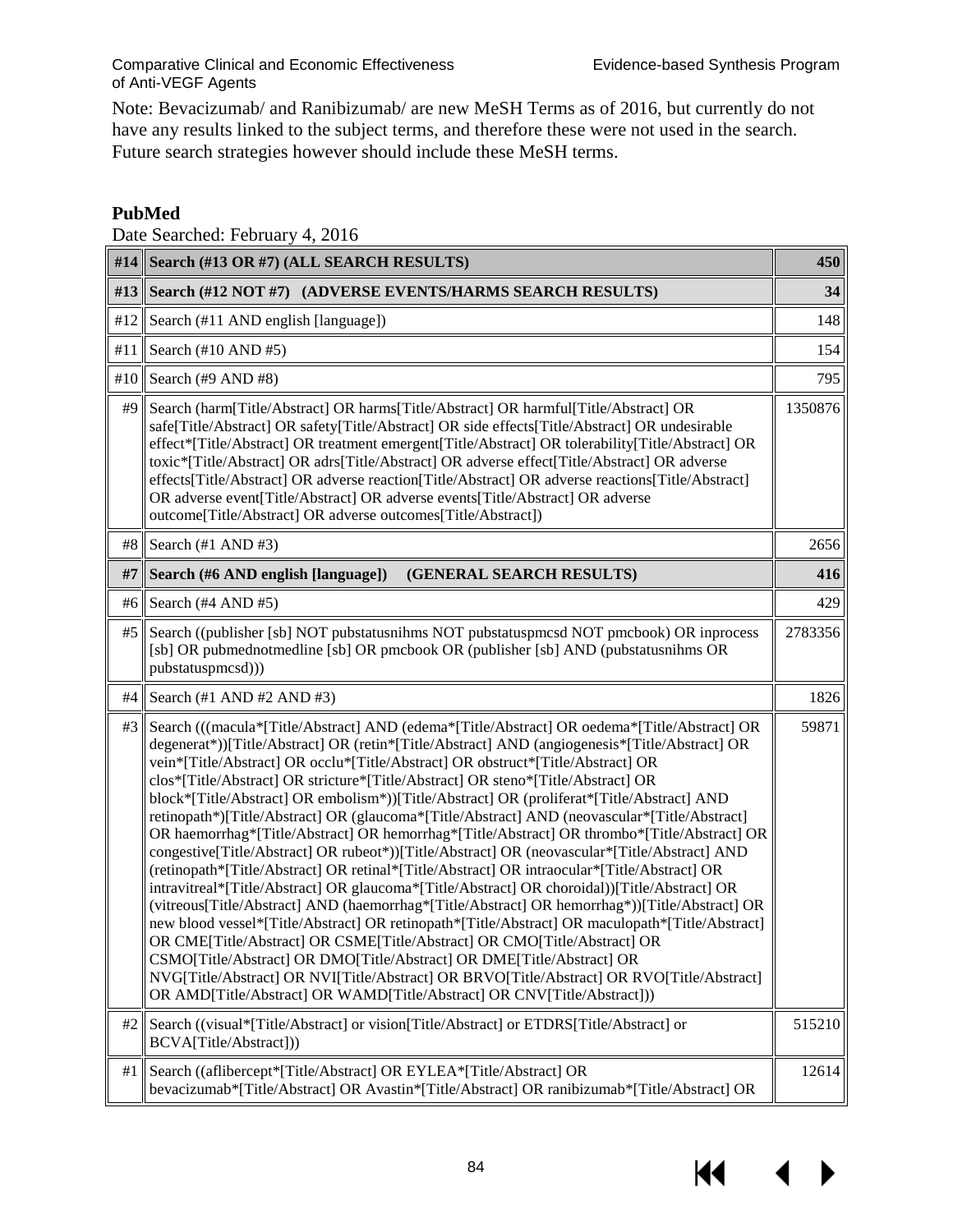$\top$ 

Lucentis\*[Title/Abstract]))

# **Elsevier EMBASE.COM**

Date Searched: February 3, 2016

| #34   | #33 NOT #28 (ADVERSE EVENTS/HARMS SEARCH RESULTS)                                                                                                                                                                                                                                                                                                                                                                                                                                                                                                                                                                                                                                                                                                                                                                                | 99      |
|-------|----------------------------------------------------------------------------------------------------------------------------------------------------------------------------------------------------------------------------------------------------------------------------------------------------------------------------------------------------------------------------------------------------------------------------------------------------------------------------------------------------------------------------------------------------------------------------------------------------------------------------------------------------------------------------------------------------------------------------------------------------------------------------------------------------------------------------------|---------|
| #33   | #30 OR #31 AND ([systematic review]/lim OR [meta analysis]/lim)                                                                                                                                                                                                                                                                                                                                                                                                                                                                                                                                                                                                                                                                                                                                                                  | 202     |
| #32   | #30 OR #31                                                                                                                                                                                                                                                                                                                                                                                                                                                                                                                                                                                                                                                                                                                                                                                                                       | 6,445   |
| #31   | #29 AND (harm:ab,ti OR harms:ab,ti OR harmful:ab,ti OR safe:ab,ti OR safety:ab,ti OR<br>side:ab,ti AND effect*:ab,ti OR undesirable:ab,ti AND effect*:ab,ti OR treatment:ab,ti AND<br>emergent:ab,ti OR tolerability:ab,ti OR toxic*:ab,ti OR adrs:ab,ti OR (adverse NEAR/2 (effect<br>OR effects OR reaction OR reactions OR event OR events OR outcome OR outcomes)):ab,ti)                                                                                                                                                                                                                                                                                                                                                                                                                                                    | 1,636   |
| #30   | #29 AND ('adverse drug reaction'/lnk OR 'complication'/lnk OR 'side effect'/lnk)                                                                                                                                                                                                                                                                                                                                                                                                                                                                                                                                                                                                                                                                                                                                                 | 5,716   |
| #29   | #10 AND #23                                                                                                                                                                                                                                                                                                                                                                                                                                                                                                                                                                                                                                                                                                                                                                                                                      | 18,185  |
| #28   | #25 NOT (#26 OR #27) (GENERAL SEARCH RESULTS)                                                                                                                                                                                                                                                                                                                                                                                                                                                                                                                                                                                                                                                                                                                                                                                    | 5,131   |
| #27   | #25 AND ([editorial]/lim OR [letter]/lim) 420                                                                                                                                                                                                                                                                                                                                                                                                                                                                                                                                                                                                                                                                                                                                                                                    | 420     |
| #26   | #25 AND 'case report'/de 910                                                                                                                                                                                                                                                                                                                                                                                                                                                                                                                                                                                                                                                                                                                                                                                                     | 910     |
| #25   | #10 AND #13 AND #23 AND [embase]/lim 6,298                                                                                                                                                                                                                                                                                                                                                                                                                                                                                                                                                                                                                                                                                                                                                                                       | 6,298   |
| #24   | #10 AND #13 AND #23 6,815                                                                                                                                                                                                                                                                                                                                                                                                                                                                                                                                                                                                                                                                                                                                                                                                        | 6,815   |
| #23   | #14 OR #15 OR #16 OR #17 OR #18 OR #19 OR #20 OR #21 OR #22 127,711                                                                                                                                                                                                                                                                                                                                                                                                                                                                                                                                                                                                                                                                                                                                                              | 127,711 |
| #22   | (macula* NEAR/3 (edema* OR oedema* OR degenerat*)):ab,ti OR (retin* NEAR/3<br>(angiogenesis* OR vein* OR occlu* OR obstruct* OR clos* OR stricture* OR steno* OR block*<br>OR embolism*)):ab,ti OR (proliferat* NEAR/3 retinopath*):ab,ti OR (glaucoma* NEAR/4<br>(neovascular* OR haemorrhag* OR hemorrhag* OR thrombo* OR congestive OR rubeot*)):ab,ti<br>OR (neovascular* NEAR/2 (retinopath* OR retinal* OR intraocular* OR intravitreal* OR<br>glaucoma* OR choroidal)):ab,ti OR (vitreous NEAR/2 (haemorrhag* OR hemorrhag*)):ab,ti OR<br>new:ab,ti AND blood:ab,ti AND vessel*:ab,ti OR retinopath*:ab,ti OR maculopath*:ab,ti OR<br>cme:ab,ti OR csme:ab,ti OR cmo:ab,ti OR csmo:ab,ti OR dmo:ab,ti OR dme:ab,ti OR nvg:ab,ti<br>OR nvi:ab,ti OR brvo:ab,ti OR rvo:ab,ti OR amd:ab,ti OR wamd:ab,ti OR cnv:ab,ti 91,083 | 91,083  |
| #21   | 'retina vein occlusion'/exp 6,089                                                                                                                                                                                                                                                                                                                                                                                                                                                                                                                                                                                                                                                                                                                                                                                                | 6,089   |
| #20   | 'vitreous hemorrhage'/de 4,949                                                                                                                                                                                                                                                                                                                                                                                                                                                                                                                                                                                                                                                                                                                                                                                                   | 4,949   |
| #19   | 'subretinal neovascularization'/de 7,248                                                                                                                                                                                                                                                                                                                                                                                                                                                                                                                                                                                                                                                                                                                                                                                         | 7,248   |
| #18   | wet macular degeneration'/de                                                                                                                                                                                                                                                                                                                                                                                                                                                                                                                                                                                                                                                                                                                                                                                                     | 520     |
| #17   | 'macular edema'/exp                                                                                                                                                                                                                                                                                                                                                                                                                                                                                                                                                                                                                                                                                                                                                                                                              | 12,382  |
| #16   | 'macular degeneration'/exp                                                                                                                                                                                                                                                                                                                                                                                                                                                                                                                                                                                                                                                                                                                                                                                                       | 22,598  |
| #15   | 'neovascular glaucoma'/de                                                                                                                                                                                                                                                                                                                                                                                                                                                                                                                                                                                                                                                                                                                                                                                                        | 1,724   |
| #14   | 'diabetic retinopathy'/exp                                                                                                                                                                                                                                                                                                                                                                                                                                                                                                                                                                                                                                                                                                                                                                                                       | 30,963  |
| #13   | #11 OR #12                                                                                                                                                                                                                                                                                                                                                                                                                                                                                                                                                                                                                                                                                                                                                                                                                       | 657,503 |
| #12   | visual*:ab,ti OR vision:ab,ti OR etdrs:ab,ti OR bcva:ab,ti                                                                                                                                                                                                                                                                                                                                                                                                                                                                                                                                                                                                                                                                                                                                                                       | 631,128 |
| #11   | 'visual acuity'/de                                                                                                                                                                                                                                                                                                                                                                                                                                                                                                                                                                                                                                                                                                                                                                                                               | 85,654  |
| #10   | #1 OR #2 OR #3 OR #4 OR #5 OR #6 OR #7 OR #8 OR #9                                                                                                                                                                                                                                                                                                                                                                                                                                                                                                                                                                                                                                                                                                                                                                               | 528,436 |
| #9    | aflibercept*:ab,ti OR eylea*:ab,ti OR 'trap eye':ab,ti OR bevacizumab*:ab,ti OR avastin*:ab,ti OR<br>ranibizumab*:ab,ti OR lucentis*:ab,ti                                                                                                                                                                                                                                                                                                                                                                                                                                                                                                                                                                                                                                                                                       | 20,686  |
| $\#8$ | 'ranibizumab'/de                                                                                                                                                                                                                                                                                                                                                                                                                                                                                                                                                                                                                                                                                                                                                                                                                 | 5,100   |
| $\#7$ | 'bevacizumab'/de                                                                                                                                                                                                                                                                                                                                                                                                                                                                                                                                                                                                                                                                                                                                                                                                                 | 38,277  |
| #6    | 'aflibercept'/de                                                                                                                                                                                                                                                                                                                                                                                                                                                                                                                                                                                                                                                                                                                                                                                                                 | 2,484   |

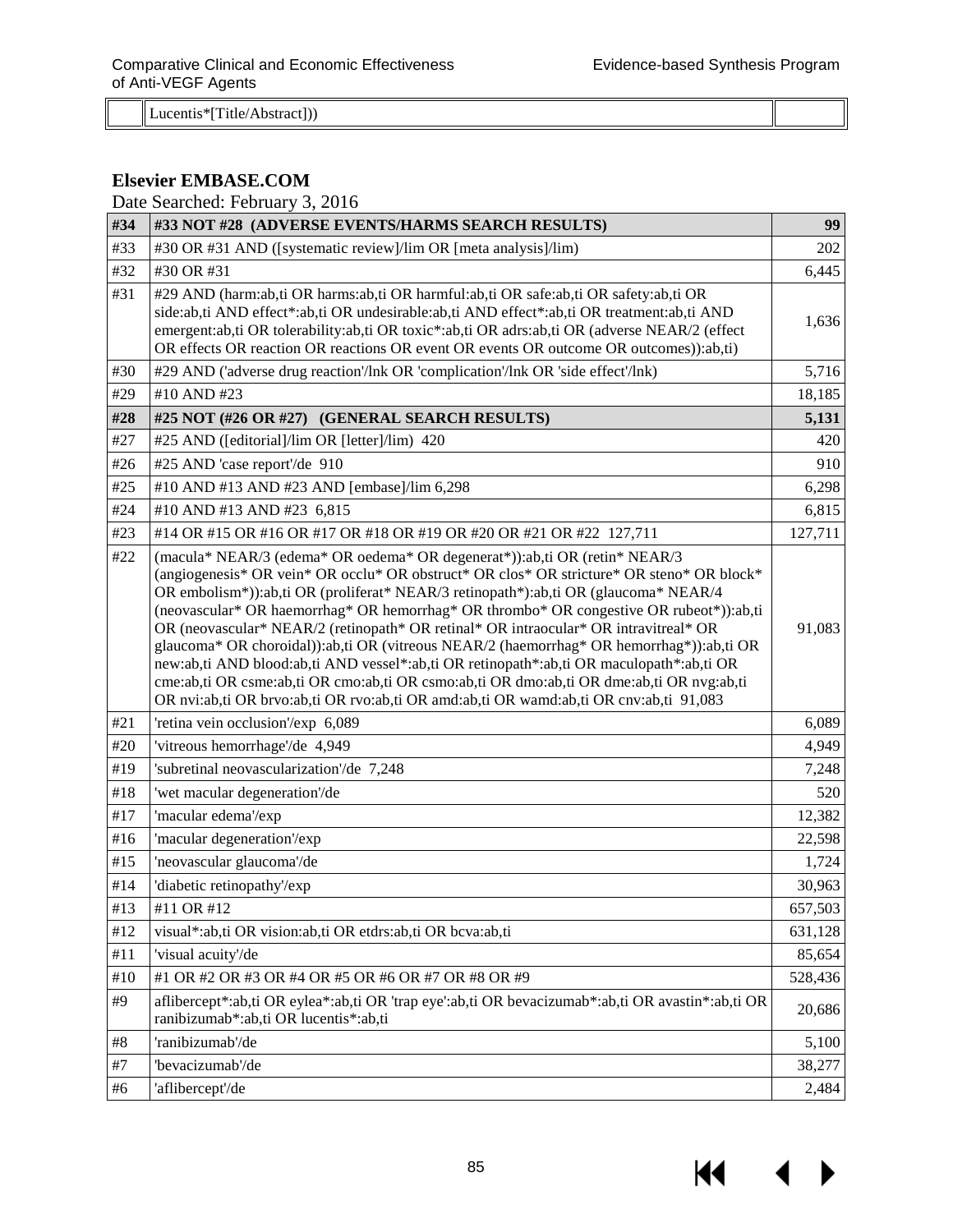К€

| #5 | (endothelial NEAR/2 growth NEAR/2 factor*):ab,ti OR ((anti* OR inhibit*) NEAR/2 vegf*):ab,ti<br>OR antivegf*:ab,ti OR 'anti vegf*':ab,ti OR (vegf NEAR/2 trap*):ab,ti OR ((anti* OR inhibit*)<br>NEAR/2 angiogen*):ab,ti | 79.695  |
|----|--------------------------------------------------------------------------------------------------------------------------------------------------------------------------------------------------------------------------|---------|
| #4 | 'vasculotropin'/de                                                                                                                                                                                                       | 77.826  |
| #3 | 'endothelial cell growth factor'/de                                                                                                                                                                                      | 2.066   |
| #2 | 'monoclonal antibody'/exp                                                                                                                                                                                                | 391,126 |
| #1 | 'angiogenesis inhibitor'/exp                                                                                                                                                                                             | 102,979 |

#### **Ovid EBM Reviews**

# **Cochrane Central Register of Controlled Trials** December 2015 **Cochrane Database of Systematic Reviews** 2005 to January 29, 2016 D**atabase of Abstracts of Reviews of Effects** 2nd Quarter 2015 **Health Technology Assessment** 1st Quarter 2016 **NHS Economic Evaluation Database** 1st Quarter 2016

Date Searched: February 4, 2016

|                | (aflibercept* or EYLEA* or bevacizumab* or Avastin* or ranibizumab* or Lucentis*).tw.                                                                                                                                                                                                                                                                                                                                                                                                                                                                                                                                                               |        |  |
|----------------|-----------------------------------------------------------------------------------------------------------------------------------------------------------------------------------------------------------------------------------------------------------------------------------------------------------------------------------------------------------------------------------------------------------------------------------------------------------------------------------------------------------------------------------------------------------------------------------------------------------------------------------------------------|--------|--|
| $\overline{2}$ | (visual* or vision or ETDRS or BCVA).tw.                                                                                                                                                                                                                                                                                                                                                                                                                                                                                                                                                                                                            | 46966  |  |
| 3              | ((macula* adj3 (edema* or oedema* or degenerat*)) or (retin* adj3 (angiogenesis* or vein* or occlu*<br>or obstruct* or clos* or stricture* or steno* or block* or embolism*)) or (proliferat* adj3 retinopath*)<br>or (glaucoma* adj4 (neovascular* or haemorrhag* or hemorrhag* or thrombo* or congestive or<br>rubeot*) or (neovascular* adj2 (retinopath* or retinal* or intraocular* or intravitreal* or glaucoma* or<br>choroidal) or (vitreous adj2 (haemorrhag* or hemorrhag*)) or new blood vessel* or retinopath* or<br>maculopath* or CME or CSME or CMO or CSMO or DMO or DME or NVG or NVI or BRVO or<br>RVO or AMD or WAMD or CNV).tw. | 6283   |  |
| 4              | and/1-3                                                                                                                                                                                                                                                                                                                                                                                                                                                                                                                                                                                                                                             | 570    |  |
| 5              | limit 4 to english language [Limit not valid in CDSR, DARE; records were retained]                                                                                                                                                                                                                                                                                                                                                                                                                                                                                                                                                                  | 434    |  |
| 6              | and $/1,3$                                                                                                                                                                                                                                                                                                                                                                                                                                                                                                                                                                                                                                          | 749    |  |
| $\overline{7}$ | (harm or harms or harmful or safe or safety or side effect* or undesirable effect* or treatment emergent<br>or tolerability or toxic* or adrs or (adverse adj2 (effect or effects or reaction or reactions or event or<br>events or outcome or outcomes))).tw.                                                                                                                                                                                                                                                                                                                                                                                      | 194241 |  |
| 8              | and/ $6-7$                                                                                                                                                                                                                                                                                                                                                                                                                                                                                                                                                                                                                                          | 311    |  |
| 9              | limit 8 to english language [Limit not valid in CDSR, DARE; records were retained]                                                                                                                                                                                                                                                                                                                                                                                                                                                                                                                                                                  | 238    |  |
| 10             | limit 9 to full systematic reviews [Limit not valid in CCTR, DARE, CLHTA, CLEED; records were<br>retained]                                                                                                                                                                                                                                                                                                                                                                                                                                                                                                                                          | 226    |  |
| 11             | limit 10 to new reviews [Limit not valid in CCTR; records were retained]                                                                                                                                                                                                                                                                                                                                                                                                                                                                                                                                                                            | 193    |  |
| 12             | limit 11 to recently updated reviews [Limit not valid in CCTR, DARE, CLHTA, CLEED; records were<br>retained]                                                                                                                                                                                                                                                                                                                                                                                                                                                                                                                                        | 174    |  |
|                | 13 12 not 5                                                                                                                                                                                                                                                                                                                                                                                                                                                                                                                                                                                                                                         | 21     |  |
|                | 14 13 or 5                                                                                                                                                                                                                                                                                                                                                                                                                                                                                                                                                                                                                                          | 455    |  |

#### **ClinicalTrials.gov**

Date Searched: February 7, 2016

**11 studies found for**: Interventional Studies | (aflibercept OR EYLEA OR trap-eye) and (bevacizumab OR Avastin) | Adult, Senior | Phase 3, 4 **18 studies found for**: Interventional Studies | (aflibercept OR EYLEA OR trap-eye) and (ranibizumab OR Lucentis) | Adult, Senior | Phase 3, 4

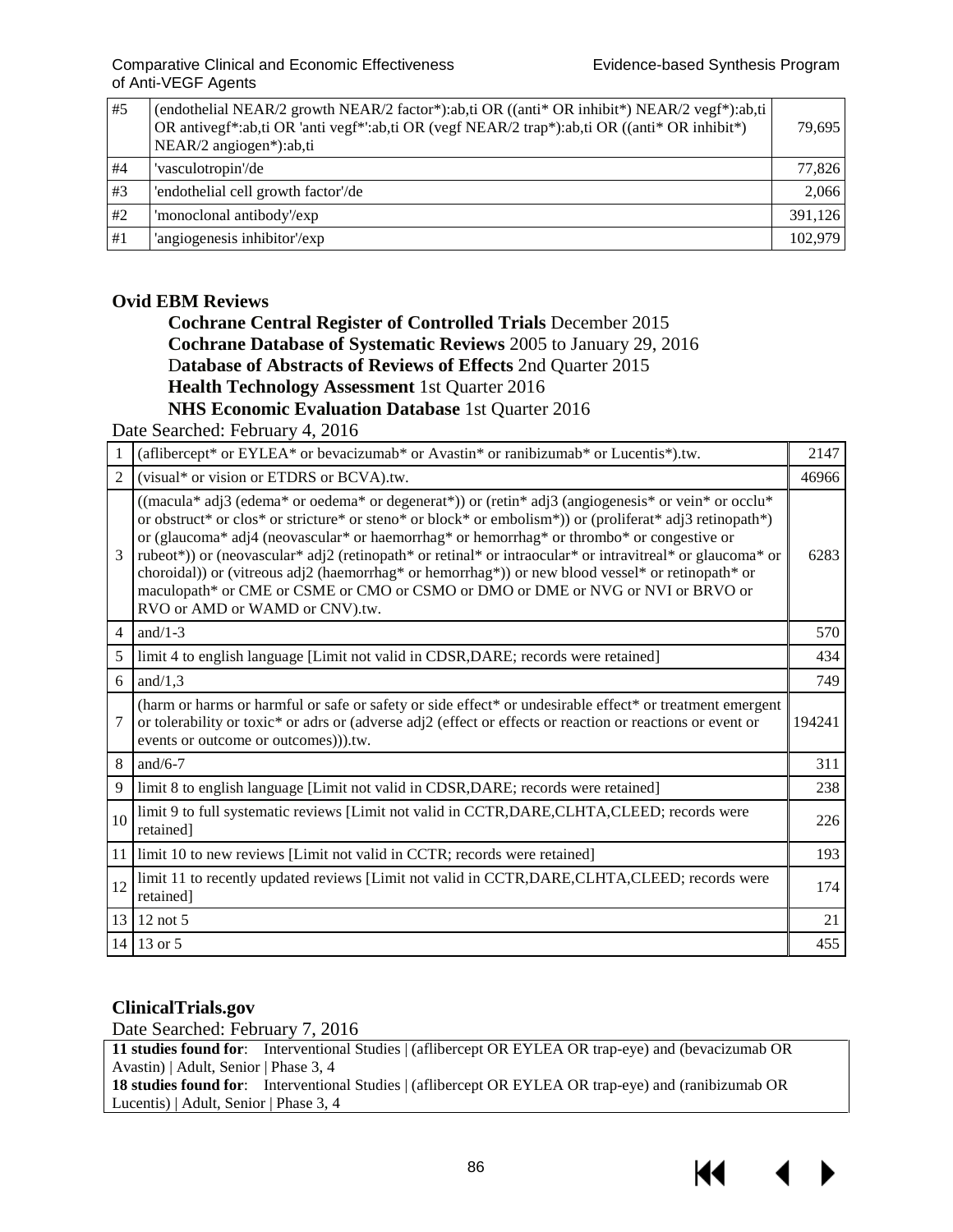**27 studies found for**: Interventional Studies | (bevacizumab OR Avastin) and (ranibizumab OR Lucentis) | Adult, Senior | Phase 3, 4

#### **WHO ICTRP**

Date Searched: February 2, 2016

|                | diabetic retinopath* OR neovascular* glaucoma OR AMD OR macular degeneration OR macular edema* OR<br>macular oedema* OR vitreous hemorrhag* OR vitreous haemorrhag* OR choroidal neovascularization* OR<br>choroidal neovascularisation* OR retinal vein occlusion* |  |
|----------------|---------------------------------------------------------------------------------------------------------------------------------------------------------------------------------------------------------------------------------------------------------------------|--|
| $\mathfrak{D}$ | aflibercept OR EYLEA OR trap-eye OR bevacizumab OR Avastin OR ranibizumab OR Lucentis                                                                                                                                                                               |  |
| $\mathcal{R}$  | 1 AND 2 = 1084 records for 739 trials*                                                                                                                                                                                                                              |  |
|                | *Of 1084 records, 797 were ClinicalTrials.gov records which were removed from the total number of results, and<br>287 records were downloaded                                                                                                                       |  |

#### **ISRCTN Registry**

Date Searched: February 2, 2016

| Text Search                                                           | $\alpha$ affibercept OR EYLEA OR trap-eye OR bevacizumab OR Avastin OR ranibizumab $\alpha$ 61 results<br><b>OR</b> Lucentis |                |  |
|-----------------------------------------------------------------------|------------------------------------------------------------------------------------------------------------------------------|----------------|--|
| Limit                                                                 | Eye Diseases                                                                                                                 | $122$ results* |  |
| *Of 22 result records, 19 were on specified conditions and downloaded |                                                                                                                              |                |  |

## **Association for Research in Vision and Ophthalmology (-2009 captured in COS Conference Papers Index)**

Date Searched: February 8, 2016

2009-present conference content unavailable on Association website.

#### **American Academy of Ophthalmology (-2007 captured in COS Conference Papers Index)** Date Searched: February 8, 2016

aflibercept\* OR EYLEA\* OR bevacizumab\* OR Avastin\* OR ranibizumab\* OR Lucentis\* = 0 results\*

\*Website conference database was not working correctly on search day, unable to view specific conference programs.

#### **American Society of Retina Specialists**

Date Searched: February 2, 2016

Past conference content unavailable on Society website and conference paper indices.

## **COS Conference Papers Index**

Date Searched: February 8, 2016

(all(aflibercept\*) OR all(EYLEA\*) OR all(bevacizumab\*) OR all(Avastin\*) OR all(ranibizumab\*) OR all(Lucentis\*)) AND (all(Diabetic Retinopath\*) or all(neovascular glaucoma) or all(macular degeneration) or all(macular edema) or all(choroidal neovasculari?ation) or all(vitreous haemorrhag\*) or all(vitreous hemorrhage\*) or all(retinal vein occlusion)) =  $426$  results



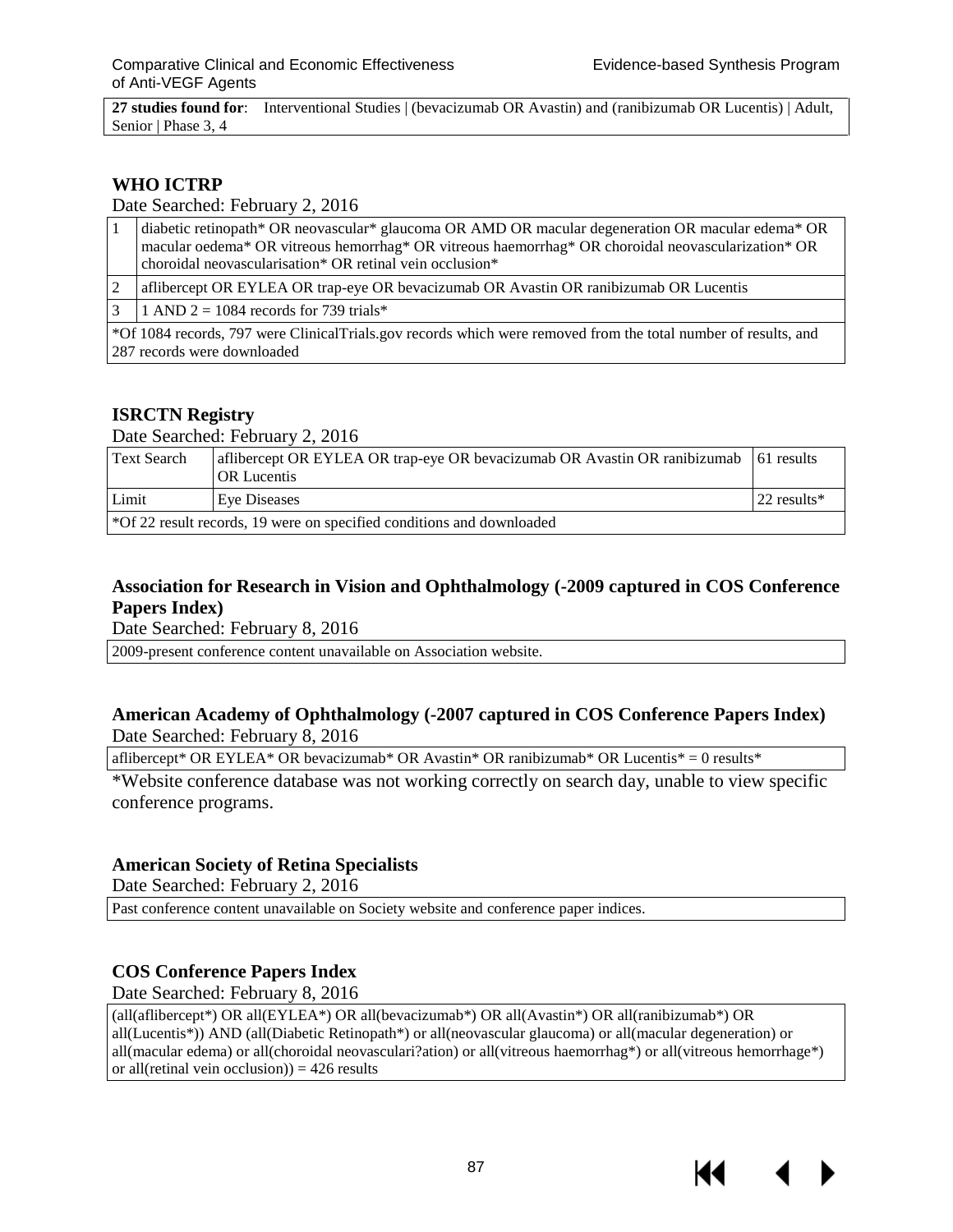**KK** 

#### **NIH Reporter**

Date Searched: February 3, 2016

(aflibercept or EYLEA or bevacizumab or Avastin or ranibizumab or Lucentis) AND ;Search in: Projects AdminIC: All; Fiscal Year: Active Projects = 2 results

# **AHRQ Gold**

Date Searched: February 3, 2016

aflibercept or EYLEA or bevacizumab or Avastin or ranibizumab or Lucentis = 0 results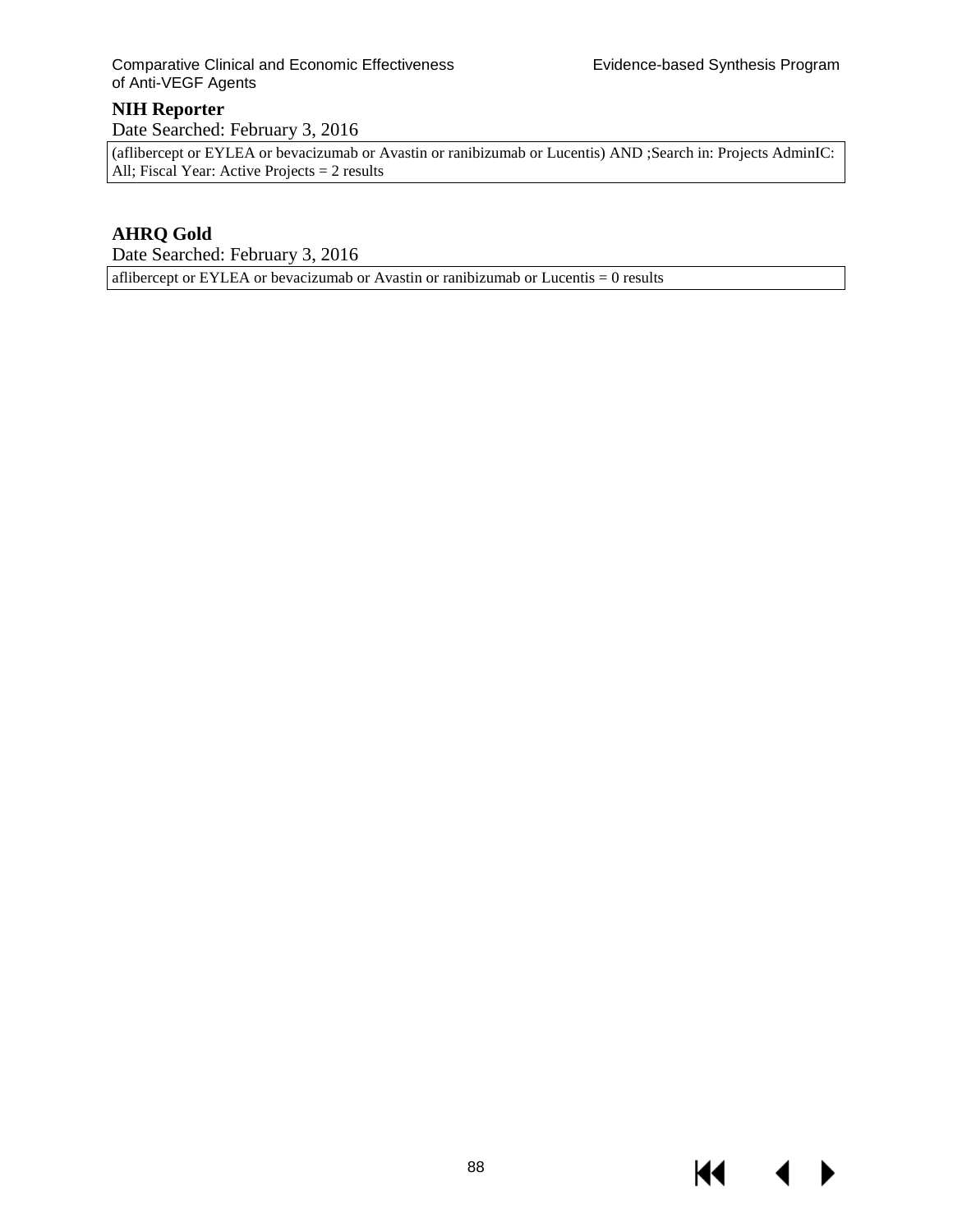# **APPENDIX B. QUALITY ASSESSMENT**

# **CRITERIA USED IN QUALITY ASSESSMENT**

# **Risk of Bias Assessment for Randomized Controlled Trials (RCTs): The Cochrane Collaboration Risk of Bias tool<sup>18</sup>**

#### *Overview*

| <b>Domain</b>                                                                                                                                                  | <b>Description</b>                                                                                                                                                                                                                                                                                                                                                                                    | Review authors'<br>judgment                                                                           |
|----------------------------------------------------------------------------------------------------------------------------------------------------------------|-------------------------------------------------------------------------------------------------------------------------------------------------------------------------------------------------------------------------------------------------------------------------------------------------------------------------------------------------------------------------------------------------------|-------------------------------------------------------------------------------------------------------|
| <b>Sequence generation</b>                                                                                                                                     | Describe the method used to generate the allocation sequence in<br>sufficient detail to allow an assessment of whether it should produce<br>comparable groups.                                                                                                                                                                                                                                        | Was the allocation<br>sequence adequately<br>generated?                                               |
| <b>Allocation</b><br>concealment                                                                                                                               | Describe the method used to conceal the allocation sequence in<br>sufficient detail to determine whether intervention allocations could<br>have been foreseen in advance of or during enrollment.                                                                                                                                                                                                     | Was allocation<br>adequately concealed?                                                               |
| <b>Blinding of</b><br>participants,<br>personnel and<br>outcome assessors<br>Assessments should<br>be made for each<br>main outcome (or<br>class of outcomes). | Describe all measures used, if any, to blind study participants and<br>personnel from knowledge of which intervention a participant<br>received. Provide any information relating to whether the intended<br>blinding was effective.                                                                                                                                                                  | Was knowledge of the<br>allocated intervention<br>adequately prevented<br>during the study?           |
| <b>Incomplete outcome</b><br>data<br>Assessments should<br>be made for each<br>main outcome (or<br>class of outcomes).                                         | Describe the completeness of outcome data for each main outcome,<br>including attrition and exclusions from the analysis. State whether<br>attrition and exclusions were reported, the numbers in each<br>intervention group (compared with total randomized participants),<br>reasons for attrition/exclusions where reported, and any re-inclusions<br>in analyses performed by the review authors. | Were incomplete<br>outcome data<br>adequately addressed?                                              |
| <b>Selective outcome</b><br>reporting                                                                                                                          | State how the possibility of selective outcome reporting was<br>examined by the review authors, and what was found.                                                                                                                                                                                                                                                                                   | Are reports of the<br>study free of<br>suggestion of<br>selective outcome<br>reporting?               |
| Other sources of<br>hias                                                                                                                                       | State any important concerns about bias not addressed in the other<br>domains in the tool.<br>If particular questions/entries were pre-specified in the review's<br>protocol, responses should be provided for each question/entry.                                                                                                                                                                   | Was the study<br>apparently free of<br>other problems that<br>could put it at a high<br>risk of bias? |

## *Specific Criteria Details for Judging Risk of Bias by Domain*

| <b>SEQUENCE GENERATION</b><br>Was the allocation sequence adequately generated? [Short form: Adequate sequence generation?] |                                                                                                                                                                                                                                                                                                                                                                     |  |
|-----------------------------------------------------------------------------------------------------------------------------|---------------------------------------------------------------------------------------------------------------------------------------------------------------------------------------------------------------------------------------------------------------------------------------------------------------------------------------------------------------------|--|
| Criteria for a judgment of<br>'YES'<br><i>(ie, low risk of bias)</i>                                                        | The investigators describe a random component in the sequence generation process<br>such as:<br>Referring to a random number table; using a computer random number generator;<br>coin tossing; shuffling cards or envelopes; throwing dice; drawing of lots;<br>minimization.*<br>*Minimization may be implemented without a random element, and this is considered |  |

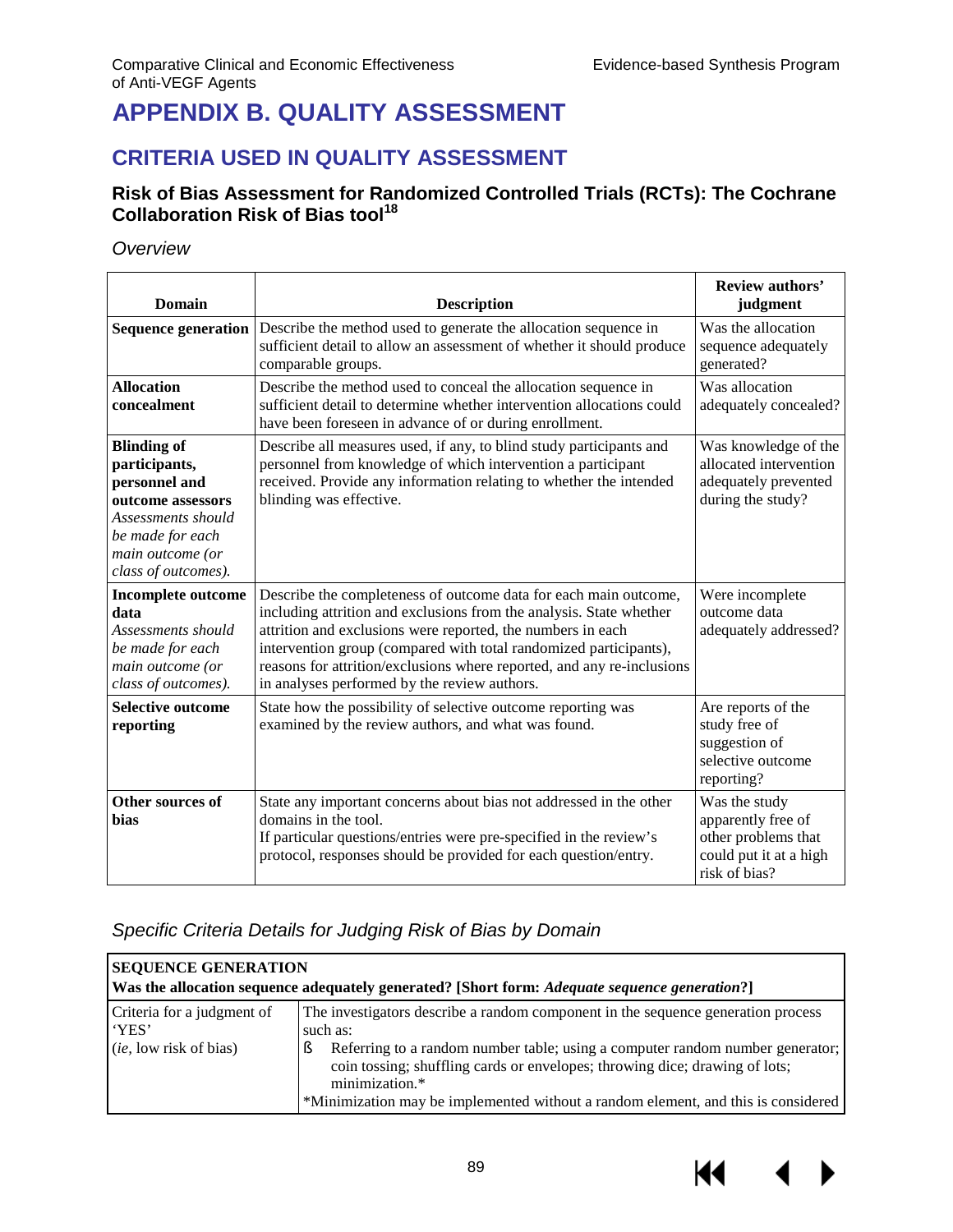|                                                                           | to be equivalent to being random.                                                                                                                                                                                                                                                                                                                                                                                                                                                                                                                                                                                                                                                                                                                                                                                                                                                                               |
|---------------------------------------------------------------------------|-----------------------------------------------------------------------------------------------------------------------------------------------------------------------------------------------------------------------------------------------------------------------------------------------------------------------------------------------------------------------------------------------------------------------------------------------------------------------------------------------------------------------------------------------------------------------------------------------------------------------------------------------------------------------------------------------------------------------------------------------------------------------------------------------------------------------------------------------------------------------------------------------------------------|
|                                                                           |                                                                                                                                                                                                                                                                                                                                                                                                                                                                                                                                                                                                                                                                                                                                                                                                                                                                                                                 |
| Criteria for the judgment of<br>'NO'<br>(ie, high risk of bias)           | The investigators describe a non-random component in the sequence generation<br>process. Usually, the description would involve<br>some systematic, non-random approach, for example:<br>Sequence generated by odd or even date of birth;<br>ş<br>ş<br>Sequence generated by some rule based on date (or day) of admission;<br>ş<br>Sequence generated by some rule based on hospital or clinic record number.<br>Other non-random approaches happen much less frequently than the systematic<br>approaches mentioned above and tend to be obvious. They usually involve judgment<br>or some method of non-random categorization of participants, for example:<br>Allocation by judgment of the clinician;<br>ş<br>Allocation by preference of the participant;<br>ş<br>Allocation based on the results of a laboratory test or a series of tests;<br>ş<br>Allocation by availability of the intervention.<br>ş |
| Criteria for the judgment of<br>'UNCLEAR'<br>(ie, uncertain risk of bias) | Insufficient information about the sequence generation process to permit judgment of<br>'Yes' or 'No'.                                                                                                                                                                                                                                                                                                                                                                                                                                                                                                                                                                                                                                                                                                                                                                                                          |
| <b>ALLOCATION CONCEALMENT</b>                                             |                                                                                                                                                                                                                                                                                                                                                                                                                                                                                                                                                                                                                                                                                                                                                                                                                                                                                                                 |
|                                                                           | Was allocation adequately concealed? [Short form: Allocation concealment?]                                                                                                                                                                                                                                                                                                                                                                                                                                                                                                                                                                                                                                                                                                                                                                                                                                      |
| Criteria for a judgment of<br>'YES'<br>(ie, low risk of bias)             | Participants and investigators enrolling participants could not foresee assignment<br>because one of the following, or an equivalent<br>method, was used to conceal allocation:<br>Central allocation (including telephone, web-based, and pharmacy-controlled<br>ş<br>randomization);<br>Sequentially numbered drug containers of identical appearance;<br>ş<br>Sequentially numbered, opaque, sealed envelopes.<br>ş                                                                                                                                                                                                                                                                                                                                                                                                                                                                                          |
| Criteria for the judgment of<br>'NO'<br>(ie, high risk of bias)           | Participants or investigators enrolling participants could possibly foresee assignments<br>and thus introduce selection bias, such as<br>allocation based on:<br>Using an open random allocation schedule $(eg, a list of random numbers);$<br>ş<br>ş<br>Assignment envelopes were used without appropriate safeguards $(eg, if)$<br>envelopes were unsealed or non-opaque or not sequentially numbered);<br>Alternation or rotation;<br>ş<br>Date of birth;<br>Case record number;<br>Any other explicitly unconcealed procedure.<br>ş                                                                                                                                                                                                                                                                                                                                                                         |
| Criteria for the judgment of<br>'UNCLEAR'<br>(ie, uncertain risk of bias) | Insufficient information to permit judgment of 'Yes' or 'No'. This is usually the case<br>if the method of concealment is not described or not described in sufficient detail to<br>allow a definite judgment; for example, if the use of assignment envelopes is<br>described, but it remains unclear whether envelopes were sequentially numbered,<br>opaque and sealed.                                                                                                                                                                                                                                                                                                                                                                                                                                                                                                                                      |
| <b>Blinding?</b> ]                                                        | BLINDING OF PARTICIPANTS, PERSONNEL AND OUTCOME ASSESSORS<br>Was knowledge of the allocated interventions adequately prevented during the study? [Short form:                                                                                                                                                                                                                                                                                                                                                                                                                                                                                                                                                                                                                                                                                                                                                   |
| Criteria for a judgment of<br>'YES'<br>(ie, low risk of bias)             | Any one of the following:<br>No blinding, but the review authors judge that the outcome and the outcome<br>ş<br>measurement are not likely to be influenced by lack of blinding;<br>Blinding of participants and key study personnel ensured, and unlikely that the<br>ş<br>blinding could have been broken;<br>Either participants or some key study personnel were not blinded, but outcome<br>ş<br>assessment was blinded and the non-blinding of others unlikely to introduce bias.                                                                                                                                                                                                                                                                                                                                                                                                                         |

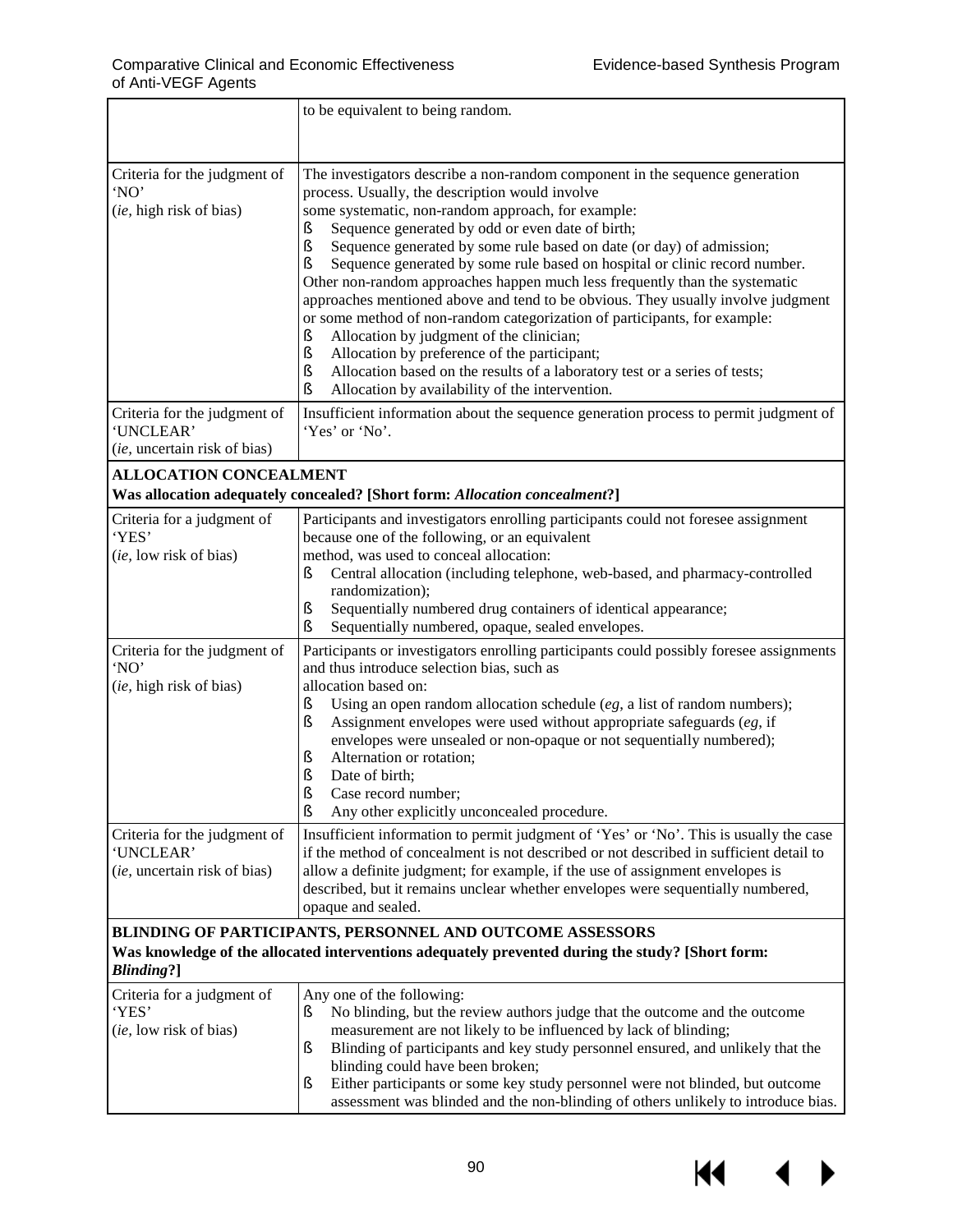$M \cdot 1$ 

 $\blacktriangleright$ 

| Criteria for the judgment of<br>'NO'<br>(ie, high risk of bias)<br>Criteria for the judgment of<br>'UNCLEAR'<br>(ie, uncertain risk of bias)<br><b>INCOMPLETE OUTCOME DATA</b> | Any one of the following:<br>No blinding or incomplete blinding, and the outcome or outcome measurement is<br>ş<br>likely to be influenced by lack of blinding;<br>Blinding of key study participants and personnel attempted, but likely that the<br>ş<br>blinding could have been broken;<br>Either participants or some key study personnel were not blinded, and the non-<br>ş<br>blinding of others likely to introduce bias.<br>Any one of the following:<br>Insufficient information to permit judgment of 'Yes' or 'No';<br>ş<br>ş<br>The study did not address this outcome.                                                                                                                                                                                                                                                                 |  |
|--------------------------------------------------------------------------------------------------------------------------------------------------------------------------------|-------------------------------------------------------------------------------------------------------------------------------------------------------------------------------------------------------------------------------------------------------------------------------------------------------------------------------------------------------------------------------------------------------------------------------------------------------------------------------------------------------------------------------------------------------------------------------------------------------------------------------------------------------------------------------------------------------------------------------------------------------------------------------------------------------------------------------------------------------|--|
|                                                                                                                                                                                | Were incomplete outcome data adequately addressed? [Short form: Incomplete outcome data addressed?]                                                                                                                                                                                                                                                                                                                                                                                                                                                                                                                                                                                                                                                                                                                                                   |  |
| Criteria for a judgment of<br>'YES'<br>(ie, low risk of bias)                                                                                                                  | Any one of the following:<br>No missing outcome data;<br>ş<br>Reasons for missing outcome data unlikely to be related to true outcome (for<br>ş<br>survival data, censoring unlikely to be introducing bias);<br>Missing outcome data balanced in numbers across intervention groups, with<br>ş<br>similar reasons for missing data across groups;<br>For dichotomous outcome data, the proportion of missing outcomes compared<br>ş<br>with observed event risk not enough to have a clinically relevant impact on the<br>intervention effect estimate;<br>For continuous outcome data, plausible effect size (difference in means or<br>ş<br>standardized difference in means) among missing outcomes not enough to have a<br>clinically relevant impact on observed effect size;<br>Missing data have been imputed using appropriate methods.<br>ş |  |
| Criteria for the judgment of<br>'NO'<br>(ie, high risk of bias)                                                                                                                | Any one of the following:<br>Reason for missing outcome data likely to be related to true outcome, with either<br>ş<br>imbalance in numbers or reasons for missing data across intervention groups;<br>For dichotomous outcome data, the proportion of missing outcomes compared<br>ş<br>with observed event risk enough to induce clinically relevant bias in intervention<br>effect estimate;<br>For continuous outcome data, plausible effect size (difference in means or<br>ş<br>standardized difference in means) among missing outcomes enough to induce<br>clinically relevant bias in observed effect size;<br>'As-treated' analysis done with substantial departure of the intervention received<br>ş<br>from that assigned at randomization;<br>Potentially inappropriate application of simple imputation.<br>ş                           |  |
| Criteria for the judgment of<br>'UNCLEAR'<br>(ie, uncertain risk of bias)                                                                                                      | Any one of the following:<br>Insufficient reporting of attrition/exclusions to permit judgment of 'Yes' or 'No'<br>ş<br>(eg, number randomized not stated, no reasons for missing data provided);<br>ş<br>The study did not address this outcome.                                                                                                                                                                                                                                                                                                                                                                                                                                                                                                                                                                                                     |  |
| SELECTIVE OUTCOME REPORTING<br>Are reports of the study free of suggestion of selective outcome reporting? [Short form: Free of selective<br>reporting?]                       |                                                                                                                                                                                                                                                                                                                                                                                                                                                                                                                                                                                                                                                                                                                                                                                                                                                       |  |
| Criteria for a judgment of<br>'YES'<br>(ie, low risk of bias)                                                                                                                  | Any of the following:<br>The study protocol is available and all of the study's pre-specified (primary and<br>ş<br>secondary) outcomes that are of interest in the review have been reported in the<br>pre-specified way;<br>ş<br>The study protocol is not available but it is clear that the published reports<br>include all expected outcomes, including those that were pre-specified<br>(convincing text of this nature may be uncommon).                                                                                                                                                                                                                                                                                                                                                                                                       |  |

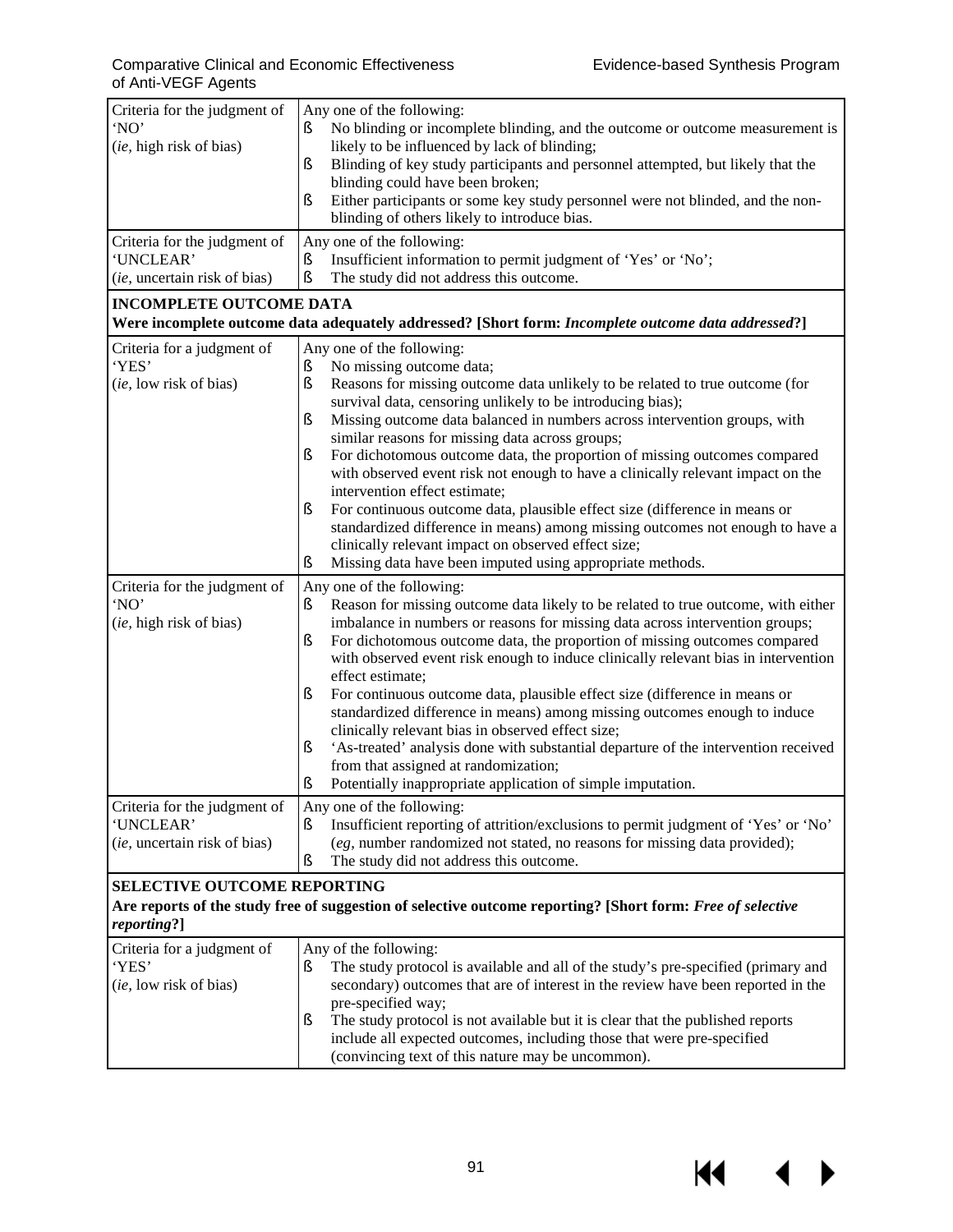$M \cdot 1$ 

 $\blacktriangleright$ 

| Criteria for the judgment of<br>'NO'<br>(ie, high risk of bias)           | Any one of the following:<br>Not all of the study's pre-specified primary outcomes have been reported;<br>ş<br>ş<br>One or more primary outcomes is reported using measurements, analysis<br>methods or subsets of the data (eg, subscales) that were not pre-specified;<br>ş<br>One or more reported primary outcomes were not pre-specified (unless clear<br>justification for their reporting is provided, such as an unexpected adverse<br>effect);<br>One or more outcomes of interest in the review are reported incompletely so that<br>ş<br>they cannot be entered in a meta-analysis;<br>The study report fails to include results for a key outcome that would be expected<br>ş<br>to have been reported for such a study. |
|---------------------------------------------------------------------------|--------------------------------------------------------------------------------------------------------------------------------------------------------------------------------------------------------------------------------------------------------------------------------------------------------------------------------------------------------------------------------------------------------------------------------------------------------------------------------------------------------------------------------------------------------------------------------------------------------------------------------------------------------------------------------------------------------------------------------------|
| Criteria for the judgment of<br>'UNCLEAR'<br>(ie, uncertain risk of bias) | Insufficient information to permit judgment of 'Yes' or 'No'. It is likely that the<br>majority of studies will fall into this category.                                                                                                                                                                                                                                                                                                                                                                                                                                                                                                                                                                                             |
| <b>OTHER POTENTIAL THREATS TO VALIDITY</b><br>bias?]                      | Was the study apparently free of other problems that could put it at a risk of bias? [Short form: Free of other                                                                                                                                                                                                                                                                                                                                                                                                                                                                                                                                                                                                                      |
| Criteria for a judgment of<br>'YES'<br>(ie, low risk of bias)             | The study appears to be free of other sources of bias.                                                                                                                                                                                                                                                                                                                                                                                                                                                                                                                                                                                                                                                                               |
| Criteria for the judgment of<br>'NO'<br>(ie, high risk of bias)           | There is at least one important risk of bias. For example, the study:<br>Had a potential source of bias related to the specific study design used; or<br>ş<br>Stopped early due to some data-dependent process (including a formal-stopping<br>ş<br>rule); or<br>Had extreme baseline imbalance; or<br>ş<br>Has been claimed to have been fraudulent; or<br>ş<br>ş<br>Had some other problem.                                                                                                                                                                                                                                                                                                                                        |
| Criteria for the judgment of<br>'UNCLEAR'<br>(ie, uncertain risk of bias) | There may be a risk of bias, but there is either:<br>ş<br>Insufficient information to assess whether an important risk of bias exists; or<br>ş<br>Insufficient rationale or evidence that an identified problem will introduce bias.                                                                                                                                                                                                                                                                                                                                                                                                                                                                                                 |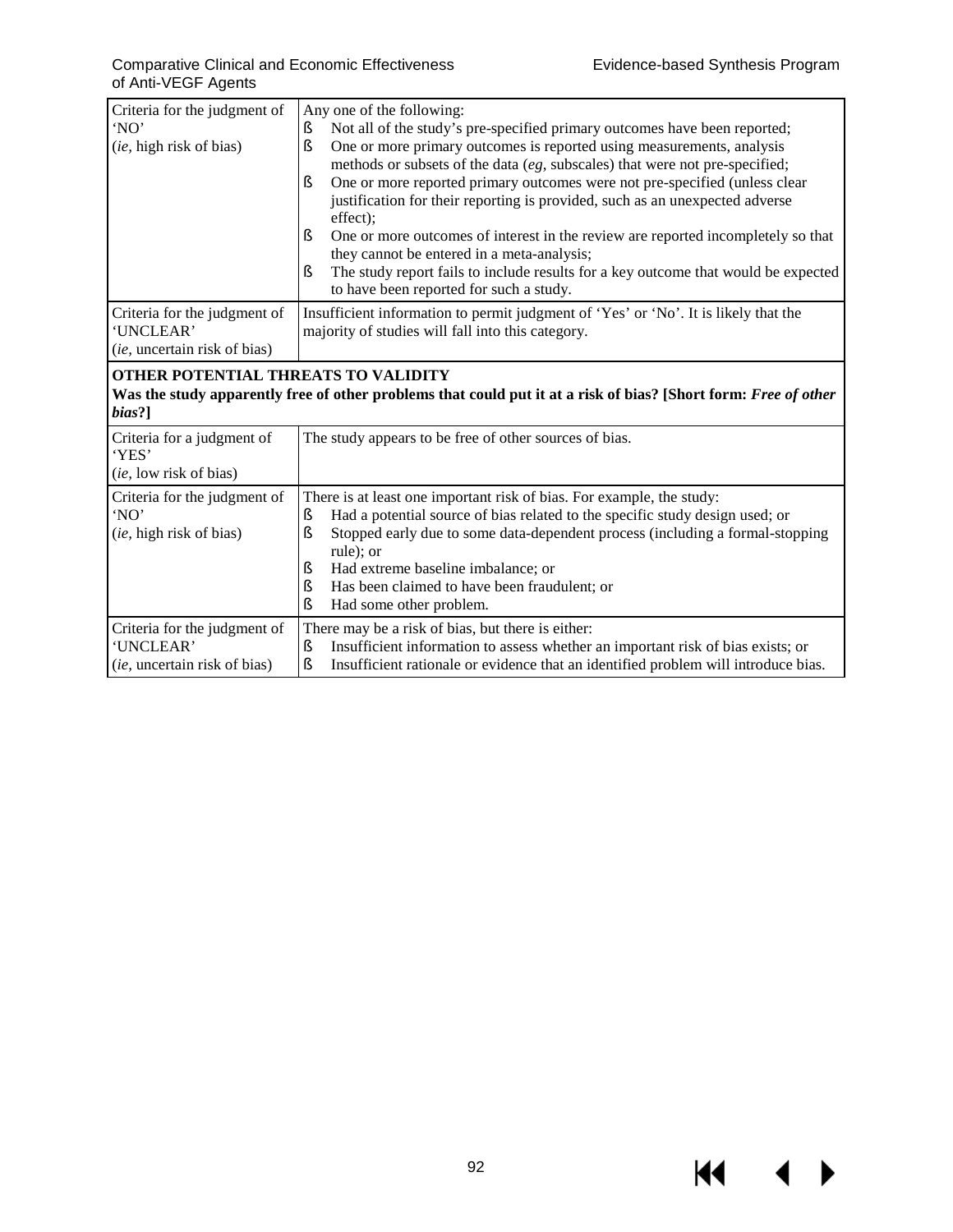# **QUALITY ASSESSMENT OF INCLUDED STUDIES**

| Author, Year;<br><b>Trial name</b>     | <b>Sequence</b><br>generation:<br>Was the<br>allocation<br>sequence<br>adequately<br>generated?                                                                               | <b>Allocation</b><br>concealment:<br>Was allocation<br>adequately<br>concealed?                                                                           | <b>Blinding:</b><br>Was knowledge of<br>the allocated<br>intervention<br>adequately prevented<br>during the study? | <b>Incomplete outcome</b><br>data:<br>Were incomplete outcome<br>data adequately addressed?                                                                                                                                                                                                                          | <b>Selective outcome</b><br>reporting:<br>Are reports of the<br>study free of<br>suggestion of<br>selective outcome<br>reporting?                                                                                                                                                               | Other sources of bias:<br>Was the study<br>apparently free of other<br>problems that could put<br>it at a high risk of bias?                         | <b>Overall</b><br>assessment of<br>potential for<br>bias:<br>Low/Unclear/High |
|----------------------------------------|-------------------------------------------------------------------------------------------------------------------------------------------------------------------------------|-----------------------------------------------------------------------------------------------------------------------------------------------------------|--------------------------------------------------------------------------------------------------------------------|----------------------------------------------------------------------------------------------------------------------------------------------------------------------------------------------------------------------------------------------------------------------------------------------------------------------|-------------------------------------------------------------------------------------------------------------------------------------------------------------------------------------------------------------------------------------------------------------------------------------------------|------------------------------------------------------------------------------------------------------------------------------------------------------|-------------------------------------------------------------------------------|
|                                        |                                                                                                                                                                               |                                                                                                                                                           | Choroidal Neovascularization Secondary to Age-Related Macular Degeneration (AMD)Trials                             |                                                                                                                                                                                                                                                                                                                      |                                                                                                                                                                                                                                                                                                 |                                                                                                                                                      |                                                                               |
| Biswas $2011^{33}$                     | Yes: random<br>number tables.                                                                                                                                                 | Unclear:<br>blinding of<br>random<br>number table<br>allocation not<br>reported.                                                                          | Assessors: Yes.<br>Participants:<br>Unclear.<br>Providers: Yes.                                                    | Unclear: loss to follow-up<br>acceptable (16.6% and<br>10%), but reasons were not<br>reported. Analyses were<br>not ITT.                                                                                                                                                                                             | No: protocol or<br>registration number<br>not provided.<br>Definitions of<br>"minor<br>complications" not<br>reported.                                                                                                                                                                          | Unclear: effectiveness<br>of randomization is<br>unclear as more men<br>were randomized to<br>bevacizumab (56%)<br>than to ranibizumab<br>$(41\%)$ . | Unclear                                                                       |
| BRAMD;<br>Schauwvlieghe<br>$2016^{45}$ | Yes: computer-<br>generated using<br><b>TENALEA</b><br>Clinical Trial<br>Data<br>Management<br>System and<br>stratified by<br>center, BCVA in<br>study eye and<br>fellow eye. | Yes: upon<br>randomization<br>an<br>automatized<br>email<br>notification<br>containing the<br>allocation<br>result was sent<br>to the site's<br>pharmacy. | Assessors: Yes.<br>Participants and<br>providers: Yes.                                                             | Yes: ITT analyses<br>reported; acceptable and<br>equal loss to follow-up<br>$(19.0\%)$ . Missing values<br>imputed using last<br>observation carried<br>forward (LOCF) approach.<br>BCVA at the moment of<br>switch was used for<br>patients who were<br>switched to the other<br>treatment due to non-<br>response. | Unclear: all<br>outcomes pre-<br>specified in the<br>protocol are<br>reported. However,<br>reporting of adverse<br>events was not<br>entirely clear (not<br>separated by ocular<br>vs systemic, just<br>reports "occurrence<br>of serious adverse<br>events") and not all<br>P-values reported. | Yes                                                                                                                                                  | Low                                                                           |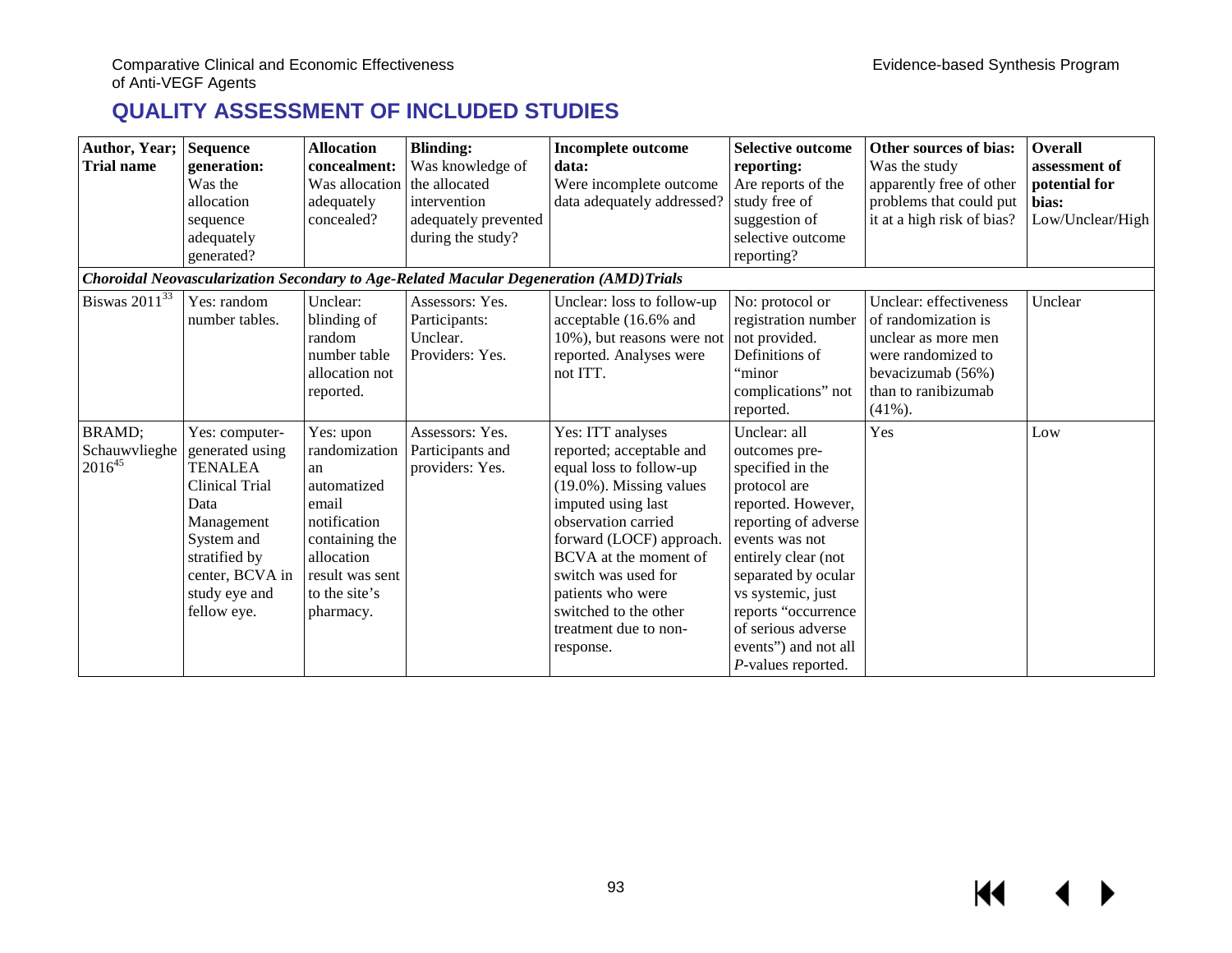| <b>Author, Year;</b><br><b>Trial name</b> | <b>Sequence</b><br>generation:<br>Was the<br>allocation<br>sequence<br>adequately<br>generated?                                                                                                                                                      | <b>Allocation</b><br>concealment:<br>Was allocation<br>adequately<br>concealed? | <b>Blinding:</b><br>Was knowledge of<br>the allocated<br>intervention<br>adequately prevented<br>during the study?                                                                                                                                                                                                                                                                                                                      | <b>Incomplete outcome</b><br>data:<br>Were incomplete outcome<br>data adequately addressed?                                                                                                                                                                                                                     | <b>Selective outcome</b><br>reporting:<br>Are reports of the<br>study free of<br>suggestion of<br>selective outcome<br>reporting?                                                                                              | Other sources of bias:<br>Was the study<br>apparently free of other<br>problems that could put<br>it at a high risk of bias?                                                     | <b>Overall</b><br>assessment of<br>potential for<br>bias:<br>Low/Unclear/High |
|-------------------------------------------|------------------------------------------------------------------------------------------------------------------------------------------------------------------------------------------------------------------------------------------------------|---------------------------------------------------------------------------------|-----------------------------------------------------------------------------------------------------------------------------------------------------------------------------------------------------------------------------------------------------------------------------------------------------------------------------------------------------------------------------------------------------------------------------------------|-----------------------------------------------------------------------------------------------------------------------------------------------------------------------------------------------------------------------------------------------------------------------------------------------------------------|--------------------------------------------------------------------------------------------------------------------------------------------------------------------------------------------------------------------------------|----------------------------------------------------------------------------------------------------------------------------------------------------------------------------------|-------------------------------------------------------------------------------|
| CATT; Martin<br>$2012^{41,42}$            | Yes: computer-<br>generated<br>randomization<br>schedules using a<br>web-based data<br>management<br>system, stratified<br>according to<br>clinical center<br>with the use of a<br>permuted-block<br>method with a<br>randomly chosen<br>block size. | Yes: allocated<br>using a web-<br>based data<br>management<br>system.           | Assessors: Yes<br>Participants: No<br>("Patients were not<br>informed of their<br>drug assignment;<br>however, insurance<br>and billing<br>documents specified<br>ranibizumab but not<br>study-supplied<br>bevacizumab.<br>Therefore, patients<br>may have learned or<br>deduced their<br>assigned drug from<br>these financial<br>documents.")<br>Providers: Yes<br>(although not<br>masked to dosing<br>schedule, monthly or<br>PRN). | Unclear: methods reported<br>using ITT analyses but 1-<br>year outcomes did not<br>include 103 patients<br>$(8.6\%)$ lost to follow-up<br>(due to missing data).<br>Three alternative<br>approaches for handling<br>missing data from the 52-<br>week examination were<br>performed as sensitivity<br>analyses. | Yes: all outcomes<br>pre-specified in the<br>protocol are<br>reported.                                                                                                                                                         | Yes                                                                                                                                                                              | Low                                                                           |
| GEFAL;<br>Kodjikian<br>$2013^{34}$        | Unclear:<br>randomized using<br>"pre-established<br>lists."                                                                                                                                                                                          | Yes:<br>allocation<br>completed by<br>local hospital<br>pharmacies.             | Assessors: Yes.<br>Participants and<br>providers: Yes.                                                                                                                                                                                                                                                                                                                                                                                  | Unclear: 25% lost to<br>follow-up and reasons<br>were reported. Primary<br>analysis was per protocol<br>but ITT analysis also<br>reported, although 97<br>$(19.3\%)$ patients were not<br>included.                                                                                                             | Unclear: specific<br>secondary<br>outcomes reported<br>in publication were<br>not reported in<br>ClinicalTrials.gov<br>protocol, and "time<br>before re-injection"<br>from the protocol<br>was not reported in<br>publication. | Unclear: some baseline<br>differences in medical<br>history and total<br>choroidal<br>neovascularization area;<br>however, unlikely to<br>have affected outcomes<br>of interest. | Unclear                                                                       |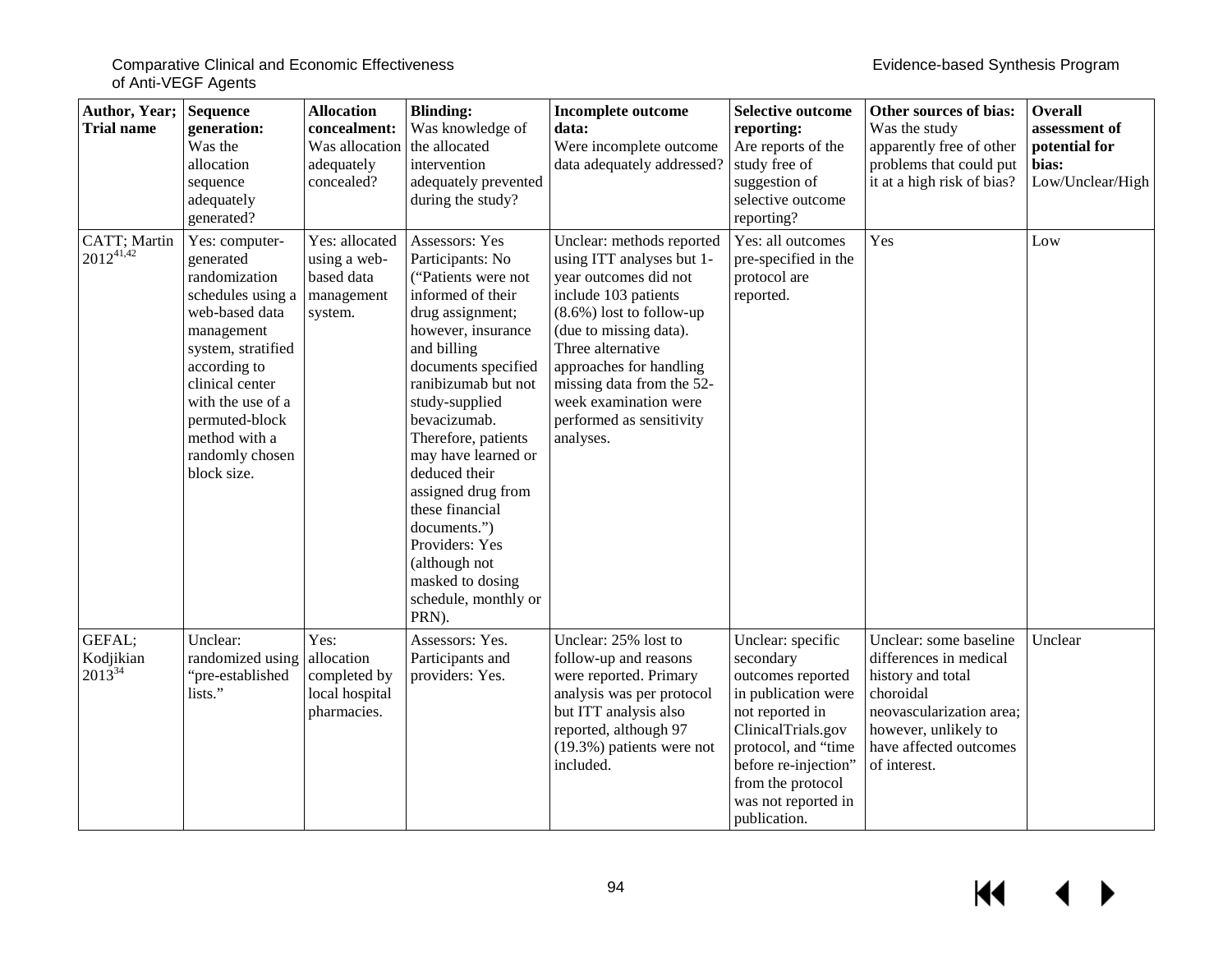| Author, Year;<br><b>Trial name</b>                | Sequence<br>generation:<br>Was the<br>allocation<br>sequence<br>adequately<br>generated?           | <b>Allocation</b><br>concealment:<br>Was allocation<br>adequately<br>concealed?                     | <b>Blinding:</b><br>Was knowledge of<br>the allocated<br>intervention<br>adequately prevented<br>during the study? | <b>Incomplete outcome</b><br>data:<br>Were incomplete outcome<br>data adequately addressed?                                                                                                                                                                                                                                                                                                                                                                                                                               | <b>Selective outcome</b><br>reporting:<br>Are reports of the<br>study free of<br>suggestion of<br>selective outcome<br>reporting? | Other sources of bias:<br>Was the study<br>apparently free of other<br>problems that could put<br>it at a high risk of bias?                                                                                                            | <b>Overall</b><br>assessment of<br>potential for<br>bias:<br>Low/Unclear/High |
|---------------------------------------------------|----------------------------------------------------------------------------------------------------|-----------------------------------------------------------------------------------------------------|--------------------------------------------------------------------------------------------------------------------|---------------------------------------------------------------------------------------------------------------------------------------------------------------------------------------------------------------------------------------------------------------------------------------------------------------------------------------------------------------------------------------------------------------------------------------------------------------------------------------------------------------------------|-----------------------------------------------------------------------------------------------------------------------------------|-----------------------------------------------------------------------------------------------------------------------------------------------------------------------------------------------------------------------------------------|-------------------------------------------------------------------------------|
| IVAN;<br>Chakravarthy<br>2013 <sup>27,37,38</sup> | Yes: computer-<br>generated by a<br>third party in<br>blocks and<br>stratified by<br>center.       | Yes:<br>concealed<br>using an<br>internet-based<br>system<br>provided by<br>Sealed<br>Envelope Ltd. | Assessors: Yes.<br>Participants and<br>providers: Yes.                                                             | Unclear: 18 patients (9 in<br>each group) were excluded<br>from the analyses because<br>they were randomized in<br>error or were not treated,<br>leaving 610 patients who<br>received $\geq 1$ injection. One-<br>year results not reported<br>for 49 $(8%)$ participants<br>and 2-year results not<br>reported for 85 (13.9%).<br>Reasons for withdrawals<br>and missing data<br>thoroughly reported.<br>Multiple imputation using<br>a series of chained<br>regression equations was<br>used to impute missing<br>data. | Yes: all outcomes<br>pre-specified in the<br>protocol are<br>reported.                                                            | Yes                                                                                                                                                                                                                                     | Low                                                                           |
| LUCAS; Berg<br>$2015^{39,40}$                     | Yes: computer-<br>generated with<br>the use of the<br>block method<br>and stratified by<br>center. | Yes:<br>randomization<br>completed by<br>a third party.                                             | Assessors: Yes<br>Participants and<br>providers: Yes                                                               | Yes: ITT and per-protocol<br>analyses reported. Attrition<br>was acceptable and even<br>$(15\%)$ .                                                                                                                                                                                                                                                                                                                                                                                                                        | Yes: protocol<br>published on<br>ClinicalTrials.gov,<br>all outcomes pre-<br>specified are<br>reported.                           | Unclear: the patients in<br>the ranibizumab group<br>more often had a history<br>of myocardial<br>infarctions than the<br>patients in the<br>bevacizumab group;<br>increased cardiac events<br>in ranibizumab occurred<br>during trial. | Low                                                                           |
| MANTA;<br>Krebs 2013 <sup>35</sup>                | Unclear:<br>"Randomisation<br>was stratified<br>according to the                                   | Yes: central<br>allocation by<br>members of<br>the                                                  | Assessors: Yes.<br>Participants and<br>providers: Yes<br>(injecting physician                                      | Unclear: Efficacy analysis<br>was ITT; last observation<br>carried forward method<br>used to handle missing                                                                                                                                                                                                                                                                                                                                                                                                               | Unclear: Data for<br>some measures had<br>to be estimated<br>from graphs.                                                         | Yes                                                                                                                                                                                                                                     | Unclear                                                                       |

### $\overline{\mathbf{M}}$ ▶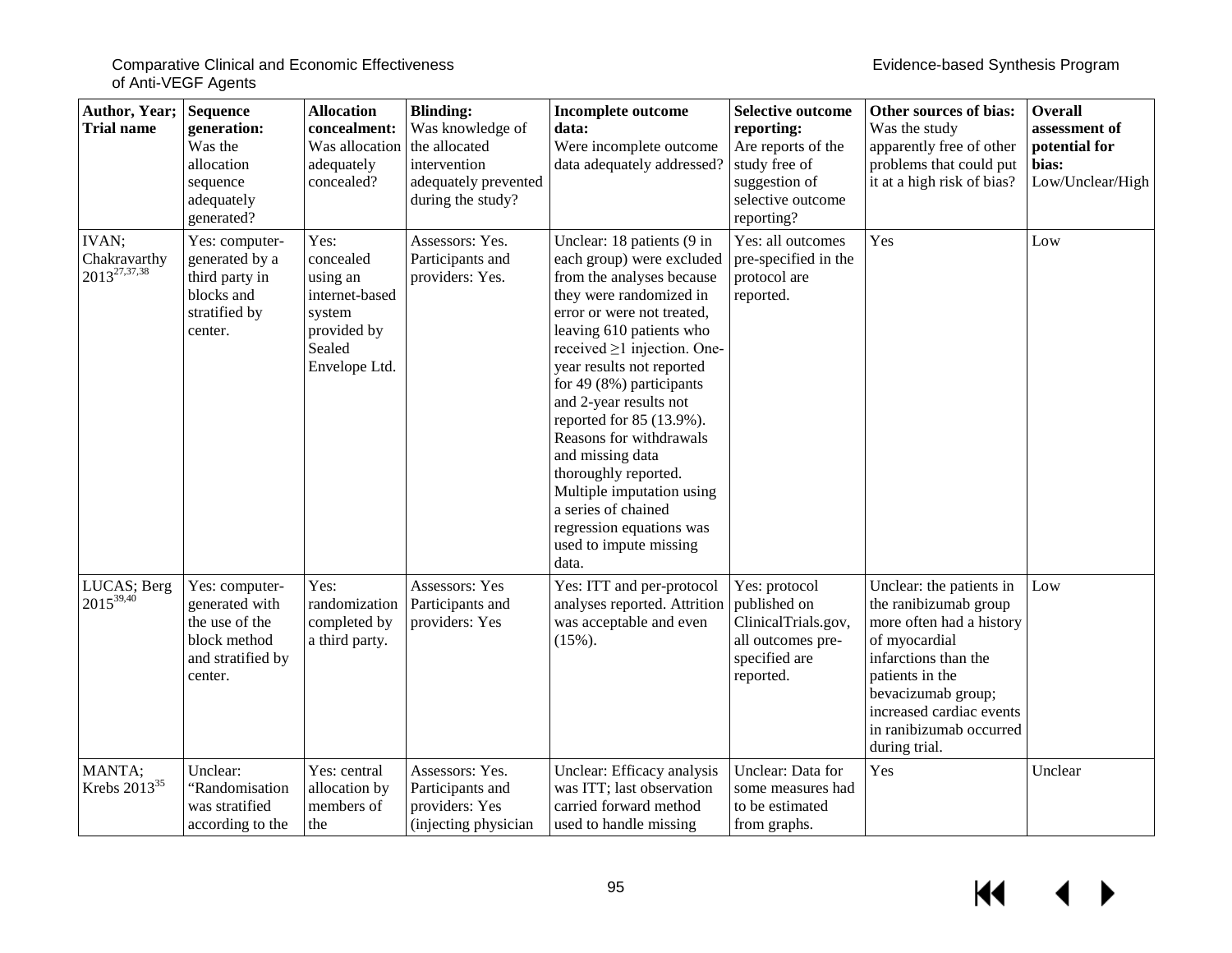| <b>Author, Year;</b><br><b>Trial name</b> | <b>Sequence</b><br>generation:<br>Was the<br>allocation<br>sequence<br>adequately<br>generated?                                                              | <b>Allocation</b><br>concealment:<br>Was allocation<br>adequately<br>concealed?                                            | <b>Blinding:</b><br>Was knowledge of<br>the allocated<br>intervention<br>adequately prevented<br>during the study? | Incomplete outcome<br>data:<br>Were incomplete outcome<br>data adequately addressed?                                                                                                                                                                  | <b>Selective outcome</b><br>reporting:<br>Are reports of the<br>study free of<br>suggestion of<br>selective outcome<br>reporting?                                  | Other sources of bias:<br>Was the study<br>apparently free of other<br>problems that could put<br>it at a high risk of bias?                                              | <b>Overall</b><br>assessment of<br>potential for<br>bias:<br>Low/Unclear/High |
|-------------------------------------------|--------------------------------------------------------------------------------------------------------------------------------------------------------------|----------------------------------------------------------------------------------------------------------------------------|--------------------------------------------------------------------------------------------------------------------|-------------------------------------------------------------------------------------------------------------------------------------------------------------------------------------------------------------------------------------------------------|--------------------------------------------------------------------------------------------------------------------------------------------------------------------|---------------------------------------------------------------------------------------------------------------------------------------------------------------------------|-------------------------------------------------------------------------------|
|                                           | clinical centre<br>using a permuted<br>block method<br>with a fixed<br>block size of 20,"<br>but process of<br>selecting the<br>blocks was not<br>specified. | Clinical<br>Pharmacology<br>at Medical<br>University of<br>Vienna, which<br>was otherwise<br>not involved<br>in the study. | Department of   not blinded, but was<br>not involved in the<br>collection of data).                                | data for 69 (21.4%)<br>patients. Loss to follow-up<br>information not reported.                                                                                                                                                                       |                                                                                                                                                                    |                                                                                                                                                                           |                                                                               |
| Scholler<br>$2014^{29}$                   | Yes: computer-<br>generated list of<br>random numbers.                                                                                                       | Unclear: not<br>reported.                                                                                                  | Assessors: Unclear<br>(not reported).<br>Participants and<br>providers: Unclear<br>(not reported).                 | No: method of handling<br>incomplete data not<br>reported, unclear whether<br>ITT analysis conducted<br>(reports exclusion of 9<br>patients, but not whether<br>they were included in<br>analyses), uneven number<br>of exclusions between<br>groups. | No: registration<br>numbers provided<br>appear to be for a<br>different trial. Did<br>not provide mean<br>change calculations<br>for BCVA or<br>anatomic outcomes. | No: Small study and<br>power calculation not<br>reported. Funding<br>source not reported.                                                                                 | High                                                                          |
| Subramanian<br>$2010^{26}$                | Unclear: "all<br>subjects were<br>assigned a study<br>number."                                                                                               | Yes: central<br>allocation by<br>research<br>pharmacist.                                                                   | Assessors: Yes.<br>Participants and<br>providers: Yes.                                                             | No: ITT analysis not<br>performed; uneven loss to<br>follow-up $(25\% \text{ vs } 13\%).$                                                                                                                                                             | No: adverse events<br>only reported for<br>patients completing<br>1-year follow-up<br>visit. Data on minor<br>adverse events not<br>reported.                      | No: not powered to<br>detect differences<br>(original goal sample<br>size was calculated to<br>be 135, while actual<br>enrollment was only 28,<br>with only 22 analyzed). | High                                                                          |
| VIEW 1; Heier<br>$2012^{43}$              | Unclear:<br>"Consecutively<br>enrolled patients<br>were assigned to<br>treatment groups<br>on the basis of a                                                 | Yes: central<br>allocation by<br>an interactive<br>voice response<br>system.                                               | Assessors: Yes<br>Participants: Yes<br>Providers: No, an<br>unmasked<br>investigator<br>performed the              | Yes: acceptable and equal<br>loss to follow-up $(7.1\%)$ ;<br>missing values imputed<br>using last observation<br>carried forward (LOCF)<br>approach. "Full Analysis                                                                                  | Unclear: all<br>outcomes pre-<br>specified in<br>ClinicalTrials.gov<br>protocol; however,<br>confidence intervals                                                  | Unclear: funded by<br>manufacturer.                                                                                                                                       | Low                                                                           |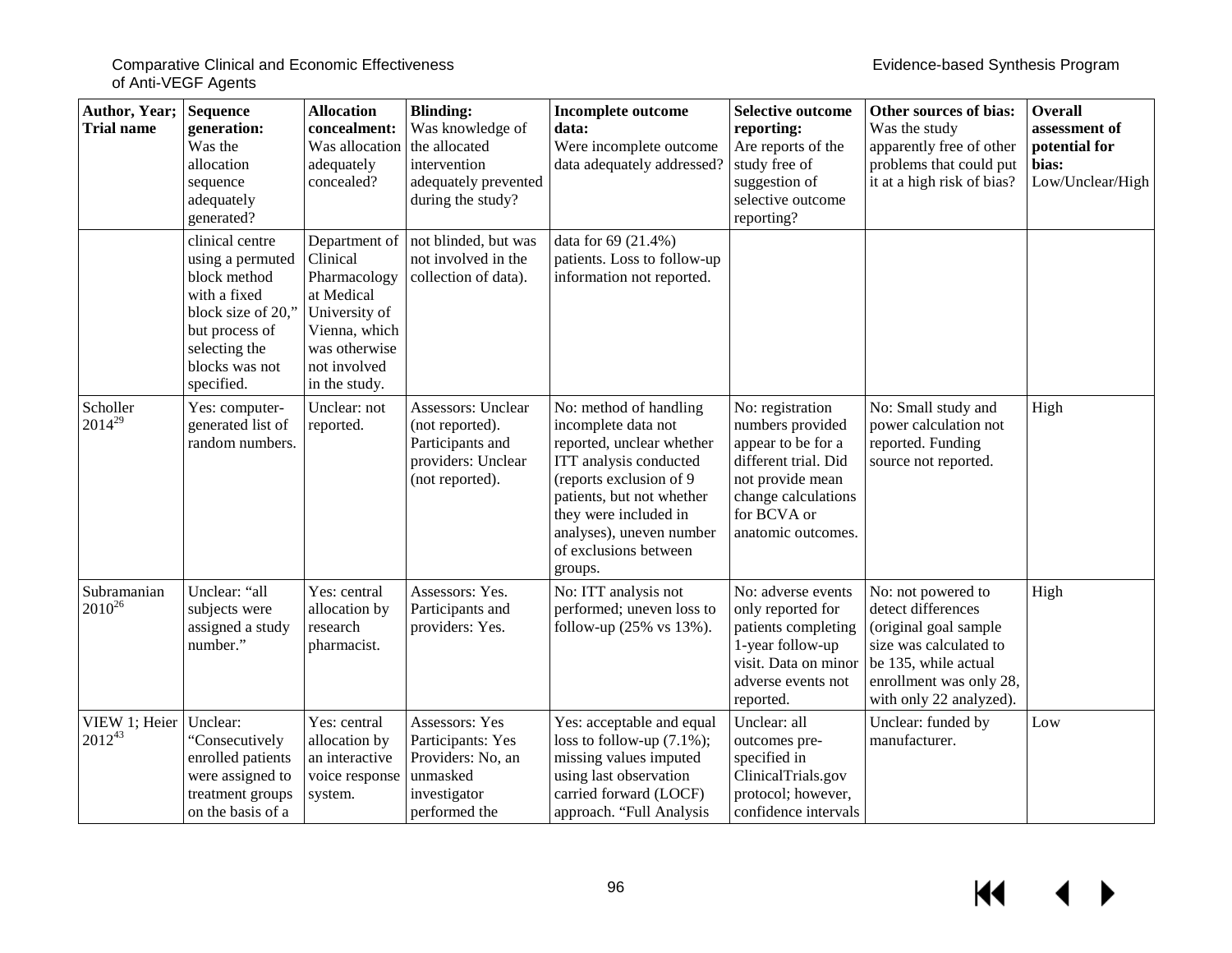| Author, Year;<br><b>Trial name</b>                | <b>Sequence</b><br>generation:<br>Was the<br>allocation<br>sequence<br>adequately<br>generated?                                                                                                                                                                     | <b>Allocation</b><br>concealment:<br>Was allocation<br>adequately<br>concealed? | <b>Blinding:</b><br>Was knowledge of<br>the allocated<br>intervention<br>adequately prevented<br>during the study?                                                      | Incomplete outcome<br>data:<br>Were incomplete outcome<br>data adequately addressed?                                                                                                                                                                                                                                                                                                                                | <b>Selective outcome</b><br>reporting:<br>Are reports of the<br>study free of<br>suggestion of<br>selective outcome<br>reporting?                                        | Other sources of bias:<br>Was the study<br>apparently free of other<br>problems that could put<br>it at a high risk of bias? | <b>Overall</b><br>assessment of<br>potential for<br>bias:<br>Low/Unclear/High |
|---------------------------------------------------|---------------------------------------------------------------------------------------------------------------------------------------------------------------------------------------------------------------------------------------------------------------------|---------------------------------------------------------------------------------|-------------------------------------------------------------------------------------------------------------------------------------------------------------------------|---------------------------------------------------------------------------------------------------------------------------------------------------------------------------------------------------------------------------------------------------------------------------------------------------------------------------------------------------------------------------------------------------------------------|--------------------------------------------------------------------------------------------------------------------------------------------------------------------------|------------------------------------------------------------------------------------------------------------------------------|-------------------------------------------------------------------------------|
|                                                   | predetermined<br>central<br>randomization<br>scheme with<br>balanced<br>allocation," but<br>unclear what the<br>"randomization<br>scheme" entailed.                                                                                                                 |                                                                                 | injection, but this<br>was unlikely to have<br>introduced bias                                                                                                          | set" only included<br>randomized patients who<br>received any study<br>medication and had a<br>baseline and at least 1<br>post-baseline BCVA<br>assessment; however,<br>99.4% of randomized<br>patients were included in<br>this analysis.                                                                                                                                                                          | or $P$ -values not<br>reported for all<br>outcomes.                                                                                                                      |                                                                                                                              |                                                                               |
| VIEW 2; Heier<br>$2012^{43}$                      | Unclear:<br>"Consecutively<br>enrolled patients<br>were assigned to<br>treatment groups<br>on the basis of a<br>predetermined<br>central<br>randomization<br>scheme with<br>balanced<br>allocation," but<br>unclear what the<br>'randomization<br>scheme" entailed. | Yes:<br>allocation<br>managed by<br>an interactive<br>voice response<br>system  | Assessors: Yes<br>Participants: Yes<br>Providers: No, an<br>unmasked<br>investigator<br>performed the<br>injection, but this<br>was unlikely to have<br>introduced bias | Yes: acceptable and equal<br>loss to follow-up $(10.2\%)$ ;<br>missing values imputed<br>using last observation<br>carried forward (LOCF)<br>approach. "Full Analysis<br>set" only included<br>randomized patients who<br>received any study<br>medication and had a<br>baseline and at least 1<br>post-baseline BCVA<br>assessment; however,<br>96.9% of randomized<br>patients were included in<br>this analysis. | Unclear: all<br>outcomes pre-<br>specified in<br>ClinicalTrials.gov<br>protocol; however,<br>confidence intervals<br>or $P$ -values not<br>reported for all<br>outcomes. | Unclear: funded by<br>manufacturer.                                                                                          | Low                                                                           |
|                                                   | Diabetic Macular Edema (DME) Trials                                                                                                                                                                                                                                 |                                                                                 |                                                                                                                                                                         |                                                                                                                                                                                                                                                                                                                                                                                                                     |                                                                                                                                                                          |                                                                                                                              |                                                                               |
| DRCR.net<br>(Protocol T);<br>Wells $2016^{46,47}$ | Yes: performed<br>at the DRCR.net<br>study website<br>(computer-<br>generated) in                                                                                                                                                                                   | Yes: central<br>randomization<br>at the<br>DRCR.net<br>study website.           | Assessors: Yes.<br>Participants and<br>providers: Yes.                                                                                                                  | Yes: 7% lost to follow-up<br>(similar between groups).<br>Primary analysis used ITT;<br>used Markov chain Monte<br>Carlo method of multiple                                                                                                                                                                                                                                                                         | Yes: all outcomes<br>pre-specified in the<br>protocol are<br>reported.                                                                                                   | Yes                                                                                                                          | Low                                                                           |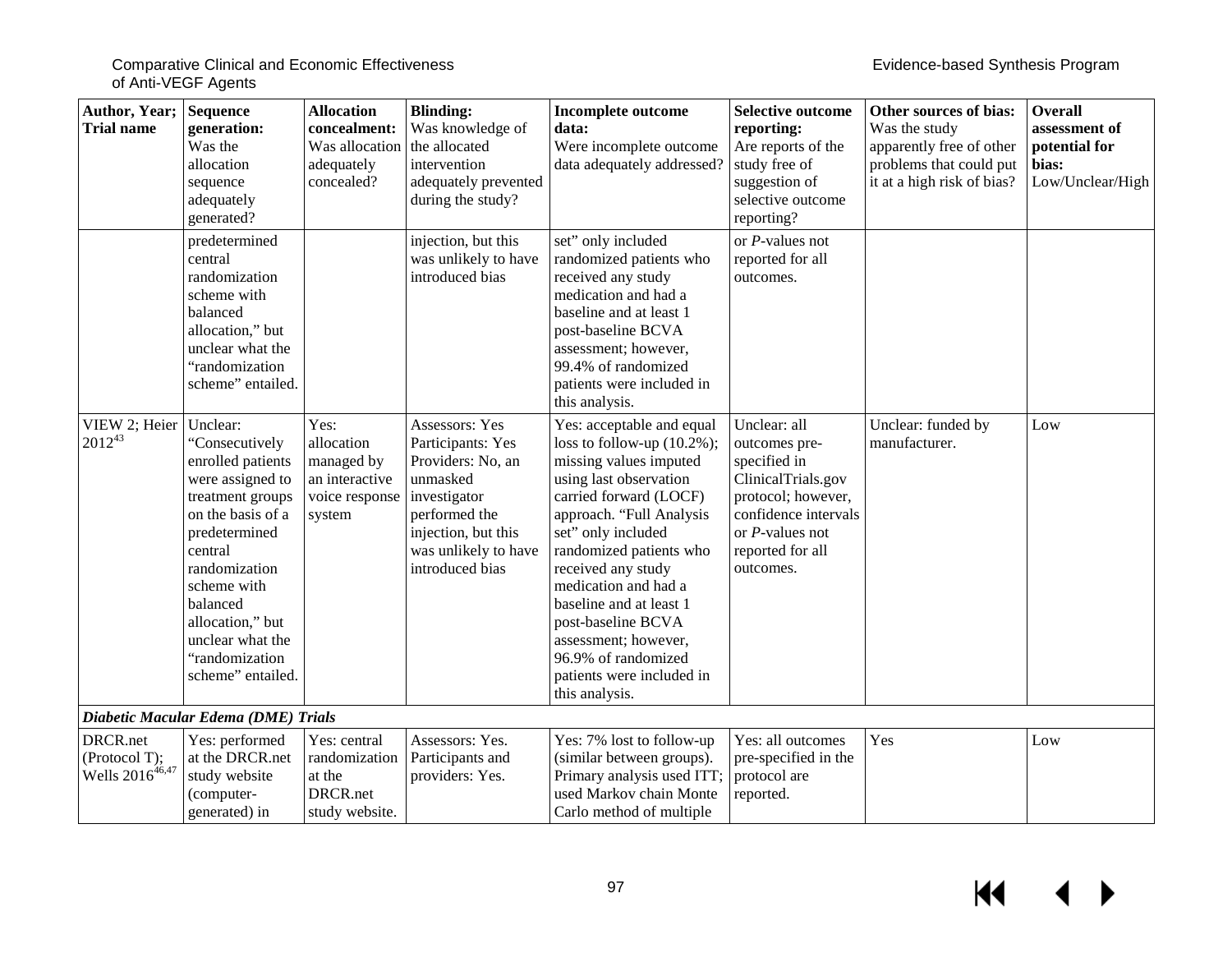| <b>Author, Year;</b><br><b>Trial name</b> | <b>Sequence</b><br>generation:<br>Was the<br>allocation<br>sequence<br>adequately<br>generated?                                                                                                                               | <b>Allocation</b><br>concealment:<br>Was allocation<br>adequately<br>concealed? | <b>Blinding:</b><br>Was knowledge of<br>the allocated<br>intervention<br>adequately prevented<br>during the study? | Incomplete outcome<br>data:<br>Were incomplete outcome<br>data adequately addressed?                                                                                                                                        | <b>Selective outcome</b><br>reporting:<br>Are reports of the<br>study free of<br>suggestion of<br>selective outcome<br>reporting?                                                                                            | Other sources of bias:<br>Was the study<br>apparently free of other<br>problems that could put<br>it at a high risk of bias?                                                                                                                                                                                                                                                                                                                   | <b>Overall</b><br>assessment of<br>potential for<br>bias:<br>Low/Unclear/High |
|-------------------------------------------|-------------------------------------------------------------------------------------------------------------------------------------------------------------------------------------------------------------------------------|---------------------------------------------------------------------------------|--------------------------------------------------------------------------------------------------------------------|-----------------------------------------------------------------------------------------------------------------------------------------------------------------------------------------------------------------------------|------------------------------------------------------------------------------------------------------------------------------------------------------------------------------------------------------------------------------|------------------------------------------------------------------------------------------------------------------------------------------------------------------------------------------------------------------------------------------------------------------------------------------------------------------------------------------------------------------------------------------------------------------------------------------------|-------------------------------------------------------------------------------|
|                                           | permuted blocks<br>and with<br>stratification<br>according to<br>study site and<br>visual acuity in<br>the study eye.                                                                                                         |                                                                                 |                                                                                                                    | imputation to impute<br>missing data (sensitivity<br>analyses with different<br>approaches for handling<br>missing data produced<br>similar results). There was<br>no imputation for missing<br>data in secondary analyses. |                                                                                                                                                                                                                              |                                                                                                                                                                                                                                                                                                                                                                                                                                                |                                                                               |
| Ekinci 201 $\overline{4^{30}}$            | Unclear:<br>randomization<br>method not<br>reported.                                                                                                                                                                          | Unclear:<br>allocation<br>concealment<br>method not<br>reported.                | Assessors: Unclear,<br>not reported.<br>Participants and<br>providers: Unclear,<br>not reported.                   | No: excluded 15<br>participants after<br>randomization due to<br>adverse events; not<br>reported by randomization<br>group.                                                                                                 | registration number<br>not provided.                                                                                                                                                                                         | Unclear: protocol or Yes: either made an<br>error reporting<br>ranibizumab dose, or<br>used an atypical dose<br>(one tenth of typical<br>dose).                                                                                                                                                                                                                                                                                                | High                                                                          |
| Nepomuceno<br>$20\overline{1}3^{31}$      | Yes: computer-<br>generated<br>sequence.<br>However, if both<br>eyes were<br>eligible for<br>treatment, one<br>eye received<br>randomized<br>treatment and the<br>contralateral eye<br>received the other<br>anti-VEGF agent. | Unclear: not<br>reported.                                                       | Assessors: Yes.<br>Participants and<br>providers: Yes.                                                             | Unclear: incomplete data<br>not reported. Analyses<br>were not ITT.                                                                                                                                                         | No: change in<br><b>BCVA</b> was listed as<br>the primary<br>outcome but was<br>not clearly reported<br>for week 48.<br>Outcomes were<br>reported based on at<br>what timepoint<br>there were<br>significant<br>differences. | No: sample size<br>calculation was based<br>on power to detect a<br>difference of 50um<br>between groups in<br>central subfield<br>thickness, and might<br>have been<br>underpowered to detect<br>clinically meaningful<br>differences in BCVA.<br>Also, since 15 patients<br>were treated with both<br>treatments (one in each<br>eye), there was possible<br>crossover that could<br>obscure differences in<br>effects between the<br>drugs. | High                                                                          |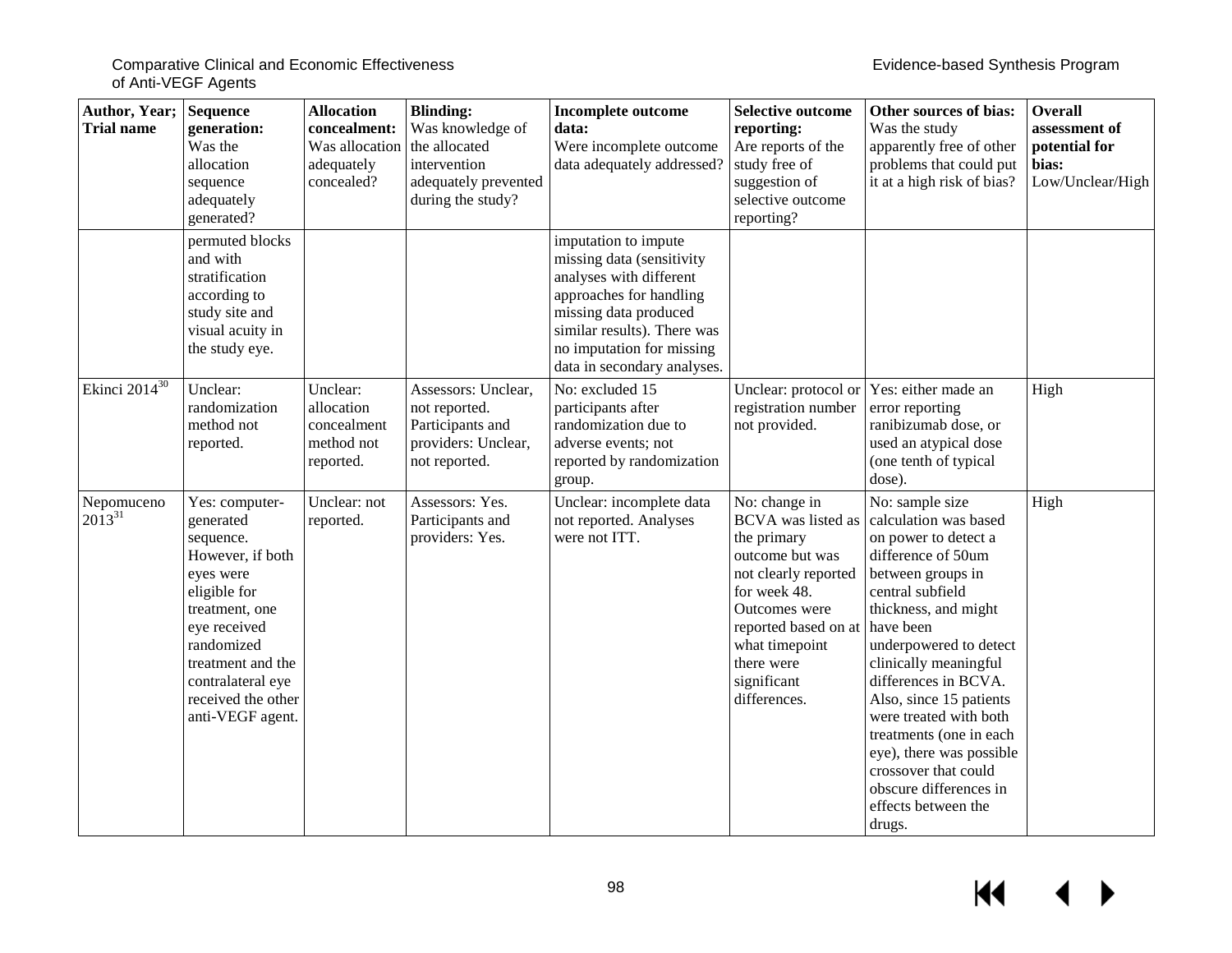| <b>Author, Year;</b><br><b>Trial name</b> | <b>Sequence</b><br>generation:<br>Was the<br>allocation<br>sequence<br>adequately<br>generated?                                                                                                                                                                                                            | <b>Allocation</b><br>concealment:<br>Was allocation the allocated<br>adequately<br>concealed?                                                                                                                                                                     | <b>Blinding:</b><br>Was knowledge of<br>intervention<br>adequately prevented<br>during the study?                                                                                                                                  | Incomplete outcome<br>data:<br>Were incomplete outcome<br>data adequately addressed?<br>Macular Edema due to Central Retinal Vein Occlusion (CRVO) or Branch Retinal Vein Occlusion (BRVO) Trials | <b>Selective outcome</b><br>reporting:<br>Are reports of the<br>study free of<br>suggestion of<br>selective outcome<br>reporting? | Other sources of bias:<br>Was the study<br>apparently free of other<br>problems that could put<br>it at a high risk of bias?                                                                                                                                                                                   | <b>Overall</b><br>assessment of<br>potential for<br>bias:<br>Low/Unclear/High |
|-------------------------------------------|------------------------------------------------------------------------------------------------------------------------------------------------------------------------------------------------------------------------------------------------------------------------------------------------------------|-------------------------------------------------------------------------------------------------------------------------------------------------------------------------------------------------------------------------------------------------------------------|------------------------------------------------------------------------------------------------------------------------------------------------------------------------------------------------------------------------------------|---------------------------------------------------------------------------------------------------------------------------------------------------------------------------------------------------|-----------------------------------------------------------------------------------------------------------------------------------|----------------------------------------------------------------------------------------------------------------------------------------------------------------------------------------------------------------------------------------------------------------------------------------------------------------|-------------------------------------------------------------------------------|
| CRAVE;<br>Rajagopal<br>2015 <sup>32</sup> | No: reported<br>using centralized,<br>computer-<br>generated<br>random table for<br>assignments, but<br>an additional 9<br>patients included<br>in the study who<br>were not<br>randomized to<br>treatment due to<br>financial<br>hardship and<br>were instead<br>assigned to the<br>bevacizumab<br>group. | Unclear: states<br>that<br>"assistance<br>used to defray<br>any financial<br>hardship, but<br>if it could not<br>be eliminated,<br>then the<br>patient was<br>assigned to the<br>bevacizumab<br>arm," which<br>could have<br>introduced<br>bias in<br>allocation. | No: patients,<br>technicians, and<br>examining<br>programs were physicians were not<br>masked to treatment.                                                                                                                        | Unclear: ITT using LOCF<br>was used for analyses.<br>25% loss-to-follow-up, but<br>reasons were not reported.                                                                                     | Yes: protocol<br>published on<br>ClinicalTrials.gov,<br>all outcomes pre-<br>specified are<br>reported.                           | Unclear: power of the<br>study was calculated for<br>anatomical change<br>(their primary outcome)<br>of 50 µm, not BCVA, so<br>it is unknown whether<br>the study was powered<br>to detect differences in<br><b>BCVA</b> . Original<br>enrollment planned for<br>150 patients, but only<br>98 were randomized. | High                                                                          |
| MARVEL;<br>Narayanan<br>$2015^{36}$       | Unclear:<br>"randomisedin<br>a 1:1 ratio in<br>block sizes of 6,"<br>but process of<br>selecting the<br>blocks was not<br>specified.                                                                                                                                                                       | Unclear: not<br>reported.                                                                                                                                                                                                                                         | Assessors: Unclear<br>Participants: Unclear<br>Providers: Yes<br>Study is described as<br>"double-masked" but (reasons for not<br>does not specify<br>blinding of outcome<br>assessors (other than<br>at baseline) or<br>patients. | Yes: ITT analyses using<br>LOCF to impute for<br>missing data; 90%<br>completed the study<br>completing NR).                                                                                      | Unclear: a trial<br>registration number<br>was provided but<br>the protocol was<br>unavailable.                                   | <b>Effectiveness of</b><br>randomization is<br>unclear: $P$ -values not<br>reported for baseline<br>characteristics, and the<br>ranibizumab group had<br>a much higher<br>proportion of females<br>$(60\% \text{ vs } 32\%)$                                                                                   | Unclear                                                                       |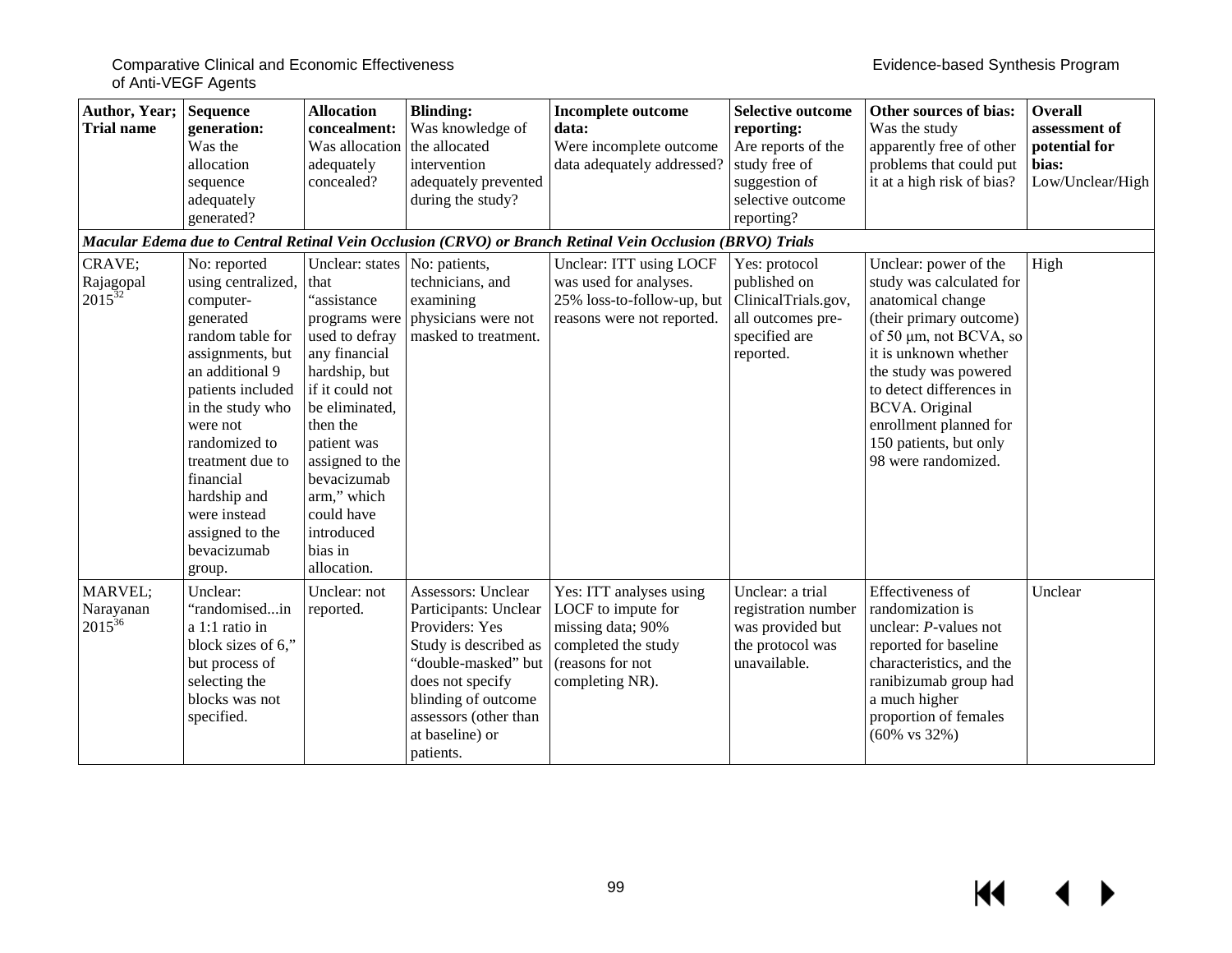# **APPENDIX C. PEER REVIEW COMMENTS AND AUTHOR RESPONSES**

| <b>Question Text</b>                                                                                                                                                    | <b>Reviewer</b><br><b>Number</b> | <b>Comment</b>                                                                                                                                                                                                                                                                                                                                                                                                                                                                                                                                                                                                                                                                                                                                                                        | <b>Response</b>                                                                                                                                                                                                                                                                                                                                                                                                                                                                                                                                                                                                                                                                                                                                 |
|-------------------------------------------------------------------------------------------------------------------------------------------------------------------------|----------------------------------|---------------------------------------------------------------------------------------------------------------------------------------------------------------------------------------------------------------------------------------------------------------------------------------------------------------------------------------------------------------------------------------------------------------------------------------------------------------------------------------------------------------------------------------------------------------------------------------------------------------------------------------------------------------------------------------------------------------------------------------------------------------------------------------|-------------------------------------------------------------------------------------------------------------------------------------------------------------------------------------------------------------------------------------------------------------------------------------------------------------------------------------------------------------------------------------------------------------------------------------------------------------------------------------------------------------------------------------------------------------------------------------------------------------------------------------------------------------------------------------------------------------------------------------------------|
| Are the                                                                                                                                                                 |                                  | Yes                                                                                                                                                                                                                                                                                                                                                                                                                                                                                                                                                                                                                                                                                                                                                                                   | Noted, thank you.                                                                                                                                                                                                                                                                                                                                                                                                                                                                                                                                                                                                                                                                                                                               |
| objectives,                                                                                                                                                             | $\overline{2}$                   | Yes                                                                                                                                                                                                                                                                                                                                                                                                                                                                                                                                                                                                                                                                                                                                                                                   | Noted, thank you.                                                                                                                                                                                                                                                                                                                                                                                                                                                                                                                                                                                                                                                                                                                               |
| scope, and<br>methods for                                                                                                                                               | 3                                | Yes                                                                                                                                                                                                                                                                                                                                                                                                                                                                                                                                                                                                                                                                                                                                                                                   | Noted, thank you.                                                                                                                                                                                                                                                                                                                                                                                                                                                                                                                                                                                                                                                                                                                               |
| this review                                                                                                                                                             | $\overline{4}$                   | Yes                                                                                                                                                                                                                                                                                                                                                                                                                                                                                                                                                                                                                                                                                                                                                                                   | Noted, thank you.                                                                                                                                                                                                                                                                                                                                                                                                                                                                                                                                                                                                                                                                                                                               |
| clearly                                                                                                                                                                 | 5                                | Yes                                                                                                                                                                                                                                                                                                                                                                                                                                                                                                                                                                                                                                                                                                                                                                                   | Noted, thank you.                                                                                                                                                                                                                                                                                                                                                                                                                                                                                                                                                                                                                                                                                                                               |
| described?                                                                                                                                                              | 6                                | Yes                                                                                                                                                                                                                                                                                                                                                                                                                                                                                                                                                                                                                                                                                                                                                                                   | Noted, thank you.                                                                                                                                                                                                                                                                                                                                                                                                                                                                                                                                                                                                                                                                                                                               |
|                                                                                                                                                                         | 1                                | No                                                                                                                                                                                                                                                                                                                                                                                                                                                                                                                                                                                                                                                                                                                                                                                    | Noted, thank you.                                                                                                                                                                                                                                                                                                                                                                                                                                                                                                                                                                                                                                                                                                                               |
| Is there any                                                                                                                                                            | $\mathfrak{2}$                   | N <sub>o</sub>                                                                                                                                                                                                                                                                                                                                                                                                                                                                                                                                                                                                                                                                                                                                                                        | Noted, thank you.                                                                                                                                                                                                                                                                                                                                                                                                                                                                                                                                                                                                                                                                                                                               |
| indication of<br>bias in our                                                                                                                                            | 3                                | N <sub>o</sub>                                                                                                                                                                                                                                                                                                                                                                                                                                                                                                                                                                                                                                                                                                                                                                        | Noted, thank you.                                                                                                                                                                                                                                                                                                                                                                                                                                                                                                                                                                                                                                                                                                                               |
| synthesis of the                                                                                                                                                        | $\overline{4}$                   | N <sub>o</sub>                                                                                                                                                                                                                                                                                                                                                                                                                                                                                                                                                                                                                                                                                                                                                                        | Noted, thank you.                                                                                                                                                                                                                                                                                                                                                                                                                                                                                                                                                                                                                                                                                                                               |
| evidence?                                                                                                                                                               | 5                                | No                                                                                                                                                                                                                                                                                                                                                                                                                                                                                                                                                                                                                                                                                                                                                                                    | Noted, thank you.                                                                                                                                                                                                                                                                                                                                                                                                                                                                                                                                                                                                                                                                                                                               |
|                                                                                                                                                                         | 6                                | N <sub>o</sub>                                                                                                                                                                                                                                                                                                                                                                                                                                                                                                                                                                                                                                                                                                                                                                        | Noted, thank you.                                                                                                                                                                                                                                                                                                                                                                                                                                                                                                                                                                                                                                                                                                                               |
|                                                                                                                                                                         | 1                                | No                                                                                                                                                                                                                                                                                                                                                                                                                                                                                                                                                                                                                                                                                                                                                                                    | Noted, thank you.                                                                                                                                                                                                                                                                                                                                                                                                                                                                                                                                                                                                                                                                                                                               |
| Are there any<br>published or                                                                                                                                           | $\overline{2}$                   | N <sub>o</sub>                                                                                                                                                                                                                                                                                                                                                                                                                                                                                                                                                                                                                                                                                                                                                                        | Noted, thank you.                                                                                                                                                                                                                                                                                                                                                                                                                                                                                                                                                                                                                                                                                                                               |
| unpublished                                                                                                                                                             | 3                                | N <sub>o</sub>                                                                                                                                                                                                                                                                                                                                                                                                                                                                                                                                                                                                                                                                                                                                                                        | Noted, thank you.                                                                                                                                                                                                                                                                                                                                                                                                                                                                                                                                                                                                                                                                                                                               |
| studies that we                                                                                                                                                         | $\overline{4}$                   | N <sub>o</sub>                                                                                                                                                                                                                                                                                                                                                                                                                                                                                                                                                                                                                                                                                                                                                                        | Noted, thank you.                                                                                                                                                                                                                                                                                                                                                                                                                                                                                                                                                                                                                                                                                                                               |
| may have<br>overlooked?                                                                                                                                                 | 5                                | N <sub>o</sub>                                                                                                                                                                                                                                                                                                                                                                                                                                                                                                                                                                                                                                                                                                                                                                        | Noted, thank you.                                                                                                                                                                                                                                                                                                                                                                                                                                                                                                                                                                                                                                                                                                                               |
|                                                                                                                                                                         | 6                                | No                                                                                                                                                                                                                                                                                                                                                                                                                                                                                                                                                                                                                                                                                                                                                                                    | Noted, thank you.                                                                                                                                                                                                                                                                                                                                                                                                                                                                                                                                                                                                                                                                                                                               |
| Additional<br>suggestions or<br>comments can<br>be provided<br>below. If<br>applicable,<br>please indicate<br>the page and<br>line numbers<br>from the draft<br>report. | $\overline{2}$                   | Excellent report<br>I do have one concern about the DME results and the overall<br>conclusion drawn. Page 32 lines 21-30 shows aflibercept to have<br>statistically significant superiority to bevacizumab with mean<br>improvement in vision at 12 months and still with increased<br>improvement but not statistically significant at 24 months. This was<br>also true for those with lower baseline BCVA for the aflibercept<br>versus ranibizumab on page 33 lines 7-17. These were deemed "not<br>clinically significant" presumably due to the lack of statistical<br>significance at 24 months yet in both the mean visual acuity<br>improvement was still higher in the aflibercept group. The final<br>conclusions on page 69 should likely reflect this consistent superior | We have changed "clinically significant" to "clinically<br>meaningful" throughout the report and have clarified our<br>definition in the Data Synthesis section of the Methods. A<br>clinically meaningful difference often has a greater<br>threshold than statistical significance, as it is related to<br>whether the difference is substantial and noticeable to the<br>patient and relevant to clinical practice. We determined the<br>clinically meaningful difference between drugs to be 5 or<br>more ETDRS letters (i.e., one line) in consultation with our<br>ophthalmologist authors. Since the difference in mean<br>change in BCVA between aflibercept and bevacizumab<br>(and aflibercept and ranibizumab on the following page) |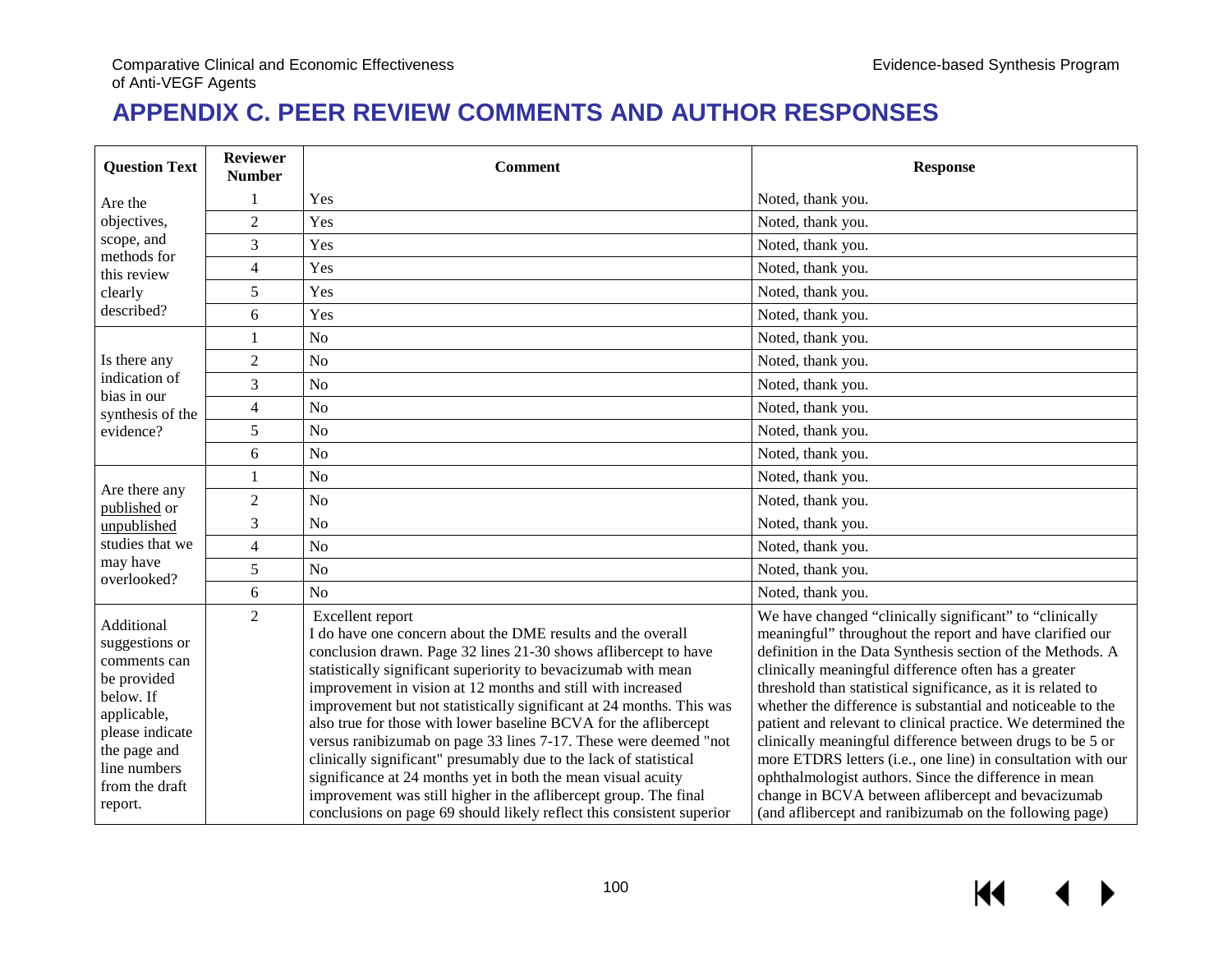| <b>Question Text</b> | <b>Reviewer</b><br><b>Comment</b><br><b>Response</b><br><b>Number</b> |                                                                                                                                                                                                                                                                                                                                                                                                                                                                                                                                                                                                                                                                                                                     |                                                                                                                                                                                                                                                                                                                                                                                                                                                                                   |
|----------------------|-----------------------------------------------------------------------|---------------------------------------------------------------------------------------------------------------------------------------------------------------------------------------------------------------------------------------------------------------------------------------------------------------------------------------------------------------------------------------------------------------------------------------------------------------------------------------------------------------------------------------------------------------------------------------------------------------------------------------------------------------------------------------------------------------------|-----------------------------------------------------------------------------------------------------------------------------------------------------------------------------------------------------------------------------------------------------------------------------------------------------------------------------------------------------------------------------------------------------------------------------------------------------------------------------------|
|                      |                                                                       | improvement in VA at 12 months for aflibercept and improvement<br>still yet not reaching statistical significance at 24 months. (This is<br>stated in the table on page 62 line 56-60.                                                                                                                                                                                                                                                                                                                                                                                                                                                                                                                              | was less than 5 letters, this difference was not considered<br>clinically meaningful. However, we revised the language in<br>the paragraph about the subgroup with lower baseline<br>BCVA, since the difference between groups was 6.5 letters.<br>The final conclusion paragraph was also revised slightly to<br>reflect the benefit seen with aflibercept in this study.                                                                                                        |
|                      | $\overline{2}$                                                        | In the comparative of cost-effectiveness section, although the<br>literature only shows cost comparison data for multi-dosed vials of<br>bevacizumab to the other two agents, the VA does not multi-dose the<br>vial. Instead it is one 4cc vial per patient. Perhaps this should be<br>mentioned either under this sub-section or in the Research<br>Gaps/Future research section and that there is no cost comparative<br>literature available when bevacizumab is not compounded. The cost-<br>effectiveness will be reduced somewhat with this scenario but still<br>likely superior to the two other agents. This could alternatively be<br>mentioned in the Research Gaps/Future Research section on page 68. | This point was included in the Limitations section (second<br>paragraph), but a sentence was added to the cost-<br>effectiveness section (Key Question 3) as well. A<br>clarification of this point was also added to the Executive<br>Summary.                                                                                                                                                                                                                                   |
|                      | $\mathfrak{Z}$                                                        | Findings form this analysis were not unexpected and confirms what is<br>known about this topic                                                                                                                                                                                                                                                                                                                                                                                                                                                                                                                                                                                                                      | Noted.                                                                                                                                                                                                                                                                                                                                                                                                                                                                            |
|                      | $\mathfrak{Z}$                                                        | p.19 typo regarding bevacizumab dose; should read 1.25mg<br>Trials used standard recommended doses of the drugs unless<br>otherwise indicated (aflibercept 2.0 mg; bevacizumab 0.5 mg;<br>ranibizumab 0.5 mg for AMD and BRVO/CRVO, and 0.3 mg for<br>DME).                                                                                                                                                                                                                                                                                                                                                                                                                                                         | Thank you, this has been corrected.                                                                                                                                                                                                                                                                                                                                                                                                                                               |
|                      | $\overline{3}$                                                        | For the tables discussing costs, consider adding a footnote that pricing<br>is based on wholesale costs and not VA costs                                                                                                                                                                                                                                                                                                                                                                                                                                                                                                                                                                                            | The term "compounded" as well as a footnote was added to<br>the Summary of Evidence table when talking about the cost<br>of bevacizumab to clarify that the cost was for compounded<br>bevacizumab, which is not currently available at the VHA.                                                                                                                                                                                                                                  |
|                      | $\overline{4}$                                                        | Although not clearly defined in the key questions, the treatment<br>burden for patients is an important consideration. For example, when<br>comparing aflibercept to bevacizumab in the treatment of AMD, the<br>report mentions the fact that in the fixed interval dosing phase of the<br>VIEW trials, the visual results were comparable between aflibercept<br>given bimonthly and ranibizumab given monthly, although this result<br>is not used in the interpretation of the results. The fact that aflibercept<br>can be given less frequently is an important consideration for both<br>patient and physician.                                                                                              | Thank you, we agree that this is an important consideration.<br>While we had already included a statement to this effect in<br>the Limitations section, we have added some language to<br>the Discussion section to help further address this issue. We<br>also added a brief statement to the Results section about the<br>comparable visual acuity results between these two groups,<br>although the cost implications are unclear since this was not<br>explored by the trial. |
|                      | 4                                                                     | The report mentions that in the DRCR net protocol discussing the                                                                                                                                                                                                                                                                                                                                                                                                                                                                                                                                                                                                                                                    | Our definition of a clinical significant or meaningful                                                                                                                                                                                                                                                                                                                                                                                                                            |

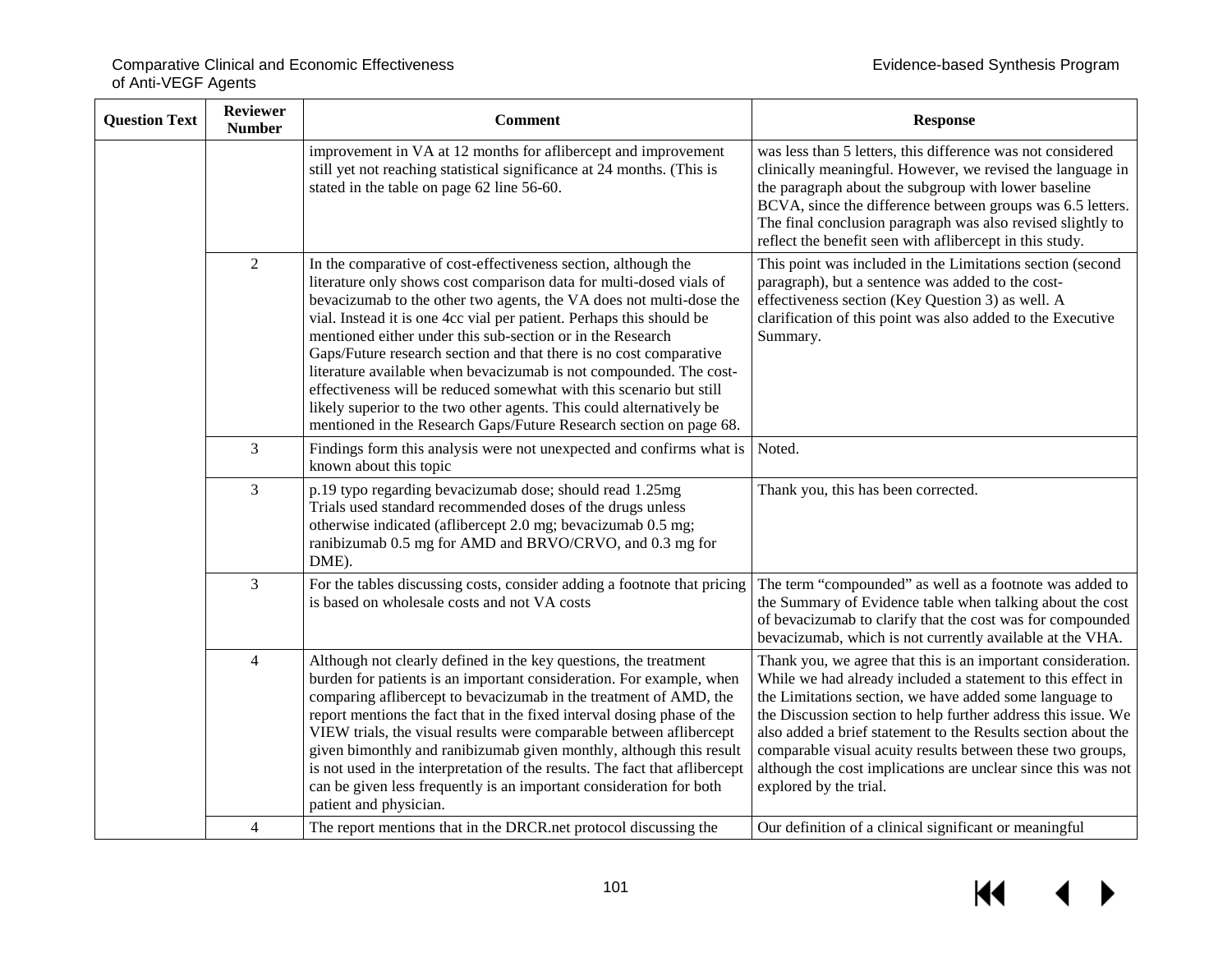| <b>Question Text</b> | <b>Reviewer</b><br><b>Number</b> | <b>Comment</b>                                                                                                                                                                                                                                                                                                                                                                                                                                                                                                                                                                                                                                                                                                                                                                                                                                                                                                                                                                                                                                                                                                       | <b>Response</b>                                                                                                                                                                                                                                                                                                                                                                                                                                                                                                                              |
|----------------------|----------------------------------|----------------------------------------------------------------------------------------------------------------------------------------------------------------------------------------------------------------------------------------------------------------------------------------------------------------------------------------------------------------------------------------------------------------------------------------------------------------------------------------------------------------------------------------------------------------------------------------------------------------------------------------------------------------------------------------------------------------------------------------------------------------------------------------------------------------------------------------------------------------------------------------------------------------------------------------------------------------------------------------------------------------------------------------------------------------------------------------------------------------------|----------------------------------------------------------------------------------------------------------------------------------------------------------------------------------------------------------------------------------------------------------------------------------------------------------------------------------------------------------------------------------------------------------------------------------------------------------------------------------------------------------------------------------------------|
|                      |                                  | treatment of DME, the [*a priori*] subgroup analysis (emphasis<br>mine) of patients with 20/50 or worse vision provides evidence that<br>aflibercept results in better visual outcomes at 12 months than both<br>bevacizumab and ranibizumab (although this improvement is lost at<br>24 months). This is an important point that should not be glossed<br>over. The difference in visual outcomes in the study overall was<br>driven by the patients with worse vision, at least in part because of a<br>ceiling effect in the group with better starting vision (i.e. vision<br>cannot be better than 20/20). A 7 letter difference between aflibercept<br>and bevacizumab is indeed clinically significant (almost 2 lines of<br>Snellen visual acuity). The conclusion that bevacizumab and<br>aflibercept are equivalent in this context is erroneous. Even when<br>considering the fact that the visual benefit decreases after 24 months,<br>there is an important clinical benefit to having an additional year of<br>better vision, even if this cannot be shown in terms of QALY or cost<br>effectiveness. | difference in mean change in BCVA between drugs was<br>clarified in the Methods section (5 or more ETDRS letters).<br>We also revised this part in the Results to clarify the fact<br>that aflibercept had a significant advantage over<br>bevacizumab and ranibizumab at 12 months in the<br>subgroup of patients with lower baseline BCVA. We added<br>text to the Summary of Evidence table and Summary<br>sections to clarify these findings as well.                                                                                    |
|                      | 5                                | The report is comprehensive and includes all major RCTs on this<br>topic.<br>The report questions were adequately addressed.                                                                                                                                                                                                                                                                                                                                                                                                                                                                                                                                                                                                                                                                                                                                                                                                                                                                                                                                                                                         | Noted, thank you.                                                                                                                                                                                                                                                                                                                                                                                                                                                                                                                            |
|                      | 6                                | We had three responses from field ophthalmologists. The points in all<br>three comments are similar and captured in this comment:<br>"The following finding for DME pts should be highlighted a bit more<br>as an important finding: "These differences between aflibercept and<br>both bevacizumab and ranibizumab were slightly more pronounced,<br>but still clinically insignificant, in a subgroup analysis of patients<br>with lower baseline BCVA."                                                                                                                                                                                                                                                                                                                                                                                                                                                                                                                                                                                                                                                           | This statement was clarified in the text to highlight the fact<br>that aflibercept had a clinically meaningful advantage over<br>bevacizumab in this subgroup at 12 months. Similar<br>statements have been added to summary statements<br>throughout the draft.                                                                                                                                                                                                                                                                             |
|                      | 6                                | Also, the following phrase needs to be clarified: "While few<br>differences between agents were seen for most AEs, previous trials<br>and systematic reviews have shown that patients treated with anti-<br>VEGF agents are at higher risk for serious systemic AEs, including<br>death and cerebrovascular accidents." I assume the latter clause was<br>from the systemic use NOT intraocular use. This needs to be made<br>clearer.                                                                                                                                                                                                                                                                                                                                                                                                                                                                                                                                                                                                                                                                               | In fact, this sentence is referencing data from systematic<br>reviews comparing intravitreal anti-VEGF agents to<br>sham/placebo or other treatments (such as laser therapy),<br>which show an increased risk for some systemic AEs<br>associated with intravitreal anti-VEGF. The wording in this<br>sentence was revised to clarify this. A more detailed<br>discussion of this evidence can be found in the last<br>paragraph of the "Summary of the Evidence" section in the<br>Discussion (immediately before the Limitations section). |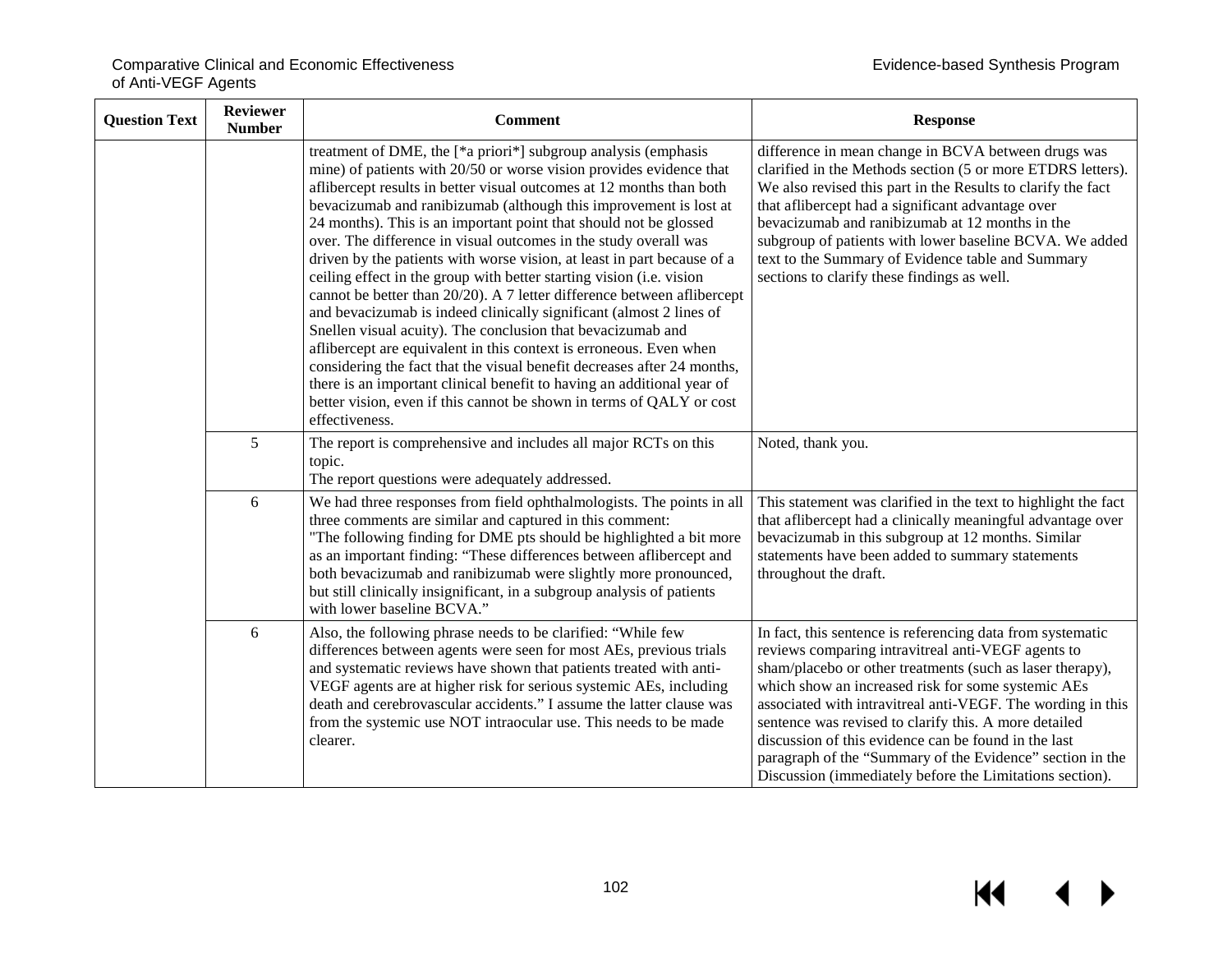# **APPENDIX D. DETAILED DATA ABSTRACTION**

# **Abbreviations Used in Appendix D**

| <b>Abbreviation</b> | Term                                                                                   |
|---------------------|----------------------------------------------------------------------------------------|
| AE                  | Adverse event                                                                          |
| <b>AMD</b>          | Age-related macular degeneration                                                       |
| B                   | Bevacizumab                                                                            |
| <b>BCVA</b>         | Best-corrected visual acuity (represented in ETDRS letters unless otherwise indicated) |
| <b>BRVO</b>         | Branch retinal vein occlusion                                                          |
| CI                  | Confidence interval                                                                    |
| <b>CFT</b>          | Central foveal thickness                                                               |
| <b>CMT</b>          | Central macular thickness                                                              |
| <b>CNV</b>          | Choroidal neovascularization                                                           |
| <b>CRT</b>          | Central retinal thickness                                                              |
| <b>CRVO</b>         | Central retinal vein occlusion                                                         |
| <b>CST</b>          | Central subfield thickness                                                             |
| <b>DME</b>          | Diabetic macular edema                                                                 |
| $EQ-5D$             | European Quality of Life-5 Dimensions                                                  |
| <b>ETDRS</b>        | Early Treatment of Diabetic Retinopathy Study                                          |
| FA                  | Fluorescein angiogram                                                                  |
| G                   | Group $(G1 = Group 1)$                                                                 |
| <b>GMR</b>          | Geometric mean ratio                                                                   |
| HbA1c               | Hemoglobin A1c                                                                         |
| <b>HR</b>           | Hazard ratio                                                                           |
| <b>HTN</b>          | Hypertension                                                                           |
| <b>IOP</b>          | Intraocular pressure                                                                   |
| <b>IQR</b>          | Interquartile range                                                                    |
| <b>ITT</b>          | Intention-to-treat                                                                     |
| logMAR              | Logarithm of the Minimal Angle of Resolution                                           |
| LS                  | Least squares                                                                          |
| MacDQoL             | Macular Disease-dependent Quality of Life                                              |
| MacTSQ              | Macular Disease Treatment Satisfaction Questionnaire                                   |
| MI                  | Myocardial infarction                                                                  |
| N                   | Number                                                                                 |
| <b>NCT</b>          | National Clinical Trial register number (ClinicalTrial.gov)                            |
| NEI VFQ-25          | 25-item National Eye Institute Visual Functioning Questionnaire                        |
| NR                  | Not reported                                                                           |
| <b>NS</b>           | Not significant                                                                        |
| <b>OCT</b>          | Optical coherence tomography                                                           |
| <b>OR</b>           | Odds ratio                                                                             |
| PDT                 | Photodynamic therapy                                                                   |
| PRN                 | Pro re nata ("as needed")                                                              |
| QOL                 | Quality of life                                                                        |

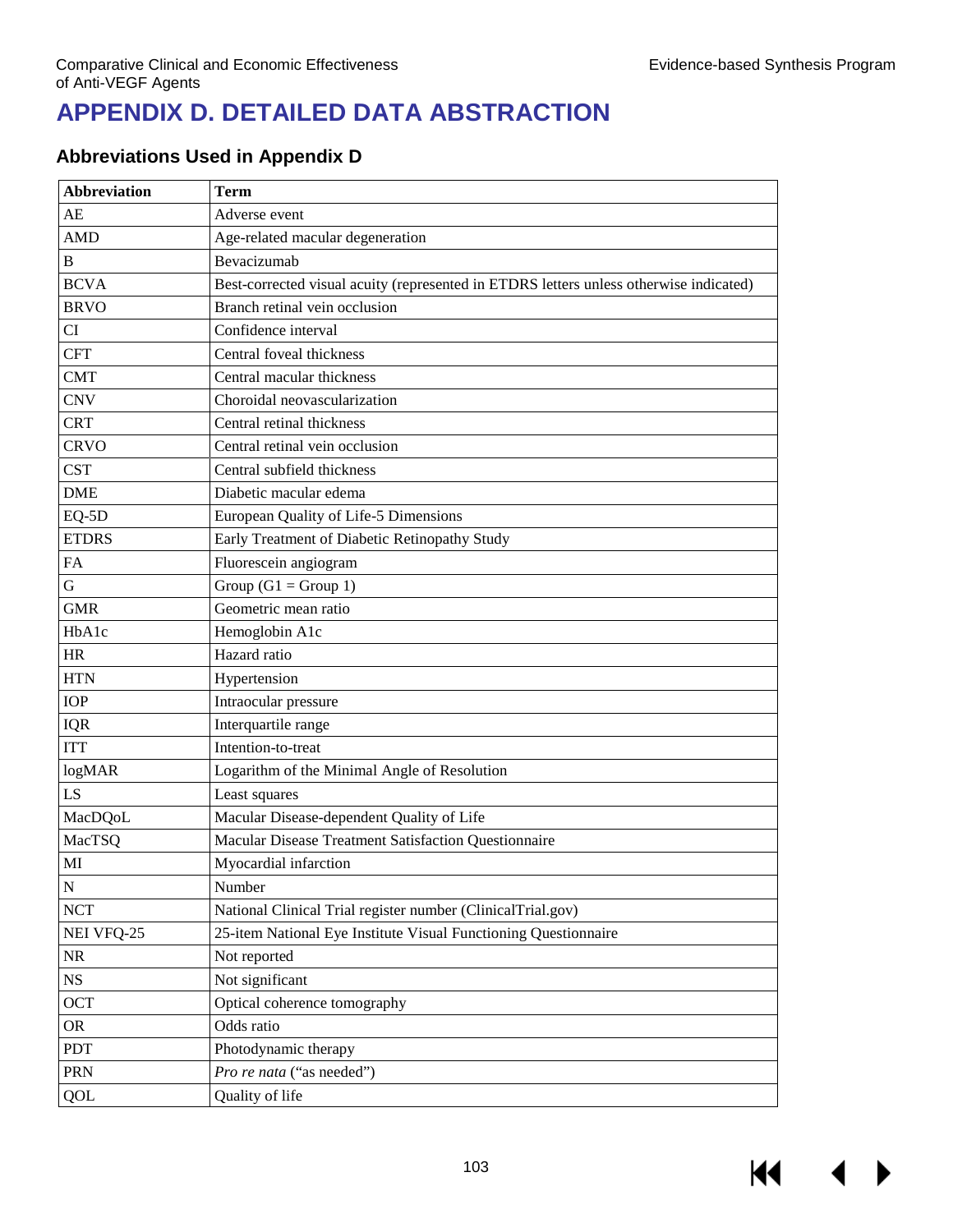| <b>Abbreviation</b> | <b>Term</b>                        |
|---------------------|------------------------------------|
| $\overline{R}$      | Ranibizumab                        |
| PRP                 | Panretinal photocoagulation        |
| <b>RR</b>           | Relative risk                      |
| <b>RVO</b>          | Retinal vein occlusion             |
| <b>SD</b>           | Standard deviation                 |
| <b>SE</b>           | Standard error                     |
| <b>SEM</b>          | Standard error of the mean         |
| <b>TIA</b>          | Transient ischemic attack          |
| <b>VEGF</b>         | Vascular endothelial growth factor |
| <b>US</b>           | <b>United States</b>               |

# **Trials in Patients with Choroidal Neovascularization Secondary to Age-Related Macular Degeneration (AMD)**

| <b>Study</b>                                                                       | Biswas $2011^{33}$                                                                                                                                                                                                                                   | <b>BRAMD; Schauwvlieghe 201645</b>                                                                                                                                                      | <b>CATT; Martin 201241,42</b>                                                                                                                                                                                                                                                                                                         |
|------------------------------------------------------------------------------------|------------------------------------------------------------------------------------------------------------------------------------------------------------------------------------------------------------------------------------------------------|-----------------------------------------------------------------------------------------------------------------------------------------------------------------------------------------|---------------------------------------------------------------------------------------------------------------------------------------------------------------------------------------------------------------------------------------------------------------------------------------------------------------------------------------|
| $\cdot$ Follow-up<br>• Country<br>$\bullet$ NCT or ID<br>number<br>$\cdot$ Funding | $\cdot$ 18 months<br>· India<br>$\cdot$ NR<br>• None ("Source of Support: Nil.")                                                                                                                                                                     | $\cdot$ 12 months<br>• the Netherlands<br>· Trialregister.nl NTR1704<br>• The Netherlands Organisation for<br>Health Research and Development;<br>Dutch health insurance companies      | $\cdot$ 24 months<br>$\cdot$ US<br>• NCT00593450<br>• National Eye Institute                                                                                                                                                                                                                                                          |
| Objective                                                                          | To determine and compare the<br>efficacy and safety of intravitreal<br>ranibizumab and bevacizumab in<br>treatment of choroidal neovascular<br>membrane due to AMD.                                                                                  | To compare the effectiveness of<br>bevacizumab and ranibizumab in<br>the treatment of exudative AMD.                                                                                    | To assess the relative efficacy and safety<br>of ranibizumab and bevacizumab and to<br>determine whether PRN regimen would<br>compromise long-term visual acuity, as<br>compared with a monthly regimen.                                                                                                                              |
| Population/<br>Condition                                                           | Choroidal neovascular membrane<br>secondary to AMD.                                                                                                                                                                                                  | Primary or recurrent sub- or<br>juxtafoveal CNV secondary to<br>AMD.                                                                                                                    | Previously untreated active CNV due to<br><b>AMD</b>                                                                                                                                                                                                                                                                                  |
| Population<br>Character-<br><i>istics</i> (baseline)                               | Age: 63.9 years (SD NR)<br>Male: 48% (B vs R: 56% vs 41%)<br>Mean BCVA: 57.5 (B vs R: 56.80)<br>vs 58.19)<br>Mean CMT: 286.2 μm<br>Occult choroidal neovascular<br>membrane: 44%                                                                     | Age: 78 years (SD 7)<br>Male: 44%<br>Mean BCVA: 60 (SD 13)<br>Mean CRT: 378 μm (SD 115)                                                                                                 | Age: 79.2 years (SD 7.5)<br>Male: 38.2%<br>White: 98.6%<br>Mean BCVA: 60.6 (SD 13.5)<br>Mean foveal thickness: 460 µm (SD 187)                                                                                                                                                                                                        |
| Main Inclusion<br>Criteria                                                         | Patients aged more than 50 years;<br>patients with baseline BCVA 35-<br>70; all cases of CNV with classic<br>and occult lesions; all cases of<br>subfoveal and juxtafoveal CNV;<br>cases with active leakage pattern;<br>baseline CMT $\geq$ 250 µm. | Age $\geq 60$ years; primary or recurrent<br>sub- or juxtafoveal CNV secondary<br>to AMD; total area of CNV of $< 12$<br>disc areas; BCVA 20-78 letters.                                | Age $\geq$ 50 years; presence in the study eye<br>(one eye per patient) of previously<br>untreated active CNV due to AMD<br>(leakage on FA and subretinal or<br>intraretinal fluid on OCT); visual acuity<br>20/25 to 20/320 on electronic visual-<br>acuity testing; CNV or sequela of the<br>CNV involving the center of the fovea. |
| Criteria                                                                           | Main Exclusion Previous treatment for CNV in<br>either eye; macular scarification;<br>coexisting other ocular pathology<br>(like advanced cataract, high<br>myopia, chorio-retinal atrophic                                                          | The patient was labelled as a poor-<br>responder and treatment was<br>changed to the other drug if at any<br>visit after the third injection there<br>was a drop in BCVA of >10 letters | Previous treatment in the study eye;<br>previous treatment with intravenous<br>bevacizumab or concurrent use of<br>systemic anti-VEGF agents; any<br>concurrent intraocular condition in the                                                                                                                                          |

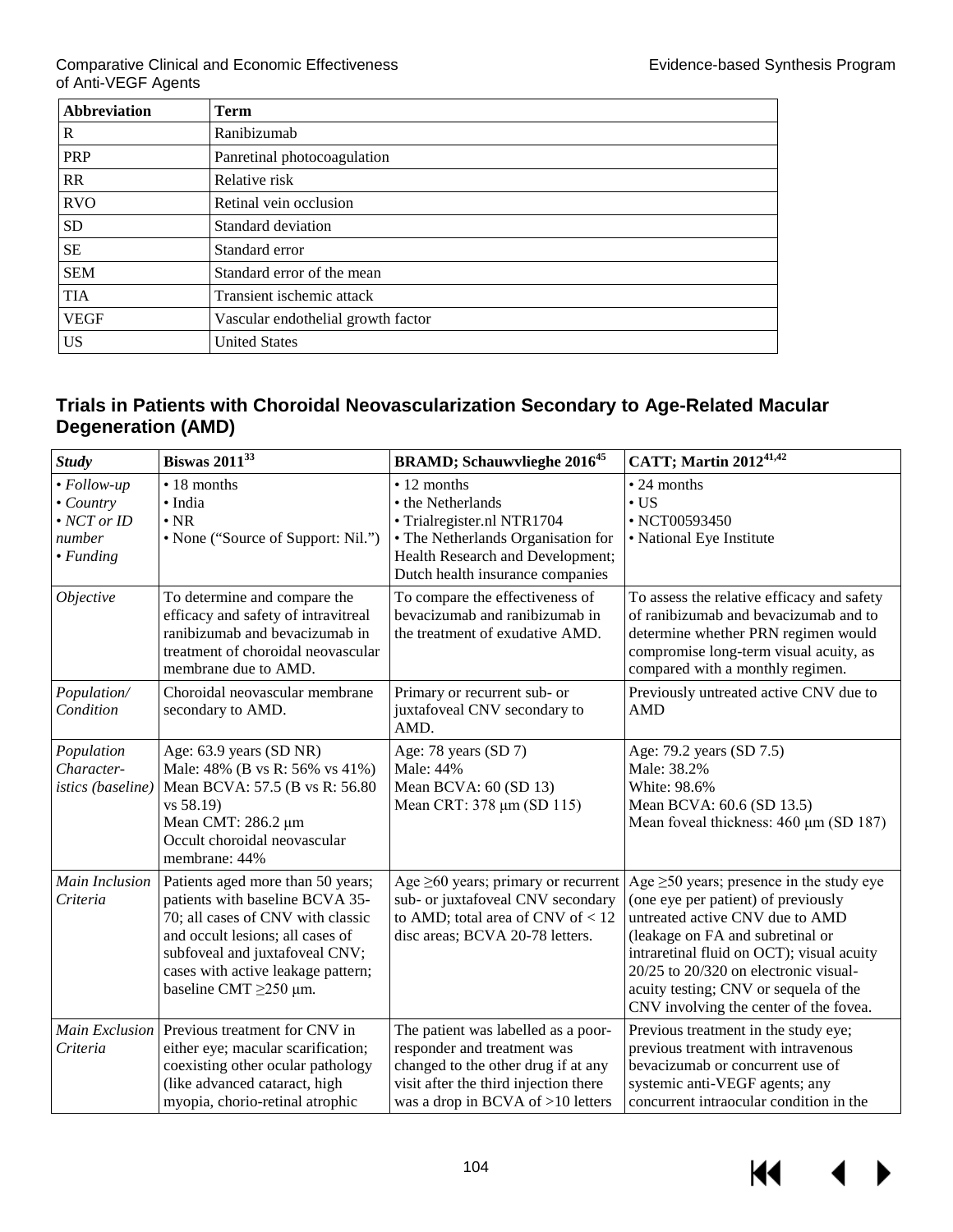| <b>Study</b>                                                                                                                   | Biswas $2011^{33}$                                                                                                                                                                                                                                                                                                                                                                                                                                                                                     | <b>BRAMD; Schauwvlieghe 201645</b>                                                                                                                                                                                                                                                                                                                                                                                   | CATT; Martin 2012 <sup>41,42</sup>                                                                                                                                                                                                                                                                                                                                                                                                                                                                                                                                                                                                                                                                                                                                                                 |
|--------------------------------------------------------------------------------------------------------------------------------|--------------------------------------------------------------------------------------------------------------------------------------------------------------------------------------------------------------------------------------------------------------------------------------------------------------------------------------------------------------------------------------------------------------------------------------------------------------------------------------------------------|----------------------------------------------------------------------------------------------------------------------------------------------------------------------------------------------------------------------------------------------------------------------------------------------------------------------------------------------------------------------------------------------------------------------|----------------------------------------------------------------------------------------------------------------------------------------------------------------------------------------------------------------------------------------------------------------------------------------------------------------------------------------------------------------------------------------------------------------------------------------------------------------------------------------------------------------------------------------------------------------------------------------------------------------------------------------------------------------------------------------------------------------------------------------------------------------------------------------------------|
|                                                                                                                                | patches, diabetic retinopathy,<br>glaucoma); one-eyed patients;<br>history of ocular surgery within<br>last 6 months; history of<br>cerebrovascular accident and MI.                                                                                                                                                                                                                                                                                                                                   | compared to baseline and there was<br>clear evidence of active CNV or<br>leakage by qualitative OCT and/or<br>FA assessment or at least two of the<br>following signs of leakage on OCT:<br>CRT > 300 $\mu$ m, intraretinal cysts or<br>subretinal fluid any time after the<br>third injection.                                                                                                                      | study eye (eg, cataract or diabetic<br>retinopathy) that could either require<br>medical or surgical intervention during the<br>2 year follow-up period; active or recent<br>(within 4 weeks) intraocular<br>inflammation; current vitreous<br>hemorrhage in the study eye.                                                                                                                                                                                                                                                                                                                                                                                                                                                                                                                        |
| Intervention vs<br>Comparator<br>• Schedule<br>$\cdot$ Co-<br>Intervention/<br>Rescue<br><b>Treatment</b>                      | G1: Bevacizumab 1.25 mg<br>G2: Ranibizumab 0.5 mg<br>• Schedule (both groups): monthly<br>for 3 months; retreatment<br>afterwards based on OCT or<br>BCVA changes (increase in CMT<br>of $>100 \mu m$ after the initial 3<br>injections in or fall in BCVA by $>5$<br>letters).<br>• Full aseptic measures on 3<br>consecutive months                                                                                                                                                                  | G1: Bevacizumab 1.25 mg<br>G2: Ranibizumab 0.5 mg<br>• Schedule (both groups):<br>Administered monthly.                                                                                                                                                                                                                                                                                                              | G1: Bevacizumab 1.25 mg monthly<br>G2: Ranibizumab 0.5 mg monthly<br>G3: Bevacizumab 1.25 mg PRN<br>G4: Ranibizumab 0.5 mg PRN<br>• Schedule: Monthly regimens were given<br>an injection every 28 days; PRN regimens<br>were given one initial injection and then<br>only when signs of active CNV were<br>present (fluid on OCT, new or persistent<br>hemorrhage, decreased visual acuity as<br>compared with the previous examination,<br>or dye leakage or increased lesion size on<br>FA). Patients in the monthly groups were<br>re-randomized at 12 months to either<br>continue with monthly injections or switch<br>to PRN (study drug not changed).<br>• At the discretion of the investigator,<br>topical antibiotic was used 4 times a day<br>for 3 days (including day of injection). |
| $\boldsymbol{N}$                                                                                                               | 120<br>G1: 60 (50 analyzed)<br>G2: 60 (54 analyzed)                                                                                                                                                                                                                                                                                                                                                                                                                                                    | 332 (327 analyzed)<br>G1:166<br>G2: 166                                                                                                                                                                                                                                                                                                                                                                              | 1208 (1105 analyzed at 12 months, 1030<br>analyzed at 24 months)<br>G1:286<br>G <sub>2</sub> : 301<br>G3: 300<br>G4: 298                                                                                                                                                                                                                                                                                                                                                                                                                                                                                                                                                                                                                                                                           |
| Visual<br><b>Outcomes</b><br>(ETDRS chart<br>unless<br>otherwise<br>indicated);<br>Functional<br>Status/QOL<br><b>Outcomes</b> | G1 vs G2<br>• Mean change in BCVA:<br>$-12$ months: 0.52 vs 3.22; P=.463<br>$-18$ months: 3.96 vs 3.56; P=.563<br>· Mean BCVA achieved:<br>$-12$ months: 57.32 vs 61.41<br>$-18$ months: 60.76 vs 61.74<br>• Proportion of participants<br>gaining/losing BCVA letters from<br>baseline:<br>-Gaining >15 letters: 12% vs 26%<br>-Gaining $>5$ letters: 32% vs 33%<br>-Maintaining BCVA $(\leq 5)$ letters<br>change): 60% vs 56%<br>-Losing $>5$ letters: 8% vs 11%<br>-Losing $>15$ letters: 0% vs 4% | $G1$ vs $G2$<br>• Mean change in BCVA: 5.1 (SD<br>14.1) vs 6.4 (12.2); $P=.37$<br>• Mean BCVA achieved: 65.0 (SD<br>19.0) vs 66.4 (SD 15.8); $P = 37$<br>• Proportion of participants<br>gaining/losing BCVA letters from<br>baseline:<br>-Gaining $\geq$ 15 letters: 24% vs 19%<br>-Maintaining BCVA (<15 letters<br>change): 65% vs 76%<br>-Losing $\geq$ 15 letters: 11% vs 5%<br>• Number of switchers: 6% vs 5% | G1 vs G2 vs G3 vs G4<br>• Mean change in BCVA<br>$-12$ months: 8.0 (SD 16) vs 8.5 (SD 14)<br>vs 5.9 (SD 16) vs 6.8 (SD 13); $P = 16$<br><i>•Longitudinal regression model,</i><br>estimated mean change: 7.3 (SE 0.8) vs<br>7.2 (SE 0.7) vs 6.1 (SE 0.7) vs 6.4 (SE<br>$(0.6)$ ; P=.53<br>-24 months: 7.8 (SD 15.5) vs 8.8 (SD<br>15.9) vs 5.0 (SD 17.9) vs 6.7 (SD 14.6);<br>$P = 21$ between drugs<br><i><b>•Longitudinal regression model,</b></i><br>estimated mean change: 0.7 letters (95%)<br>CI, -0.9 to 2.3), $P = .41$<br>• Mean BCVA achieved:<br>$-12$ months: 68.4 (SD 18.2) vs 68.8 (SD<br>17.7) vs 66.5 (SD 19.0) vs 68.4 (SD 16.4);<br>$P = .45$<br>$-24$ months: 68.2 (SD 16.1) vs 68.5 (SD<br>18.9) vs 66.0 (SD 19.9) vs 68.5 (15.3);<br>$P = 17$ between drugs                  |

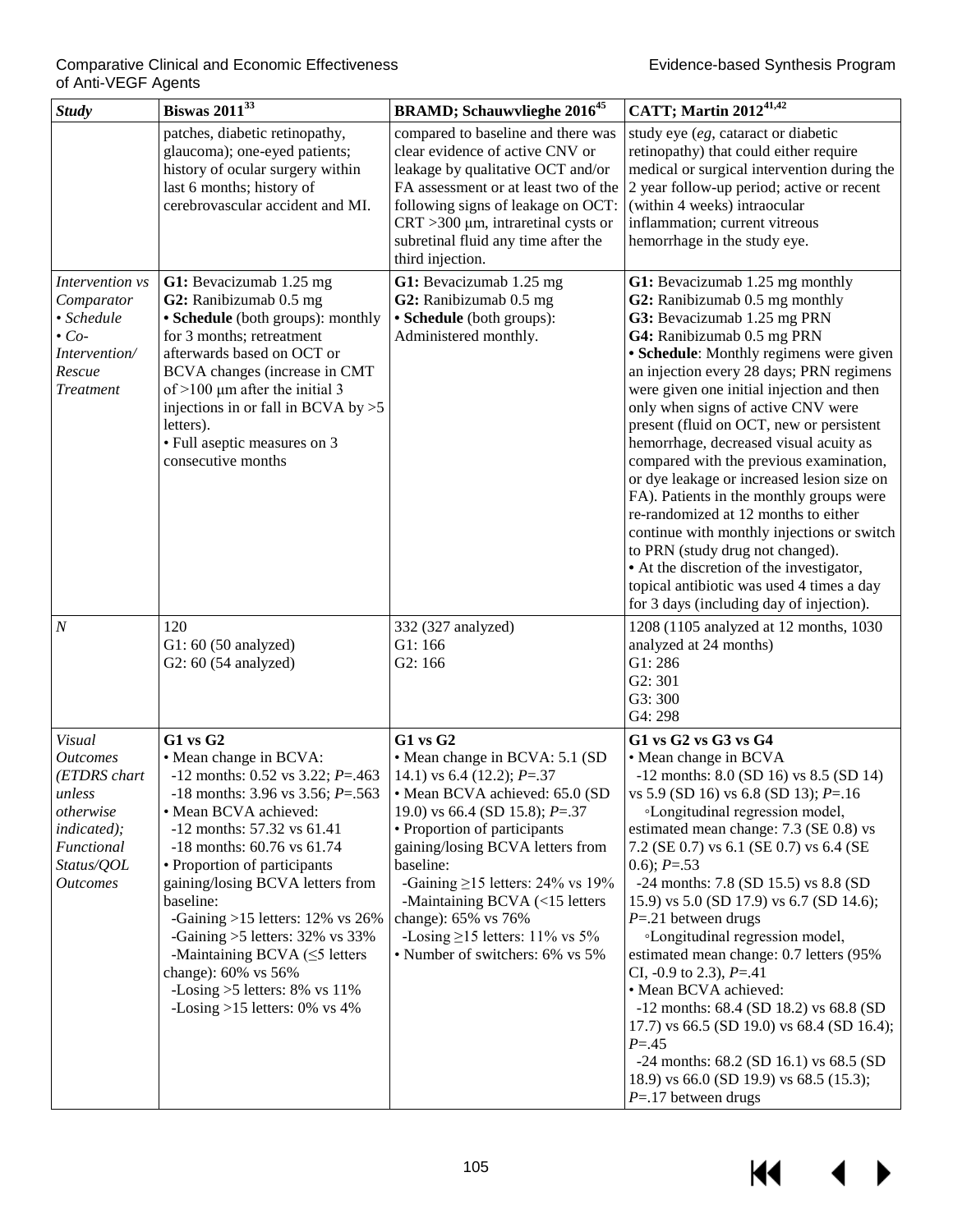| <b>Study</b>                                                                                     | Biswas $2011^{33}$                                                                                                                                                                                                                                                                                                                                                                                  | <b>BRAMD; Schauwvlieghe 201645</b>                                                                                                                                                                                                                                                | CATT; Martin 2012 <sup>41,42</sup>                                                                                                                                                                                                                                                                                                                                                                                                                                                                                                                                                                                                                                                                                                                                                                                                                                                                                                                                                                                                                              |
|--------------------------------------------------------------------------------------------------|-----------------------------------------------------------------------------------------------------------------------------------------------------------------------------------------------------------------------------------------------------------------------------------------------------------------------------------------------------------------------------------------------------|-----------------------------------------------------------------------------------------------------------------------------------------------------------------------------------------------------------------------------------------------------------------------------------|-----------------------------------------------------------------------------------------------------------------------------------------------------------------------------------------------------------------------------------------------------------------------------------------------------------------------------------------------------------------------------------------------------------------------------------------------------------------------------------------------------------------------------------------------------------------------------------------------------------------------------------------------------------------------------------------------------------------------------------------------------------------------------------------------------------------------------------------------------------------------------------------------------------------------------------------------------------------------------------------------------------------------------------------------------------------|
|                                                                                                  |                                                                                                                                                                                                                                                                                                                                                                                                     |                                                                                                                                                                                                                                                                                   | • Proportion of participants gaining/losing<br>BCVA letters from baseline:<br>$-12$ months:<br>∘Gaining ≥15 letters: $31.3\%$ vs $34.2\%$<br>vs 28.0% vs 24.9%; $P = .09$<br>∘Gaining 5-14 letters: 37.0% vs 31.7%<br>vs 33.2% vs 36.1%<br>∘Maintaining vision (≤4 letters change):<br>18.9% vs 21.8% vs 26.3% vs 21.8%<br>$\circ$ Losing 5-14 letters: 6.8% vs 6.7% vs<br>8.5% vs 8.1%<br>∘Losing ≥15 letters: 6.0% vs 5.6% vs<br>8.5% vs 4.6%; $P = .29$<br>-24 months (patients treated with same<br>dosing regimen for entire 2 years):<br>∘Gaining ≥15 letters: $31.8\%$ vs $32.8\%$<br>vs 28.3% vs 30.7%<br>∘Gaining 5-14 letters: 27.9% vs 36.6%<br>vs 31.5% vs 29.5%<br>$\circ$ Maintaining vision ( $\leq$ 4 letters change):<br>24.0% vs 16.4% vs 19.5% vs 23.5%<br>$\circ$ Losing 5-14 letters: 8.5% vs 7.5% vs<br>9.2% vs 9.1%<br>∘Losing ≥15 letters: 7.8% vs 6.7% vs<br>11.6% vs 7.2%<br>• Proportion of participants achieving<br>Snellen equivalent of 20/40 or better (>68<br>ETDRS letters) at 24 months: 60.5% vs<br>67.9% vs 62.1% vs 63.3% |
| Anatomic<br><b>Outcomes</b><br>(reported in $\mu$ m<br>unless<br>otherwise<br><i>indicated</i> ) | G1 vs G2<br>• Mean change in CMT from<br>baseline:<br>$-12$ months: $-26.44$ vs $-27.59$ ;<br>$P = .283$<br>$-18$ months: $-37.96$ vs $-44.70$ ;<br>$P = .281$<br>• Percentage of patients showing<br>improvement in CMT: 60% (mean<br>78.73 $\mu$ m) vs 63% (mean 96.5 $\mu$ m)<br>• Percentage of patients showing<br>deterioration in CMT: 40% (mean<br>41.4 $\mu$ m) vs 37% (mean 56.6 $\mu$ m) | G1 vs G2<br>• Mean change in CRT: -131 (SD<br>129) vs -138 (SD 117); $P = 31$<br>• Subretinal fluid and intraretinal<br>cysts absent on OCT: 44% vs 59%;<br>$P = 0.020$                                                                                                           | G1 vs G2 vs G3 vs G4<br>• Mean change in total foveal thickness:<br>$-12$ months: $-164$ (SD 181) vs $-196$ (SD<br>176) vs -152 (SD 178) vs -168 (SD 186);<br>$P = .03$<br>-24 months: -180 (SD 196) vs -190 (SD<br>172) vs -153 (SD 189) vs -166 (SD 190);<br>$P = 0.38$ between drugs<br>· Fluid absent on OCT:<br>$-12$ months: 26.0% vs 43.7% vs 19.2%<br>vs 23.9%; P<.001<br>-24 months: 30.2% vs 45.5% vs 13.9%<br>vs 22.3%; $P = 0.0003$ between drugs                                                                                                                                                                                                                                                                                                                                                                                                                                                                                                                                                                                                   |
| Harms/Adverse<br>Event $(AE)$<br>outcomes<br>$(in$ study $eye)$                                  | G1 vs G2<br>Minor complications: 11.1% vs<br>7.3%                                                                                                                                                                                                                                                                                                                                                   | $G1$ vs $G2$<br>• $\geq$ 1 serious AE: 21.1% vs 22.3%;<br>$P = .87$<br>• Number of AEs: 256 vs 299;<br>$P = .48$<br>Systemic AEs:<br>• Death due to serious AE: 0.6% vs<br>$0.6\%; P=.6818$<br>• Cardiac disorders: 2.5% vs 3.7%<br>• Gastrointestinal disorders: 1.2%<br>vs 1.2% | G1 vs G2 vs G3 vs G4<br>Ocular AEs:<br>• Endophthalmitis: 1.2% vs $0.7\%$ ; $P = .38$<br>• Pseudo-endophthalmitis: 0.2% vs 0.2%;<br>$P=1.00$<br>Systemic AEs:<br>• $\geq$ 1 serious AEs: 39.9% vs 31.7%;<br>$P = 0.004$ ; adjusted RR 1.30 (95% CI, 1.07)<br>vs $1.57$ ), $P = .009$<br>• All-cause death: 6.1% vs 5.3%; $P = .62$<br>• Arterial thrombotic events: 5.0% vs<br>$4.7\%: P = .89$                                                                                                                                                                                                                                                                                                                                                                                                                                                                                                                                                                                                                                                                 |

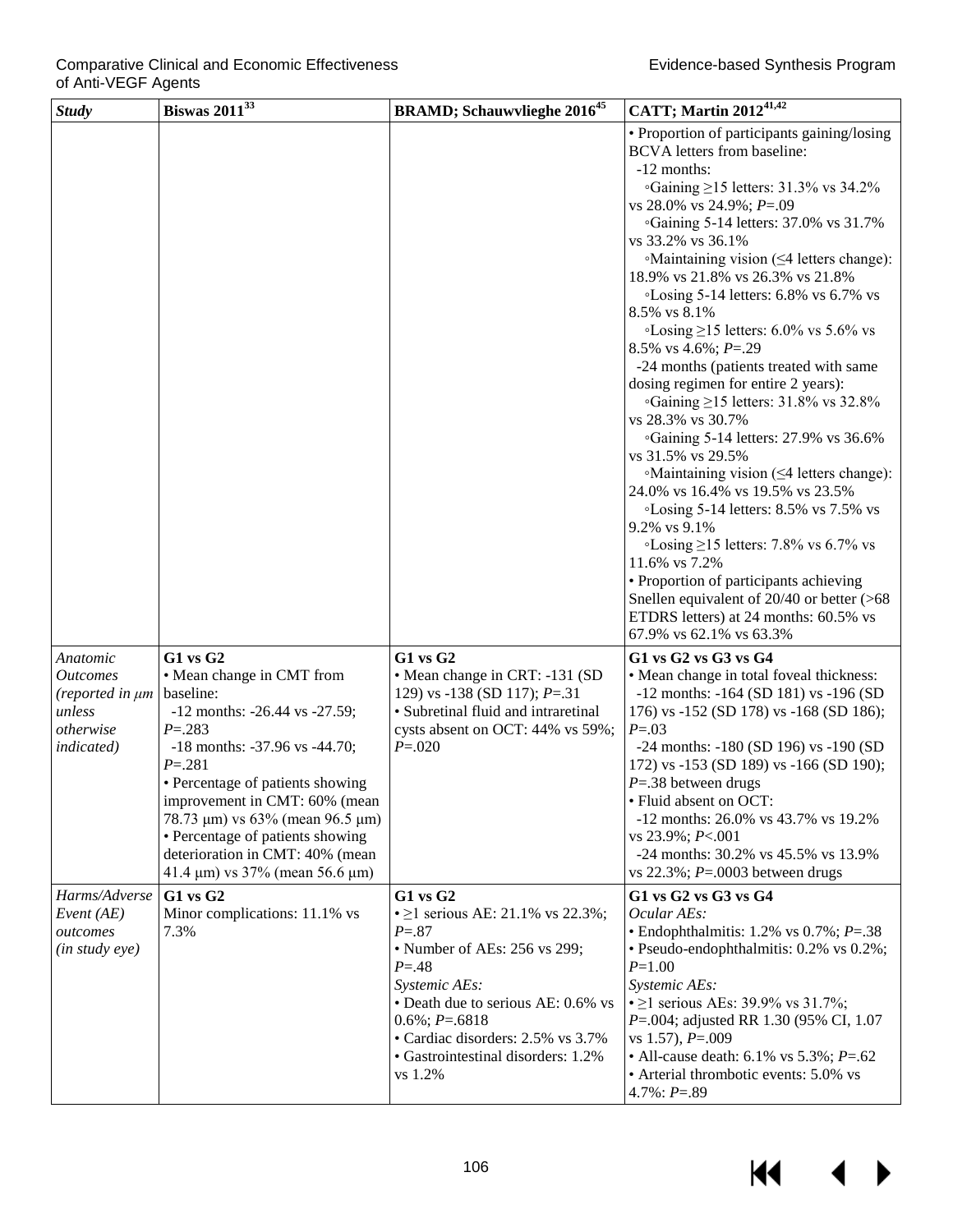| <b>Study</b>                                 | Biswas $2011^{33}$                                                                                                                                                                                                                                                  | <b>BRAMD; Schauwvlieghe 201645</b> | CATT; Martin 2012 <sup>41,42</sup>                                                                                                                                                                                                                                                                                                                                                                                                                                                                                                                                                                                                                                                                                                                                                                                                                                                                                       |
|----------------------------------------------|---------------------------------------------------------------------------------------------------------------------------------------------------------------------------------------------------------------------------------------------------------------------|------------------------------------|--------------------------------------------------------------------------------------------------------------------------------------------------------------------------------------------------------------------------------------------------------------------------------------------------------------------------------------------------------------------------------------------------------------------------------------------------------------------------------------------------------------------------------------------------------------------------------------------------------------------------------------------------------------------------------------------------------------------------------------------------------------------------------------------------------------------------------------------------------------------------------------------------------------------------|
|                                              |                                                                                                                                                                                                                                                                     |                                    | -Nonfatal stroke: 1.4% vs $1.3\%$ ; $P=1.00$<br>-Nonfatal MI: 1.2% vs $1.5\%$ ; $P = .80$<br>-Vascular death: 2.4% vs $2.0\%$ ; $P = .70$<br>• Venous thrombotic events: 1.7% vs<br>$0.5\%$ ; $P = .054$<br>• HTN: 0.7% vs 0.5%; $P = .72$<br>• Cardiac disorders: 10.6% vs 7.8%; $P = .11$<br>• Gastrointestinal disorders: 4.8% vs<br>$1.8\%$ ; $P=.005$<br>• AEs not previously associated with anti-<br>VEGF treatment $(eg, \arctan$ thrombotic<br>events, systemic hemorrhage, congestive<br>heart failure, venous thrombotic events,<br>HTN, and vascular death): 34.5% vs<br>$28.4\%$ ; $P=.02$                                                                                                                                                                                                                                                                                                                  |
| Cost and<br><b>Burden</b><br><b>Outcomes</b> | $G1$ vs $G2$<br>• Mean number of injections: 4.3<br>$vs$ 5.6                                                                                                                                                                                                        | <b>NR</b>                          | G1 vs G2 vs G3 vs G4<br>• Mean number of injections :<br>$-12$ months (max 13): 11.9 (SD 1.2) vs<br>11.7 (SD 1.5) vs 7.7 (SD 3.5) vs 6.9 (SD<br>3.0); $P = .003$ between PRN groups<br>$-24$ months (max 26): 23.4 (SD 2.8) vs<br>22.4 (SD 3.9) vs 14.1 (SD 7.0) vs 12.6<br>(SD 6.6); $P=.01$ between PRN groups<br>• Average cost of drug per patient in US<br>dollars (based on per-dose cost of \$50 for<br>bevacizumab and \$2,000 for<br>ranibizumab):<br>-12 months: 595 vs 23,400 vs 385 vs<br>13,800<br>-24 months: 1,170 vs 44,800 vs 705 vs<br>25,200                                                                                                                                                                                                                                                                                                                                                          |
| Notes;<br>Subgroup<br>Analyses               | · Subgroup analyses:<br>-Ranibizumab: Mean change in<br>BCVA at 18 months, whole group<br>vs predominantly classic subgroup:<br>3.55 vs 5.24<br>-Bevacizumab: Mean change in<br>BCVA at 18 months, whole group<br>vs predominantly classic subgroup:<br>3.96 vs 5.4 | Non-inferiority trial              | • "The data and safety monitoring<br>committee recommended that data for 23<br>patients at one study center be excluded<br>because of serious protocol<br>noncompliance, so analyses included only<br>the 1185 patients who were enrolled at the<br>remaining 43 centers in the analyses."<br>• At 12 months, treatment decisions by<br>study ophthalmologists were consistent<br>with the retreatment protocol for<br>2336/3268 examinations (71.5%) in the<br>group assigned to ranibizumab PRN and<br>for $2328/3133$ examinations (74.3%) in<br>the group assigned to bevacizumab PRN.<br>• Re-randomization: At 12 months,<br>patients initially assigned to monthly<br>treatment retained their drug assignment<br>but were reassigned randomly to either<br>monthly or as-needed treatment. However,<br>24-months results recorded here only for<br>patients treated with the same dosing<br>regimen for 2 years. |

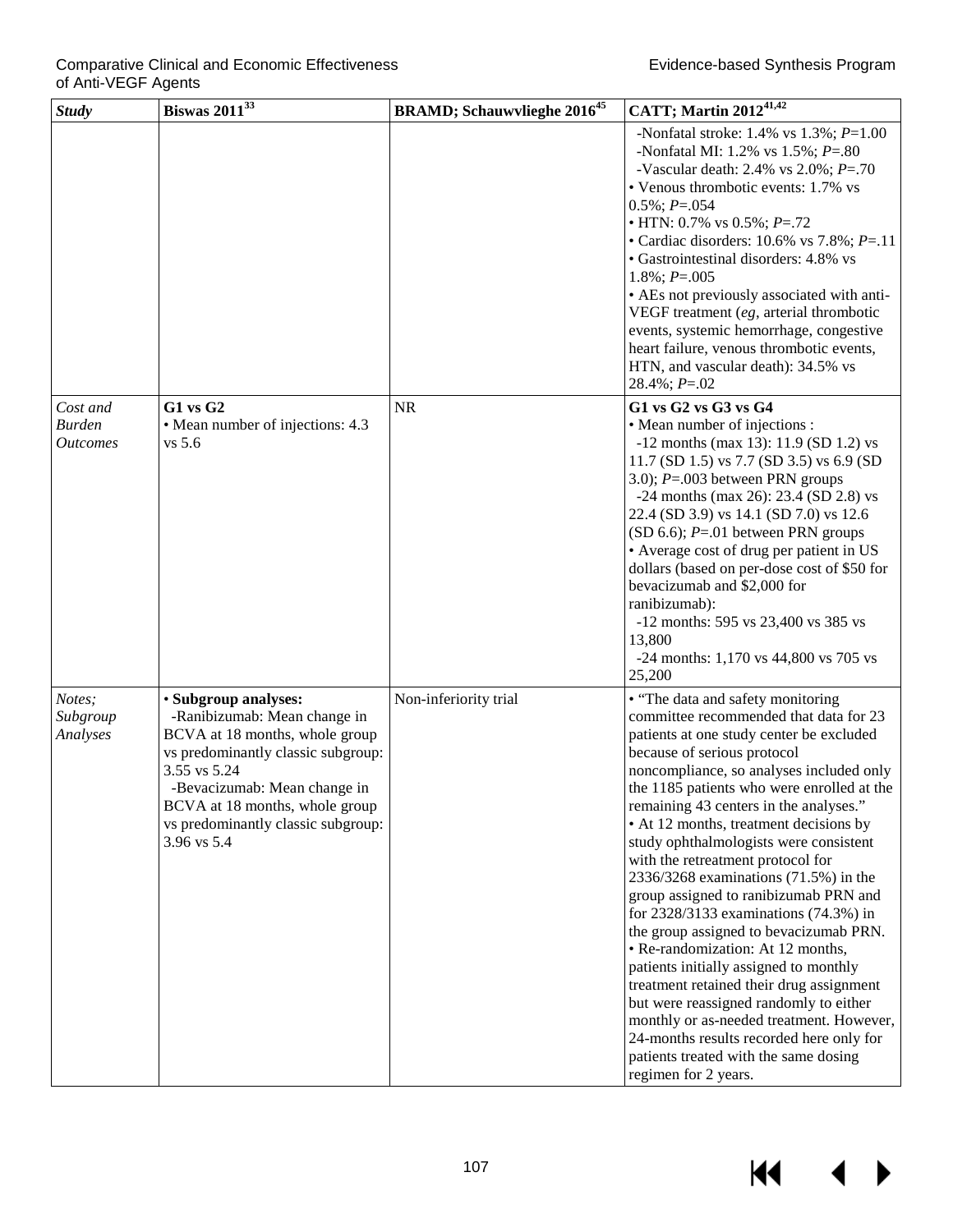| <b>Study</b>                                                                                              | GEFAL; Kodjikian 2013 <sup>34</sup>                                                                                                                                                                                                                                                                                                                                                                                                         | <b>IVAN</b> ; Chakravarthy $2\overline{013}^{27,37,38}$                                                                                                                                                                                                                                                                                                                                        | LUCAS; Berg 2015 <sup>39,40</sup>                                                                                                                                                                                                                                                             |
|-----------------------------------------------------------------------------------------------------------|---------------------------------------------------------------------------------------------------------------------------------------------------------------------------------------------------------------------------------------------------------------------------------------------------------------------------------------------------------------------------------------------------------------------------------------------|------------------------------------------------------------------------------------------------------------------------------------------------------------------------------------------------------------------------------------------------------------------------------------------------------------------------------------------------------------------------------------------------|-----------------------------------------------------------------------------------------------------------------------------------------------------------------------------------------------------------------------------------------------------------------------------------------------|
| $\cdot$ Follow-up<br>• Country<br>$\bullet$ NCT or ID<br>number<br>$\cdot$ Funding                        | $\cdot$ 12 months<br>• France<br>• NCT01170767<br>• French Ministry of Health;<br>French Health Insurance<br>System                                                                                                                                                                                                                                                                                                                         | $\cdot$ 24 months<br>$\bullet$ UK<br>• ISRCTN 92166560<br>• UK National Institute for Health Research<br>Health Technology Assessment programme                                                                                                                                                                                                                                                | $\cdot$ 24 months<br>• Norway<br>• NCT01127360<br>· Oslo University Hospital                                                                                                                                                                                                                  |
| Objective                                                                                                 | To evaluate the relative<br>efficacy and safety profile of<br>bevacizumab versus<br>ranibizumab intravitreal<br>injections for the treatment<br>of neovascular AMD.                                                                                                                                                                                                                                                                         | To compare the efficacy and safety of<br>ranibizumab and bevacizumab intravitreal<br>injections to treat neovascular AMD; to<br>estimate the effectiveness of discontinuous<br>versus continuous treatment regimens; and to<br>estimate the cost-effectiveness of the<br>alternative treatment strategies.                                                                                     | To compare the efficacy and safety of<br>bevacizumab versus ranibizumab<br>when administered according to a<br>treat-and-extend protocol for the<br>treatment of neovascular AMD.                                                                                                             |
| Population/<br>Condition                                                                                  | Active subfoveal<br>neovascular AMD.                                                                                                                                                                                                                                                                                                                                                                                                        | Active previously untreated neovascular<br>AMD with neovascular lesion involving the<br>center of the fovea.                                                                                                                                                                                                                                                                                   | Previously untreated active<br>neovascular AMD.                                                                                                                                                                                                                                               |
| Population<br>Character-<br>istics<br>(baseline)                                                          | Age: 79.2 years (SD 7.1)<br>Male: 33.7%<br>Mean BCVA: 55.2 (SD<br>14.0)                                                                                                                                                                                                                                                                                                                                                                     | Age: 77.7 years<br>Male: 40%<br>Mean BCVA: 61.4 (SD 15.3)<br>More participants in the bevacizumab group<br>than the ranibizumab group had a history of<br>angina (17% vs 11%).                                                                                                                                                                                                                 | Age: 78.3 years (SD 7.9)<br>Male: 32.5%<br>Mean BCVA: 61 (SD 13.5)<br>Mean CRT: 364.5 µm<br>History of MI (B vs R): $5.6\%$ vs<br>$11.9\%$ ; $P=.021$                                                                                                                                         |
| Main Inclusion<br>Criteria                                                                                | Patients aged >50 years with<br>BCVA between 20/32 and<br>20/320 (Snellen equivalent)<br>measured on the ETDRS<br>chart at a distance of 4 m;<br>active subfoveal neovascular<br>AMD; and total CNV area<br><12 optic disc areas.                                                                                                                                                                                                           | Adults $\geq 50$ years old with previously<br>untreated neovascular AMD in the study eye<br>and BCVA $\geq$ 25 letters on the ETDRS chart<br>and a foveal neovascular lesion. Participants<br>without a subfoveal (within 200 $\mu$ m)<br>neovascular component were eligible if<br>subretinal fluid or serous pigment epithelial<br>detachment was subfoveal.                                 | Age $\geq$ 50 years; previously untreated<br>active neovascular AMD in one eye;<br>BCVA between 20/25 and 20/320.                                                                                                                                                                             |
| Main<br>Exclusion<br>Criteria                                                                             | Eyes with subfoveal fibrosis<br>or atrophy; retinal pigment<br>epithelial tear involving the<br>macula; subretinal<br>hemorrhage involving the<br>center of the fovea $(>50\%$ of<br>total CNV area); previous<br>treatment with intraocular<br>anti-VEGF or intravenous<br>bevacizumab therapy;<br>history or presence of<br>intraocular inflammation or<br>infection; and uncontrolled<br>systemic HTN despite<br>medical treatment; etc. | Lesions comprising >50% fibrosis or blood<br>(to avoid including inactive or advanced<br>disease); greatest linear diameter $>6000 \mu m$ ;<br>$\geq$ 8 diopters of myopia; thick blood involving<br>the center of the fovea; previous treatment<br>(argon laser within 6 months, PDT or a VEGF<br>inhibitor to the study eye); other active ocular<br>disease causing concurrent vision loss. | Pigment epithelial detachments with<br>no associated intraretinal or subretinal<br>edema and lesions comprising more<br>than 50% blood or fibrosis.                                                                                                                                           |
| Intervention vs<br>Comparator<br>• Schedule<br>$\cdot$ Co-<br>Intervention/<br>Rescue<br><b>Treatment</b> | G1: Bevacizumab 1.25 mg<br>G2: Ranibizumab 0.5 mg<br>• Schedule (both groups):<br>monthly for 3 months;<br>retreatment afterwards based<br>on OCT or BCVA changes<br>(loss of 5 letters from the<br>previous visit with no                                                                                                                                                                                                                  | G1: Ranibizumab 0.5 mg (monthly or PRN)<br>G2: Bevacizumab 1.25 mg (monthly or PRN)<br>• Schedule: All groups received injections<br>monthly for 3 months. Groups in the monthly<br>regimen were treated monthly thereafter.<br>Participants randomized to the PRN groups<br>were not retreated after 3 months unless<br>prespecified clinical and OCT criteria for                            | G1: Bevacizumab 1.25 mg<br>G2: Ranibizumab 0.5 mg<br>• Schedule (both groups): A "treat-<br>and-extend" protocol was employed.<br>Patients were examined and injected<br>every 4 weeks until no signs of active<br>AMD were found. If there were no<br>signs of active neovascular disease, a |

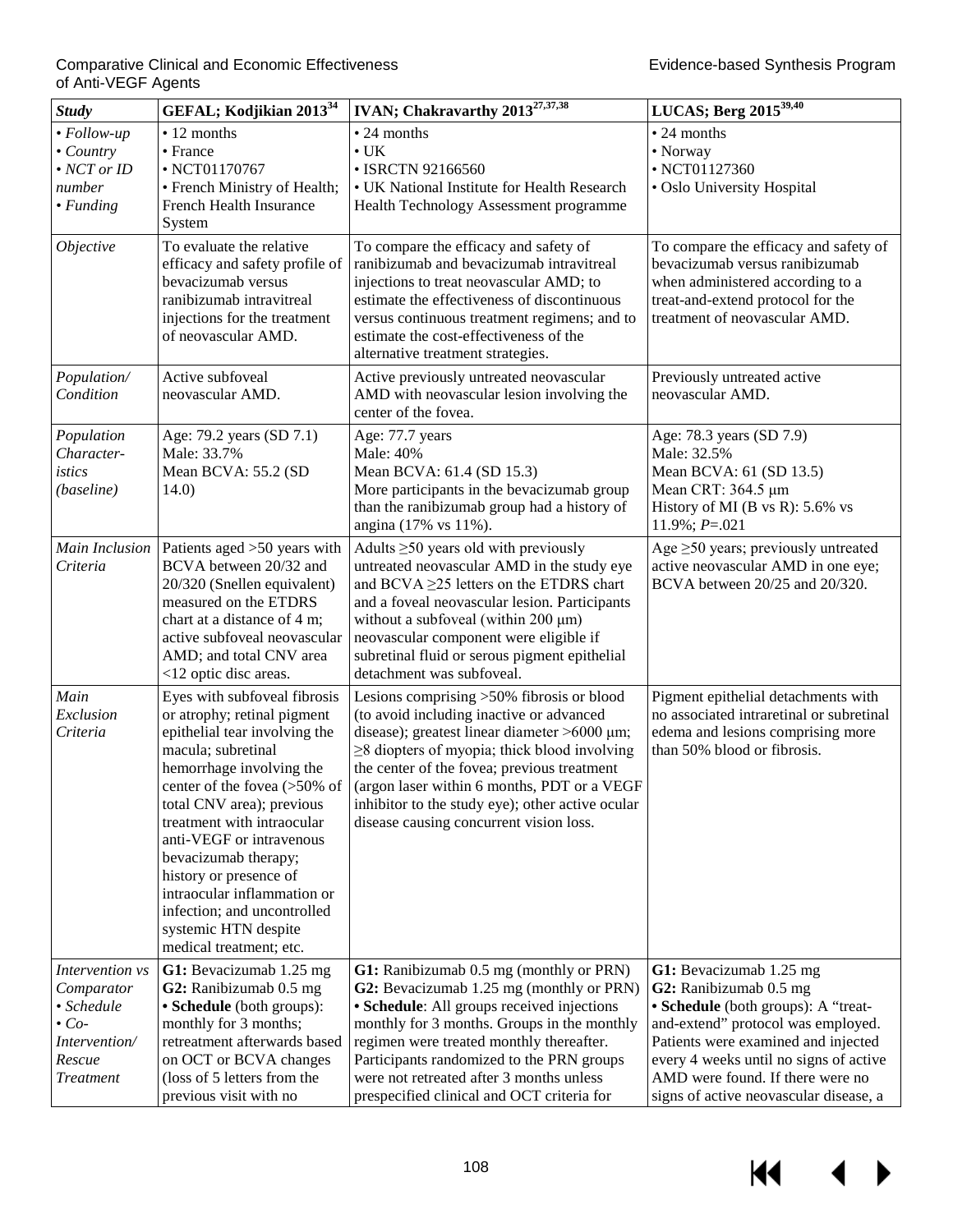| <b>Study</b>                                                                                                                   | GEFAL; Kodjikian 2013 <sup>34</sup>                                                                                                                                                                                                                                                                                                                                                                                                                                                                               | IVAN; Chakravarthy $201\overline{3^{27,37,38}}$                                                                                                                                                                                                                                                                                                                                                                                                                                                                                                                                                                                                                                                                                                                                                                                                                                                                                                                                                                                                                                              | LUCAS; Berg 2015 <sup>39,40</sup>                                                                                                                                                                                                                                                                                                                                                                                                                                                                                                                                                                                                                                                                                                                                                                                                                                                                                                              |
|--------------------------------------------------------------------------------------------------------------------------------|-------------------------------------------------------------------------------------------------------------------------------------------------------------------------------------------------------------------------------------------------------------------------------------------------------------------------------------------------------------------------------------------------------------------------------------------------------------------------------------------------------------------|----------------------------------------------------------------------------------------------------------------------------------------------------------------------------------------------------------------------------------------------------------------------------------------------------------------------------------------------------------------------------------------------------------------------------------------------------------------------------------------------------------------------------------------------------------------------------------------------------------------------------------------------------------------------------------------------------------------------------------------------------------------------------------------------------------------------------------------------------------------------------------------------------------------------------------------------------------------------------------------------------------------------------------------------------------------------------------------------|------------------------------------------------------------------------------------------------------------------------------------------------------------------------------------------------------------------------------------------------------------------------------------------------------------------------------------------------------------------------------------------------------------------------------------------------------------------------------------------------------------------------------------------------------------------------------------------------------------------------------------------------------------------------------------------------------------------------------------------------------------------------------------------------------------------------------------------------------------------------------------------------------------------------------------------------|
|                                                                                                                                | obvious atrophy or subretinal<br>fibrosis and fluid on OCT;<br>active exudation on OCT<br>[subretinal fluid unless stable<br>since the last 3 monthly<br>injections, macular edema<br>with intraretinal fluid, or<br>increase in CST of $\geq 50 \mu m$<br>compared with the previous<br>examination]; increased<br>CNV area or persistence of<br>leakage on angiography<br>since previous visit; or new<br>or persistent subretinal or<br>intraretinal macular<br>hemorrhage).                                   | active disease were met (any subretinal fluid,<br>increasing intraretinal fluid, or fresh blood;<br>uncertainty about these criteria and BCVA<br>had drop of $\geq$ 10 letters; or fluorescein leakage<br>$>25\%$ of the lesion circumference or<br>expansion of CNV). If retreatment was<br>needed, a further cycle of 3 doses delivered<br>monthly was delivered.                                                                                                                                                                                                                                                                                                                                                                                                                                                                                                                                                                                                                                                                                                                          | new injection was given and the period<br>to the next treatment was extended by<br>2 weeks at a time, up to a maximum<br>interval of 12 weeks. Recurrent<br>disease was defined as any fluid on<br>OCT, new or persistent hemorrhage or<br>dye leakage, or increased lesion size<br>on FA. If examination showed any<br>sign of recurrence, the interval was<br>shortened by 2 weeks at a time, until<br>the disease was considered to be<br>inactive.<br>• The protocol allowed for withdrawal<br>of patients defined as nonresponders,<br>with the intention of offering patients<br>alternative treatments if available.                                                                                                                                                                                                                                                                                                                    |
| $\boldsymbol{N}$                                                                                                               | 501<br>G1: 191<br>G2: 183                                                                                                                                                                                                                                                                                                                                                                                                                                                                                         | 628 (610 analyzed)<br>G1: 323 (314 analyzed)<br>G2: 305 (296 analyzed)                                                                                                                                                                                                                                                                                                                                                                                                                                                                                                                                                                                                                                                                                                                                                                                                                                                                                                                                                                                                                       | 441 (431 analyzed)<br>G1: 220 (213 analyzed)<br>G2: 221 (218 analyzed)<br>Patients who developed wet AMD in<br>the nonstudy eye received the same<br>drug in both eyes (31 patients in G1<br>and 25 patients in G2).                                                                                                                                                                                                                                                                                                                                                                                                                                                                                                                                                                                                                                                                                                                           |
| Visual<br><b>Outcomes</b><br>(ETDRS chart<br>unless<br>otherwise<br>indicated);<br>Functional<br>Status/QOL<br><b>Outcomes</b> | G1 vs G2<br>• Mean change in BCVA:<br>4.82 (SD 14.85) vs 2.93 (SD<br>15.09); $P = .4200$<br>• Mean BCVA achieved:<br>59.44 (SD 18.52) vs 58.70<br>$(SD 19.82); P = .8632$<br>• Proportion of participants<br>gaining/losing BCVA letters<br>from baseline:<br>-Gaining $\geq$ 15 letters: 20.4%<br>vs 21.3%; $P = .8318$<br>-Gaining $\geq$ 5 letters: 54.5%<br>vs 49.7%; $P = 0.3607$<br>-Losing $\geq$ 5 letters: 20.9%<br>vs 24.6%; $P = .4001$<br>-Losing $\geq$ 15 letters: 8.9%<br>vs $9.8\%$ ; $P = .7562$ | G1 vs G2<br>• Mean change in BCVA<br>$-12$ months: 6.4 (SD 12.8) vs 4.7 (SD 12.5);<br>weighted mean difference -1.66 (95% CI, -<br>3.83 to 0.50)<br>-24 months: 4.9 (SD 15.0) vs 4.1 (SD 13.5);<br>weighted mean difference -0.80 (95% CI, -<br>3.26 to 1.66)<br>· Mean BCVA achieved:<br>$-12$ months: 69.1 (SD 15.7) vs 66.2 (SD<br>17.1)<br>$-24$ months: 67.8 (SD 17.0) vs 66.1 (SD<br>18.4); mean difference -1.37 (95% CI, -3.75<br>to 1.01); $P = .26$<br>• Proportion of participants gaining/losing<br><b>BCVA</b> letters from baseline:<br>$-12$ months:<br>∘Gaining ≥15 letters: 23% vs 16%<br>•Gaining 5-14 letters: 33% vs 31%<br>∘Losing 5-14 letters: 10% vs 14%<br>$\circ$ Losing $\geq$ 15 letters: 5% vs 4%<br>-24 months:<br>$\circ$ Gaining $\geq$ 15 letters: 24% vs 16%<br>∘Gaining 5-14 letters: 32% vs 34%<br>∘Losing 5-14 letters: 12% vs 12%<br>$\circ$ Losing $\geq$ 15 letters: 9% vs 9%<br>• Bailey-Love Near Word Visual acuity chart,<br>logMAR:<br>-Mean at 12 months: 0.57 (SD 0.38) vs 0.62<br>(SD 0.41); GMR 0.92 [95% CI, 0.84 to 1.00];<br>$P = 0.058$ | $G1$ vs $G2$<br>· Mean change in BCVA (ITT<br>analysis):<br>$-12$ months: 7.8 vs 8.0; mean<br>difference 0.2 (95% CI, -2.2 to 2.5),<br>$P = 550$<br>$-24$ months: 7.8 vs 7.5; mean<br>difference -0.3 (95% CI, -3.2 to 2.7),<br>$P = 0.873$<br>• Mean BCVA achieved:<br>$-12$ months: 67.2 (SD 17) vs 69.6<br>$(SD 15.1); P=.148$<br>$-24$ months: 68.0 (SD 17.0) 67.2 (SD<br>$19.1$ ; $P = .690$<br>• Proportion of participants<br>gaining/losing BCVA letters from<br>baseline:<br>$-12$ months:<br>$\circ$ Gaining $\geq$ 15 letters: 25.5% vs<br>26.7%<br>∘Gaining $\geq$ 5 letters: 36.4% vs 40.6%<br><sup>o</sup> Maintaining vision (<4 letters<br>change): 25.5% vs 23.0%<br>$\circ$ Losing $\geq$ 5 letters: 8.7% vs 5.3%<br>$\degree$ Losing $\geq$ 15 letters: 3.8% vs 4.3%<br>-24 months:<br>∘Gaining ≥15 letters: 29.9% vs<br>29.1%<br>•Gaining 5-14 letters: 34.7% vs<br>34.3%<br>$\circ$ Maintaining vision ( $\leq$ 4 letters |

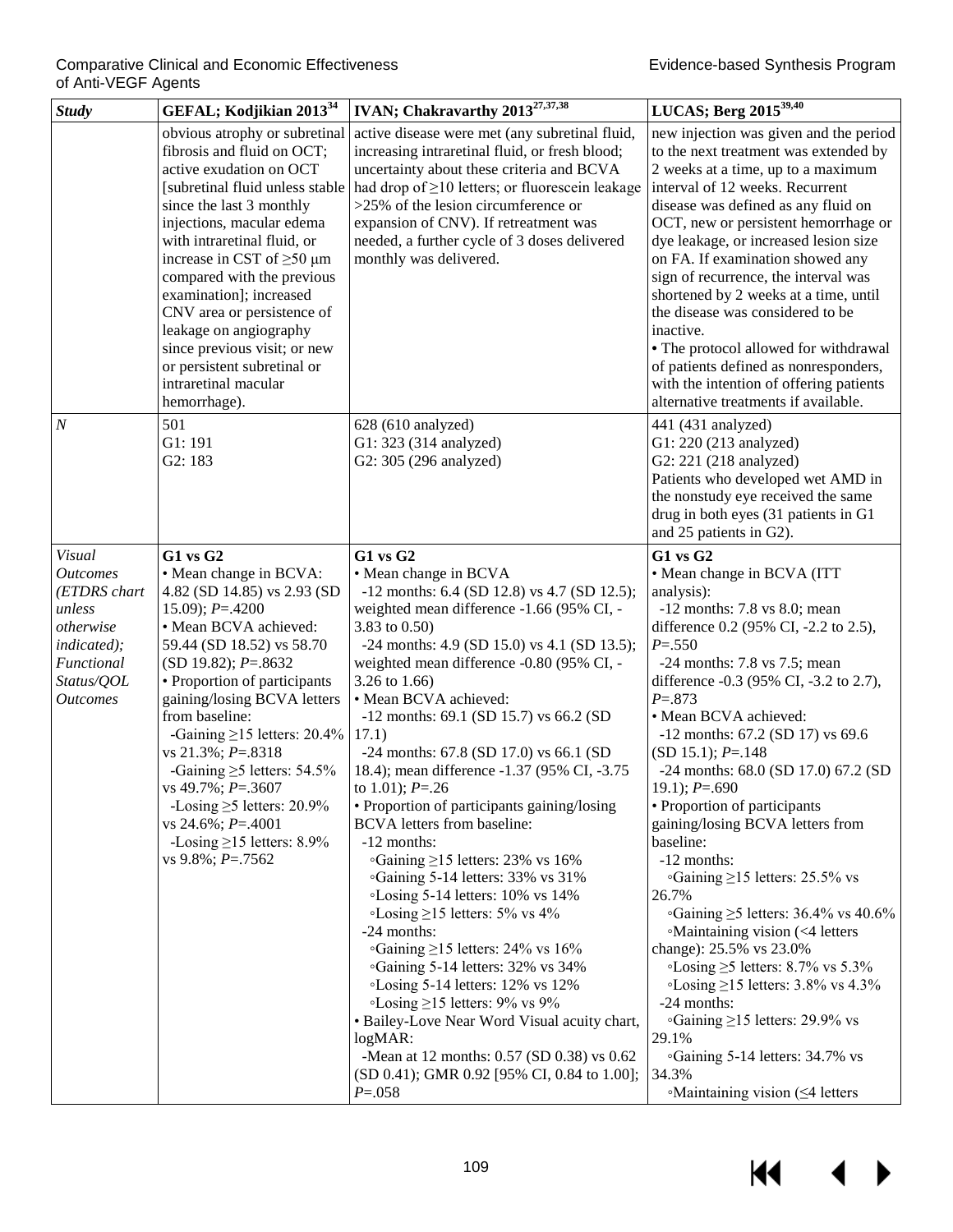| <b>Study</b>                                                                                | GEFAL; Kodjikian 2013 <sup>34</sup>                                                                                                                                                                                       | IVAN; Chakravarthy 2013 <sup>27,37,38</sup>                                                                                                                                                                                                                                                                                                                                                                                                                                                                                                                                                                                                                           | LUCAS; Berg 2015 <sup>39,40</sup>                                                                                                                                                                                                                                                |
|---------------------------------------------------------------------------------------------|---------------------------------------------------------------------------------------------------------------------------------------------------------------------------------------------------------------------------|-----------------------------------------------------------------------------------------------------------------------------------------------------------------------------------------------------------------------------------------------------------------------------------------------------------------------------------------------------------------------------------------------------------------------------------------------------------------------------------------------------------------------------------------------------------------------------------------------------------------------------------------------------------------------|----------------------------------------------------------------------------------------------------------------------------------------------------------------------------------------------------------------------------------------------------------------------------------|
|                                                                                             |                                                                                                                                                                                                                           | -Mean at 24 months: 0.55 (SD 0.39) vs 0.61<br>(SD 0.42); GMR 0.94 (95% CI, 0.85 to 1.04),<br>$P = .23$<br>• Median change from baseline on Belfast<br>Reading Speed chart:<br>-Median at baseline: 36.9 (IQR 15.6 to 65.3)<br>vs 35.0 (IQR 14.0 to 69.6)<br>-Median at 12 months: 57.5 (IQR 23.4 to<br>94.4) vs 51.8 (IQR 11.5 to 94.6)<br>-Median at 24 months: 50.9 (IQR 22.8 to<br>93.7) vs 52.5 (IQR 9.7 to 90.6); mean<br>difference -1.34 (95% CI, -8.29 to 5.61),<br>$P = .70$                                                                                                                                                                                 | change): 18.0% vs 19.2%<br>$\degree$ Losing 5-14 letters: 9.6% vs 7.0%<br>$\circ$ Losing $\geq$ 15 letters: 7.8% vs 10.5%                                                                                                                                                        |
|                                                                                             |                                                                                                                                                                                                                           | • Pelli-Robson Contrast Sensitivity chart<br>(letters):<br>-Mean change from baseline at 12 months:<br>2.1 (SD 4.9) vs 2.1 (SD 5.0)<br>-Mean change from baseline at 24 months:<br>1.5 (SD 5.9) vs 1.7 (SD 5.1); mean difference<br>0.21 (95% CI, -0.62 to 1.04), $P = .62$ .<br>• Median months from randomization to first<br>treatment failure: $4.9$ (IQR 3.2 to 14.0) vs $5.1$<br>(IQR 3.7 to 16.8); HR 1.13 (95% CI, 0.94 to<br>1.36); $P = .18$ .                                                                                                                                                                                                              |                                                                                                                                                                                                                                                                                  |
|                                                                                             |                                                                                                                                                                                                                           | $\bullet$ EQ-5D Utility Index (higher score = better<br>utility):<br>-Median change at 12 months: -0.12 (IQR -<br>0.24 to 0.00) vs -0.13 (IQR -0.26 to 0.00)<br>-Median change at 24 months: -0.15 (IQR -<br>0.27 to 0.00) vs -0.15 (IQR -0.27 to 0.00);<br>score of 1 ("perfect health") OR 0.89 (95%<br>CI, 0.64 to 1.25), $P = .51$<br>• MacDQoL [disease-specific QOL index]<br>(lower score = less impact on QOL):<br>-Median at 12 months: $-1.27$ (IQR $-2.76$ to $-$<br>0.36) vs $-1.18$ (IQR $-3.14$ to $-0.39$ )<br>-Median at 24 months: $-1.45$ (IQR $-2.77$ to $-$<br>0.27) vs -1.39 (IQR -2.73 to -0.41); GMR<br>1.05 (95% CI, 0.78 to 1.42), $P = .74$ |                                                                                                                                                                                                                                                                                  |
|                                                                                             |                                                                                                                                                                                                                           | • MacTSQ treatment satisfaction index<br>(higher score $=$ higher treatment satisfaction):<br>-Median at 12 months: 66.00 (IQR 61.00 to<br>69.00) vs 66.00 (IQR 59.50 to 69.00)<br>-Median at 24 months: 66.00 (IQR 61.50 to<br>70.00) vs 65.00 (IQR 60.00 to 69.00); OR<br>0.79 (95% CI, 0.54 to 1.16), $P = 23$                                                                                                                                                                                                                                                                                                                                                     |                                                                                                                                                                                                                                                                                  |
| Anatomic<br><i>Outcomes</i><br>(reported in<br>um unless<br>otherwise<br><i>indicated</i> ) | $G1$ vs $G2$<br>• Intraretinal and subretinal<br>fluid absent on OCT: 50.5%<br>vs 58.2%; $P = 14$<br>• Change in CST from<br>baseline: -94.96 (SD 132.78)<br>vs -107.23 (SD 103.25);<br>$P = .27$<br>· Pigment epithelial | $G1$ vs $G2$<br>• Mean change in total thickness at the fovea<br>at 24 months: -146.9 (SD 177.4) vs -133.8<br>(SD 205.0); GMR 0.96 (95% CI, 0.90 to<br>$1.03$ , $P = .24$<br>• Fluid absent on OCT at 24 months: 50% vs<br>41%; OR 0.72 (95% CI, 0.50 to 1.02), $P = 0.065$                                                                                                                                                                                                                                                                                                                                                                                           | G1 vs G2<br>• Mean change in CRT plus subfoveal<br>fluid:<br>$-12$ months: $-108$ (SD 102) vs $-111$<br>(SD 96); mean difference 3 (95% CI, -<br>16 to 22); $P = 265$ .<br>-24 months: -111 (SD 116) vs -112<br>(SD 105); mean difference 1 (95% CI,<br>$-22$ to 20), $P = .923$ |

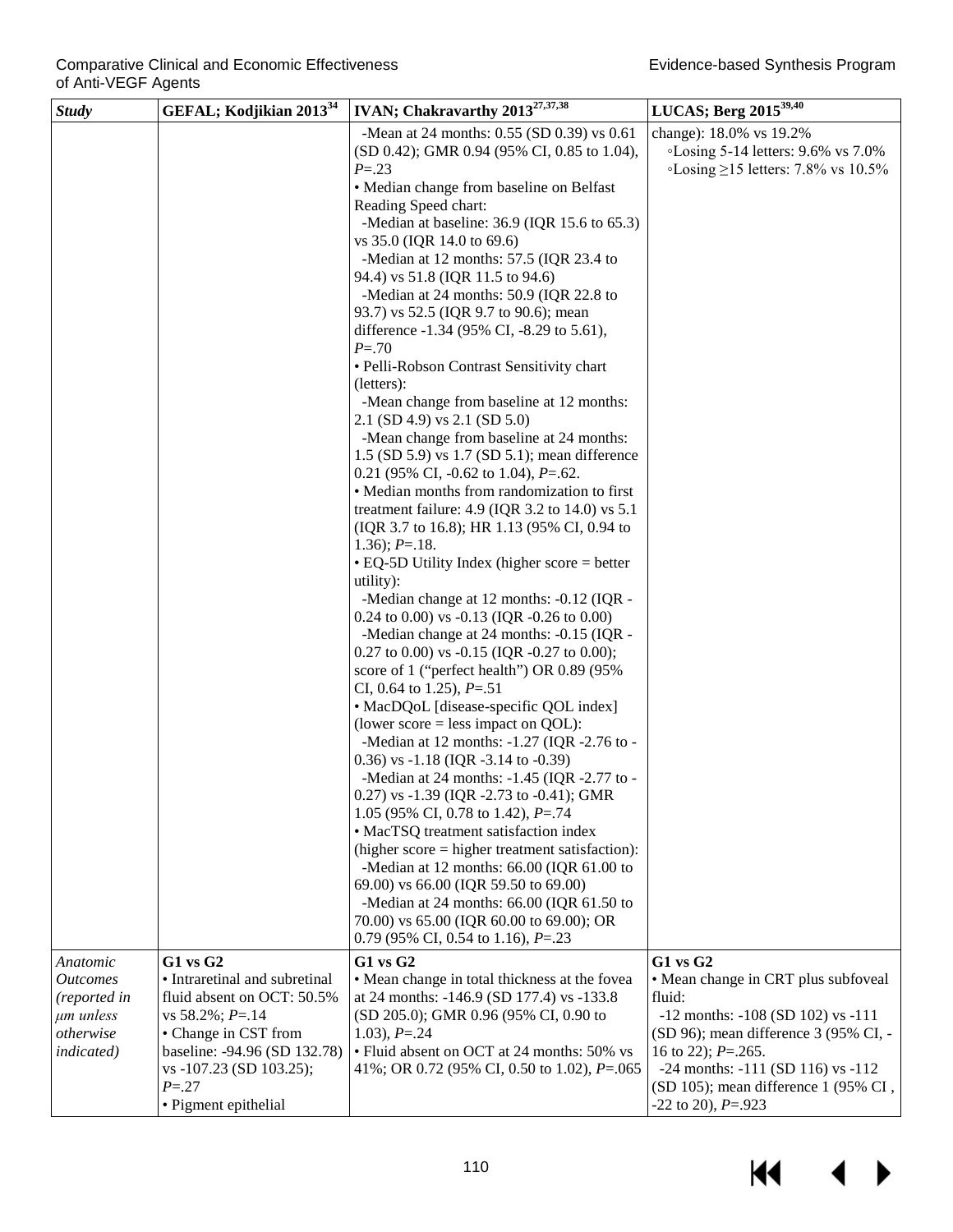| <b>Study</b>                                                                                | GEFAL; Kodjikian 2013 <sup>34</sup>                                                                                                                                                                                                                                                                                                                                                                                                                                                                                                                                                                                                                                                                                                                                                                                                                                                                                                 | IVAN; Chakravarthy 2013 <sup>27,37,38</sup>                                                                                                                                                                                                                                                                                                                                                                                                                                                                                                                                                                                                                                                                                                                                                                                                                                                                                                                                                                                                                                                                                                                                                                                                                                                                                                                                                                    | LUCAS; Berg 2015 <sup>39,40</sup>                                                                                                                                                                                                                                                                                                                                                                                                                                                                                                                                                                                                                                                                                                                                                                                                                                                                                                                                                                  |
|---------------------------------------------------------------------------------------------|-------------------------------------------------------------------------------------------------------------------------------------------------------------------------------------------------------------------------------------------------------------------------------------------------------------------------------------------------------------------------------------------------------------------------------------------------------------------------------------------------------------------------------------------------------------------------------------------------------------------------------------------------------------------------------------------------------------------------------------------------------------------------------------------------------------------------------------------------------------------------------------------------------------------------------------|----------------------------------------------------------------------------------------------------------------------------------------------------------------------------------------------------------------------------------------------------------------------------------------------------------------------------------------------------------------------------------------------------------------------------------------------------------------------------------------------------------------------------------------------------------------------------------------------------------------------------------------------------------------------------------------------------------------------------------------------------------------------------------------------------------------------------------------------------------------------------------------------------------------------------------------------------------------------------------------------------------------------------------------------------------------------------------------------------------------------------------------------------------------------------------------------------------------------------------------------------------------------------------------------------------------------------------------------------------------------------------------------------------------|----------------------------------------------------------------------------------------------------------------------------------------------------------------------------------------------------------------------------------------------------------------------------------------------------------------------------------------------------------------------------------------------------------------------------------------------------------------------------------------------------------------------------------------------------------------------------------------------------------------------------------------------------------------------------------------------------------------------------------------------------------------------------------------------------------------------------------------------------------------------------------------------------------------------------------------------------------------------------------------------------|
|                                                                                             | detachment on OCT: 33.2%<br>vs 30.6%; 0.596                                                                                                                                                                                                                                                                                                                                                                                                                                                                                                                                                                                                                                                                                                                                                                                                                                                                                         |                                                                                                                                                                                                                                                                                                                                                                                                                                                                                                                                                                                                                                                                                                                                                                                                                                                                                                                                                                                                                                                                                                                                                                                                                                                                                                                                                                                                                | • Fluid absent on OCT (intraretinal or<br>subretinal):<br>-12 months: $47.0\%$ vs $65.2\%$ ; $P < .001$<br>-24 months: 55.1% vs 72.1%; $P < 0.001$                                                                                                                                                                                                                                                                                                                                                                                                                                                                                                                                                                                                                                                                                                                                                                                                                                                 |
| Harms/Adverse $\boxed{G1 \text{ vs } G2}$<br>Event $(AE)$<br>outcomes<br>$(in$ study $eye)$ | • $\geq$ 1 serious AE: 12.6% vs<br>$12.1\%$ ; $P = .8757$<br>• Withdrawn due to AE:<br>2.8% vs 2.9%<br>Ocular AEs:<br>• Eye disorders: 0.8% vs<br>$2.1\%; P = .2791$<br>• Amaurosis fugax: 0% vs<br>0.4%<br>• Retinal artery occlusion:<br>0.4% vs 0%<br>· Subretinal hematoma: 0.4%<br>vs 0.8%<br>• Vitreous hemorrhage: 0%<br>vs 0.4%<br>· Endophthalmitis: 0% vs<br>0.4%<br>• Retinal detachment: 0% vs<br>0%<br>• Traumatic cataract: 0% vs<br>0%<br>Systemic AEs:<br>$\bullet \geq 1$ systemic serious AE:<br>12.2% vs 10.0%; $P = .4510$<br>• Death: 0.8% vs 1.3%;<br>$P = 6818$<br>• Arterial thrombotic events:<br>-MI: 0.4% vs 0.4%; $P=1.0$<br>-Stroke: $0\%$ vs $0\%$ ; $P=1.0$<br>• Venous thrombotic events:<br>-Pulmonary embolism:<br>0.4% vs $0.0\%$ ; $P=1.0$<br>-Phlebitis: 0% vs 0%;<br>$P=1.0$<br>• TIA: $0\%$ vs $0\%$ ; $P=1.0$<br>$\bullet$ HTN: 0.4% vs 0.8%;<br>$P = 6189$<br>• Gastrointestinal disorder: | $G1$ vs $G2$<br>$\cdot$ > 1 serious AE: 28.3% vs 27.7%<br>• Withdrawals due to serious AEs: 1.3% vs<br>1.9%<br>Ocular AEs:<br>$\cdot$ $\geq$ 1 ocular AE: 2.0% vs 2.5%<br>• Endophthalmitis: 0% vs 0%<br>• Retinal detachment: 0% vs 0.3%<br>• Retinal hemorrhage: 0% vs 0.3%<br>• Retinal pigment epithelial tear: 0.3% vs<br>1.0%<br>• Traumatic cataract: 0.3% vs 0.3%<br>• Vitreous hemorrhage: 0.3% vs 0%<br>• RVO: 0% vs 0.3%<br>$\bullet$ Uveitis: 0.3% vs 0%<br>$\bullet$ Infection: 0.3% vs 0.0%<br>Systemic AEs:<br>• $\geq$ 1 serious systemic AE: 27.0% vs 25.8%;<br>OR 0.96 (95% CI, 0.66 to 1.39), P=.82<br>• All-cause death: 5.1% vs 4.8%; OR 0.96<br>$(95\% \text{ CI}, 0.46 \text{ to } 2.02), P = .91$<br>• Any vascular event, heart failure, or all-<br>cause death: 9.5% vs 12.1%; OR 1.36 (95%)<br>CI, 0.80 to 2.29); $P = 0.25$<br>• Arterial thrombotic event: 3.4% vs 4.1%;<br>OR 1.24 (95% CI, 0.53 to 2.86)<br>-Non-fatal MI: 1.4% vs 1.3%<br>-Non-fatal stroke: 1.0% vs 1.9%<br>-Vascular death: 1.4% vs 1.0%<br>• Heart failure: 0.7% vs 2.2%<br>• Arterial thrombotic event or heart failure:<br>4.1% vs 6.4%; OR 1.69 (95% CI, 0.80 to<br>$3.57$ , $P = 16$<br>• Venous thrombotic events: 1.4% vs 1.0%<br>• TIA: $0.3\%$ vs $0.3\%$<br>• Hospitalized for angina: 1.0% vs 2.2%<br>• Cardiac disorders: 6.4% vs 6.4%<br>• Gastrointestinal disorders: 3.0% vs 1.0%;<br>OR 0.31 | $G1$ vs $G2$<br>• Withdrawal due to AE: 7.3% vs<br>4.1%<br>Ocular AEs:<br>• Endophthalmitis: 0.5% vs 0%;<br>$P = .499$<br>• Pseudo-endophthalmitis: 1.4% vs<br>$0\%$ ; $P = .123$<br>• Macular hemorrhage: 1.4% vs 0.0%;<br>$P = 123$<br>• Retinal tear: $0.5\%$ vs $0\%$ ; $P = .499$<br>• Pigment epithelial rupture: 0.5% vs<br>$0\%$ ; $P = .499$<br>• Acute glaucoma: 0.5% vs 0%;<br>$P = 0.499$<br>Systemic AEs:<br>$\cdot$ >1 serious systemic AE: 29.1% vs<br>$30.3\%$ ; $P = .778$<br>• All-cause death: 6.8% vs 5.9%;<br>$P = 687$<br>• Arterial thrombotic events: 4.1% vs<br>$6.3\%; P=.289$<br>-Nonfatal MI: 1.4% vs $4.1\%$ ; $P=.080$<br>-Nonfatal stroke: 1.4% vs 1.8%;<br>$P=1.0$<br>-Vascular death: 1.4% vs 0.9%;<br>$P = 685$<br>• Venous thrombotic events: 0% vs<br>$1.4\%$ ; $P = 0.248$<br>• TIA: 1.4% vs 0%; $P = 123$<br>• HTN: 0.9% vs 0.9%; $P=1.0$<br>• Cardiac disorder: 5.5% vs 8.6%;<br>$P = .197$<br>• Gastrointestinal disorder: 3.2% vs<br>$5.0\%$ ; $P = .341$ |
| Cost and<br><b>Burden</b><br><b>Outcomes</b>                                                | 2.3% vs 2.3%; $P = .994$<br>$G1$ vs $G2$<br>• Mean number of injections:<br>6.8 (SD 2.7) vs 6.5 (SD 2.4);<br>$P = .39$<br>• Patients requiring monthly<br>injections: $4.2\%$ vs $1.6\%$ ;<br>$P = .14$                                                                                                                                                                                                                                                                                                                                                                                                                                                                                                                                                                                                                                                                                                                             | $G1$ vs $G2$<br>• Median number of treatments: 18 (IQR 11<br>to 23) vs 19 (IQR 12 to 23)                                                                                                                                                                                                                                                                                                                                                                                                                                                                                                                                                                                                                                                                                                                                                                                                                                                                                                                                                                                                                                                                                                                                                                                                                                                                                                                       | $G1$ vs $G2$<br>• Mean number of injections:<br>$-12$ months: 8.9 (SD 2.6) vs 8.0 (SD<br>$2.3$ ; $P = .001$<br>$-24$ months: 18.2 vs 16.0; mean<br>difference 1.2 (95% CI, -3.4 to -1.0),<br>$P \le 0.001$<br>Average treatment interval in weeks:<br>6.5 vs 7.6<br>• Proportion of patients receiving                                                                                                                                                                                                                                                                                                                                                                                                                                                                                                                                                                                                                                                                                             |

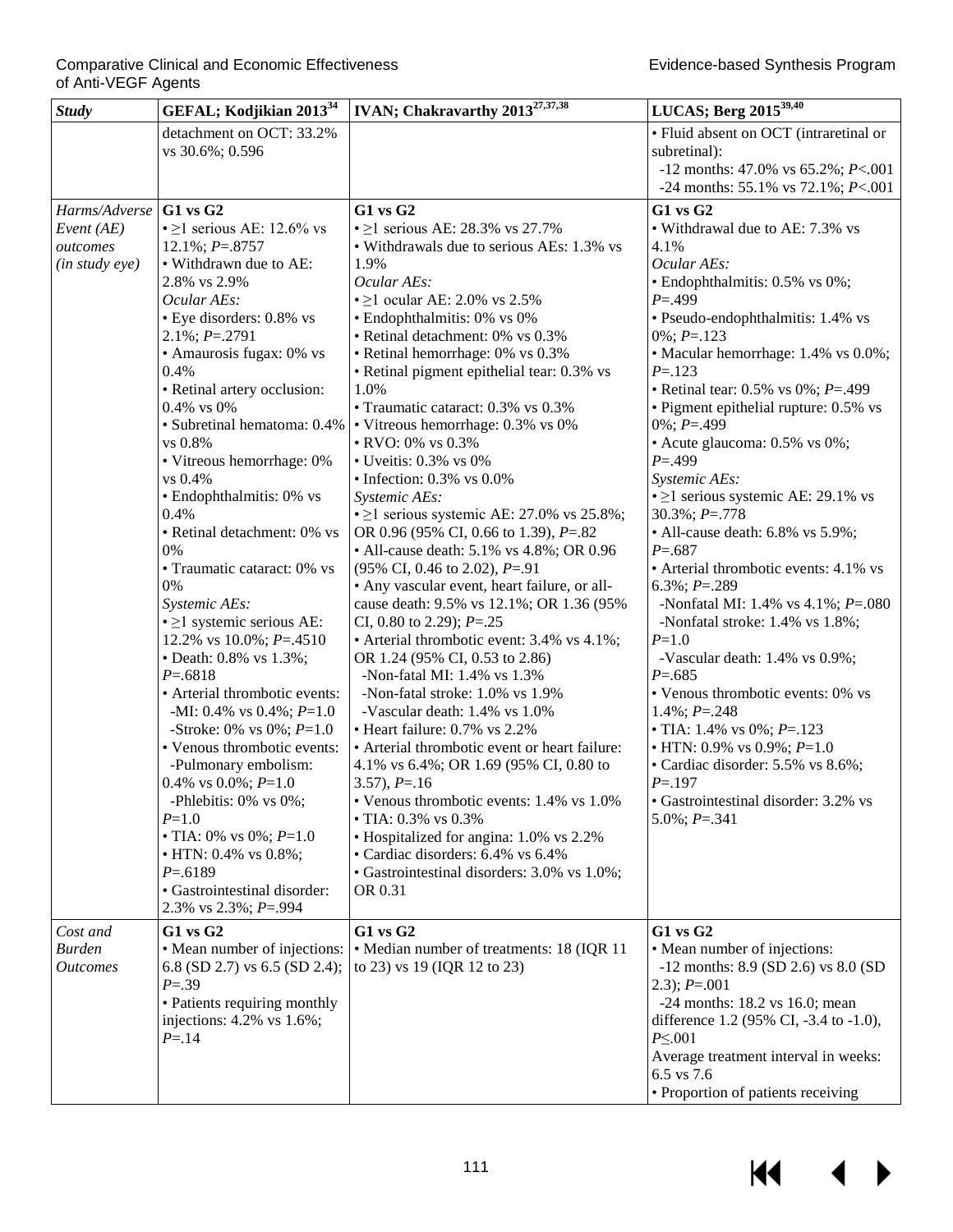$\leftrightarrow$ 

**K** 

| <b>Study</b>                   | GEFAL; Kodjikian 2013 <sup>34</sup> | <b>IVAN; Chakravarthy 2013</b> <sup>27,37,38</sup>                                                                                                                                                                                                                                                                                                                                                                                                                                                                                | LUCAS; Berg 2015 <sup>39,40</sup>                                                                                                                                                                                                           |
|--------------------------------|-------------------------------------|-----------------------------------------------------------------------------------------------------------------------------------------------------------------------------------------------------------------------------------------------------------------------------------------------------------------------------------------------------------------------------------------------------------------------------------------------------------------------------------------------------------------------------------|---------------------------------------------------------------------------------------------------------------------------------------------------------------------------------------------------------------------------------------------|
|                                |                                     |                                                                                                                                                                                                                                                                                                                                                                                                                                                                                                                                   | injections at treatment interval:<br>-4 weeks: $27\%$ vs $20\%$ ; $P=.002$<br>$-12$ weeks: 10% vs 17%; $P = .002$                                                                                                                           |
| Notes;<br>Subgroup<br>Analyses | Non-inferiority trial               | 4 exclusions (3 patients wrong drug injected;<br>1 patient was not treatment naïve).<br>• Subgroup Analyses: No statistically<br>significant differences were found for the<br>drug or treatment regimen comparisons<br>$(P \ge 26)$ for the following subgroup analyses:<br>baseline BCVA in fellow eye, baseline retinal<br>angiomatous proliferation, baseline lesion,<br>baseline CNV size, baseline BCVA,<br>hemorrhage was present at baseline, study eye<br>$\geq$ 5 letters better than in the fellow eye at<br>baseline. | • Non-inferiority study<br>• All 9 patients from 1 study center<br>were excluded because of serious<br>protocol violations, and 1 patient was<br>excluded after a serious retinal and<br>vitreous hemorrhage a few days after<br>inclusion. |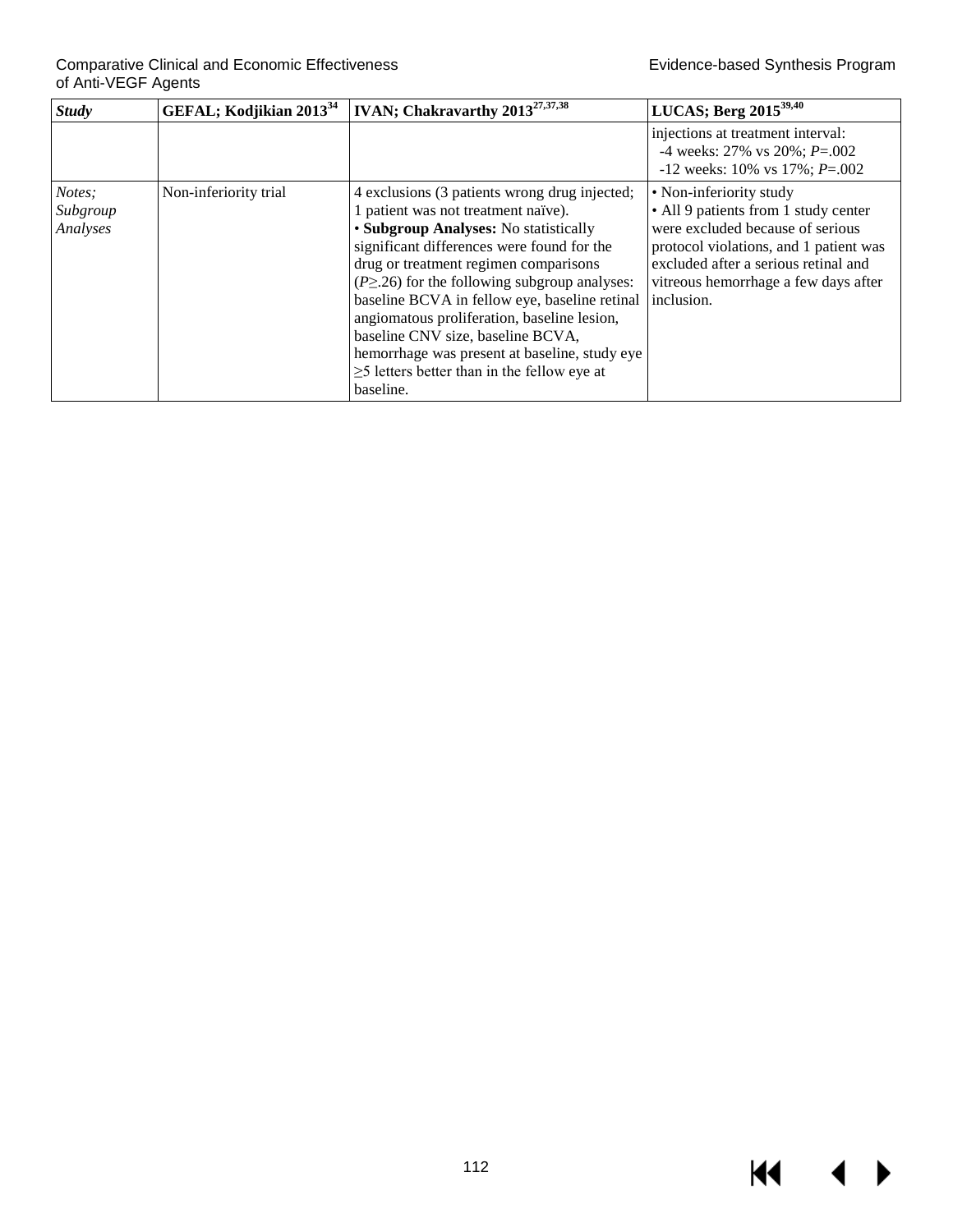| <b>Study</b>                                                                                              | MANTA; Krebs 2013 <sup>35</sup>                                                                                                                                                                                                                                                                                                                                                                                                                                 | Scholler 2014 <sup>29</sup>                                                                                                                                                                                                                                                                                                                                                                                            | Subramanian $2010^{26}$                                                                                                                                                                                                                                                                                                                                                                                                                                                                                                                                                                            |
|-----------------------------------------------------------------------------------------------------------|-----------------------------------------------------------------------------------------------------------------------------------------------------------------------------------------------------------------------------------------------------------------------------------------------------------------------------------------------------------------------------------------------------------------------------------------------------------------|------------------------------------------------------------------------------------------------------------------------------------------------------------------------------------------------------------------------------------------------------------------------------------------------------------------------------------------------------------------------------------------------------------------------|----------------------------------------------------------------------------------------------------------------------------------------------------------------------------------------------------------------------------------------------------------------------------------------------------------------------------------------------------------------------------------------------------------------------------------------------------------------------------------------------------------------------------------------------------------------------------------------------------|
| $\cdot$ Follow-up<br>• Country<br>$\bullet$ NCT or ID<br>number<br>$\cdot$ Funding                        | • 12 months<br>· Austria<br>• NCT00710229<br>· Austrian Ophthalmologic Society,<br>Ludwig Boltzmann Institute of Retinology<br>and Biomicroscopic Lasersurgery                                                                                                                                                                                                                                                                                                  | $\cdot$ 12 months<br>· Austria<br>• Unclear (registration<br>numbers provided appear to<br>be for a different trial)<br>$\cdot$ NR                                                                                                                                                                                                                                                                                     | $\cdot$ 12 months<br>$\bullet$ US<br>• ISRCTN 73359806<br>• VA Boston Healthcare System                                                                                                                                                                                                                                                                                                                                                                                                                                                                                                            |
| Objective                                                                                                 | To examine whether bevacizumab is<br>inferior to ranibizumab with respect to<br>maintaining/improving visual acuity.                                                                                                                                                                                                                                                                                                                                            | To evaluate the number of<br>needed injections within one<br>year of treatment.                                                                                                                                                                                                                                                                                                                                        | To compare bevacizumab to ranibizumab<br>for treatment of AMD in terms of visual<br>and anatomic outcomes.                                                                                                                                                                                                                                                                                                                                                                                                                                                                                         |
| Population/<br>Condition                                                                                  | Active primary or recurrent subfoveal<br>lesion with CNV secondary to AMD.                                                                                                                                                                                                                                                                                                                                                                                      | Active previously untreated<br>neovascular AMD                                                                                                                                                                                                                                                                                                                                                                         | Symptomatic CNV affecting the foveal<br>center secondary to AMD                                                                                                                                                                                                                                                                                                                                                                                                                                                                                                                                    |
| Population<br>Character-<br>istics<br>(baseline)                                                          | Age: 77.2 years (SD 8.0)<br>Male: 36.3%<br>Mean BCVA: 56.7 (SD 13.3)                                                                                                                                                                                                                                                                                                                                                                                            | Age: 80.1 years (SD 6.7)<br>Male: 29.1%<br>Mean BCVA: 58.0 (SD<br>11.7)<br>Mean CRT: 422 μm (SD<br>124)                                                                                                                                                                                                                                                                                                                | Age: 78.6 years<br>Male: 95%<br>Caucasian: 100%<br>Mean BCVA (B vs R): 34.9 (range 12-60)<br>vs 32.7 (range 4-66); $P = .80$<br>Classic or predominantly classic CNV (B<br>vs R): 20% vs 14%                                                                                                                                                                                                                                                                                                                                                                                                       |
| Main Inclusion<br>Criteria                                                                                | Treatment naive patients >50 years with<br>active primary or recurrent subfoveal<br>lesion with CNV secondary to AMD;<br>BCVA using ETDRS 20/40 to 20/320. If<br>both eyes were eligible for inclusion in the<br>present study, the eye that showed more<br>progression (loss of distance acuity) based<br>on the local investigator's assessment was<br>included.                                                                                              | Age $\geq 50$ years; neovascular<br>AMD verified by<br>fluorescence angiography;<br>BCVA between 20/40 and<br>20/320.                                                                                                                                                                                                                                                                                                  | Age $>50$ years; presence of a symptomatic<br>CNV (confirmed by intravenous<br>fluorescein angiogram and OCT) affecting<br>the foveal center; baseline BCVA<br>$\geq$ 20/400.                                                                                                                                                                                                                                                                                                                                                                                                                      |
| Main<br>Exclusion<br>Criteria                                                                             | Prior treatment with any intravitreal drug<br>or verteporfin PDT in the study eye; prior<br>treatment with systemic bevacizumab or<br>any intravitreal drug; subfoveal fibrosis or<br>atrophy in the study eye $>50\%$ ; active<br>intraocular inflammation; acute or<br>recurrent infectious conjunctivitis; history<br>of MI and/or stroke.                                                                                                                   | Previous AMD treatment;<br>previous systemic<br>bevacizumab treatment;<br>vision impairing cataract or<br>other ophthalmologic<br>disease like glaucoma,<br>active inflammation,<br>diabetic retinopathy, etc.                                                                                                                                                                                                         | Previous treatment for wet AMD within<br>the past year; presence of subretinal<br>hemorrhage $>50\%$ of the size of the lesion<br>on FA; presence of advanced glaucoma;<br>history of malignant or uncontrolled HTN,<br>intraocular inflammation, or history of<br>thromboembolic phenomena.                                                                                                                                                                                                                                                                                                       |
| Intervention vs<br>Comparator<br>• Schedule<br>$\cdot$ Co-<br>Intervention/<br>Rescue<br><b>Treatment</b> | G1: Bevacizumab 1.25 mg<br>G2: Ranibizumab 0.5 mg<br>• Schedule (both groups): monthly for 3<br>months; retreatment afterwards based on<br>OCT or BCVA changes (BCVA loss of $\geq$ 5<br>letters with OCT or fluorescein<br>angiographic evidence of fluid in the<br>macula; an increase in CRT $\geq$ 100 µm; new<br>macular hemorrhage; new area of classic<br>CNV; or evidence of persistent fluid on<br>$OCT \ge 1$ month after the previous<br>injection). | G1: Bevacizumab 1.25 mg<br>G2: Ranibizumab 0.5 mg<br>• Schedule (both groups):<br>monthly for 3 months;<br>retreatment afterwards based<br>on OCT or BCVA changes<br>(loss of BCVA of $\geq$ 5 letters<br>with OCT evidence of fluid<br>in the macula; increase in<br>CRT of $\geq$ 100 µm; new area<br>of AMD; new macular<br>hemorrhage; persistent fluid<br>on OCT $\geq$ 1 month after the<br>previous injection). | <b>G1:</b> Bevacizumab (dose not reported)<br>G2: Ranibizumab (dose not reported)<br>• Schedule (both groups): monthly for 3<br>months; retreatment afterwards based on<br>OCT or BCVA changes and clinical<br>examination (qualitative increase in<br>intraretinal or subretinal fluid by OCT; if<br>any significant worsening of visual acuity<br>or increase in fluid or hemorrhage present<br>on clinical examination, a repeat FA was<br>administered with possible re-injection<br>based on the results).<br>• Patients were treated with topical<br>antibiotics for 4 days after injection. |
| $\boldsymbol{N}$                                                                                          | 317<br>G1:154<br>G2:163                                                                                                                                                                                                                                                                                                                                                                                                                                         | 55 (number analyzed<br>unclear)<br>G1:29<br>G2:26                                                                                                                                                                                                                                                                                                                                                                      | 28 (22 analyzed)<br>G1: 20 (15 analyzed)<br>$G2: 8(7)$ analyzed)                                                                                                                                                                                                                                                                                                                                                                                                                                                                                                                                   |

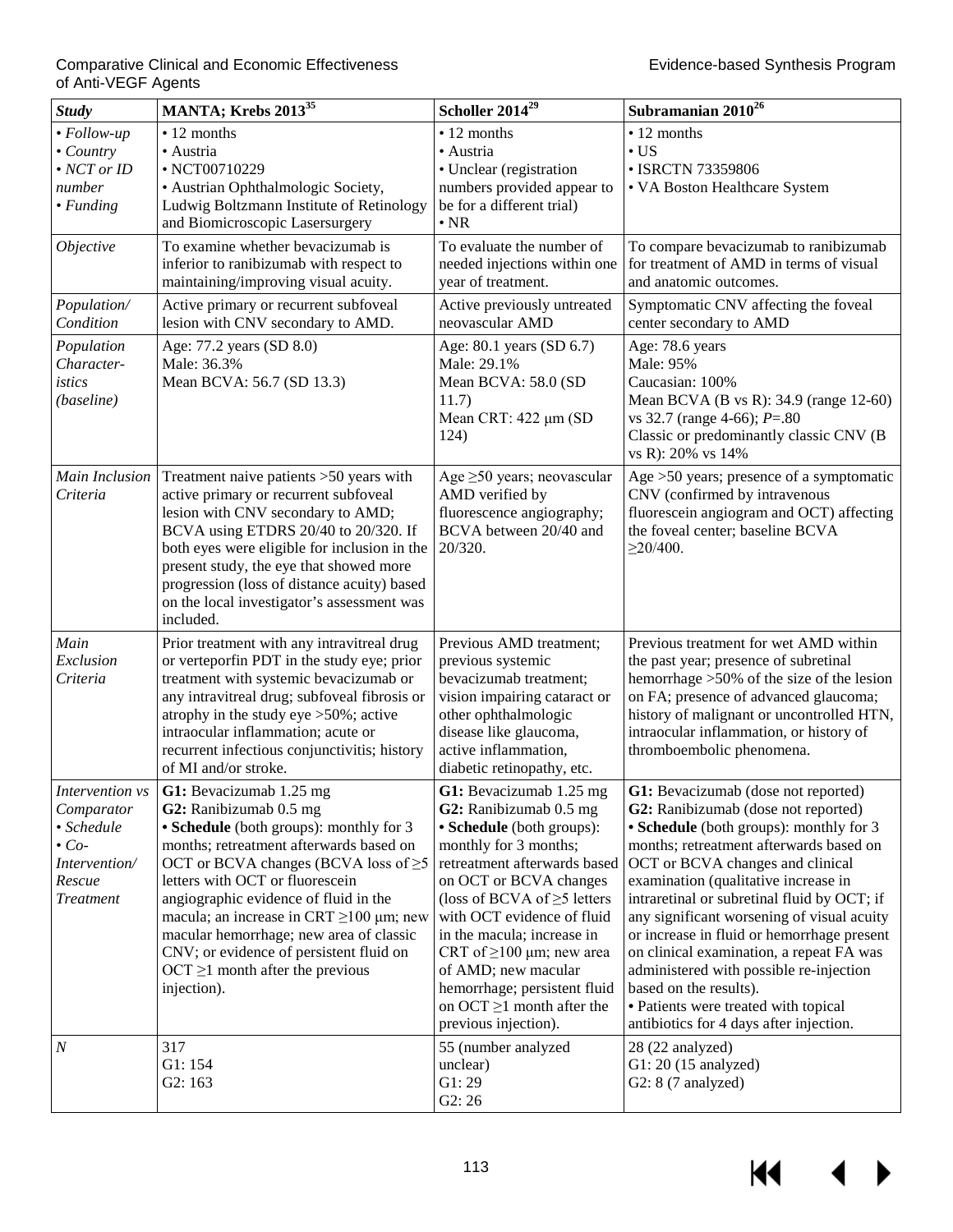#### Comparative Clinical and Economic Effectiveness Evidence-based Synthesis Program of Anti-VEGF Agents

| <b>Study</b>                                                                                                                   | MANTA; Krebs 2013 <sup>35</sup>                                                                                                                                                                                                                                                                                                                                                                                                                                                                                                                                                                                                                                                         | Scholler 2014 <sup>29</sup>                                                                                                                                                                                     | Subramanian $2010^{26}$                                                                                                                                                                                                                                                                                                                                                                                                                                                                                                                                    |
|--------------------------------------------------------------------------------------------------------------------------------|-----------------------------------------------------------------------------------------------------------------------------------------------------------------------------------------------------------------------------------------------------------------------------------------------------------------------------------------------------------------------------------------------------------------------------------------------------------------------------------------------------------------------------------------------------------------------------------------------------------------------------------------------------------------------------------------|-----------------------------------------------------------------------------------------------------------------------------------------------------------------------------------------------------------------|------------------------------------------------------------------------------------------------------------------------------------------------------------------------------------------------------------------------------------------------------------------------------------------------------------------------------------------------------------------------------------------------------------------------------------------------------------------------------------------------------------------------------------------------------------|
| Visual<br><b>Outcomes</b><br>(ETDRS chart<br>unless<br>otherwise<br>indicated);<br>Functional<br>Status/QOL<br><b>Outcomes</b> | $G1$ vs $G2$<br>• Mean change in BCVA: 4.9 vs 4.1;<br>$P = .78$<br>• Mean BCVA achieved: 62.2 (95% CI,<br>60.1 to 64.3) vs 60.7 (95% CI, 58.7 to<br>62.8)<br>• Proportion of participants gaining/losing<br>BCVA letters from baseline (all estimated<br>from graph):<br>-Gaining $\geq$ 15 letters: 23% vs 21%; P=.42<br>-Gaining $\geq$ 5 letters: 58% vs 53%; P=.31<br>-Losing $\geq$ 5 letters: 21% vs 21%; P=.11<br>-Losing $\geq$ 15 letters: 5% vs 6%; P=.23                                                                                                                                                                                                                     | $G1$ vs $G2$<br>· Mean BCVA achieved:<br>64.75 (SD 17.03) vs 59.12<br>(SD 16.64); mean difference<br>5.5, $P = .631$<br>• Proportion of participants<br>losing $\geq$ 15 letters from<br>baseline: 6.9% vs 7.7% | $G1$ vs $G2$<br>• Mean change in BCVA: 7.6 vs 6.3;<br>$P = .74$<br>• Mean BCVA achieved: 42.5 (SD 13.7)<br>vs 39.0 (SD 10.1); $P = .5$<br>• Proportion of participants gaining/losing<br><b>BCVA</b> letters from baseline:<br>-Gaining $\geq$ 15 letters: 33% vs 14%<br>-Gaining $\geq$ 5 letters: 60% vs 57%<br>-Losing $\geq$ 5 letters: 27% vs 14%<br>-Losing $\geq$ 15 letters: 0% vs 14%<br>*NOTE: BCVA measured using ETDRS<br>at 2 m instead of recommended 4 m;<br>vision was recorded in the same,<br>consistent fashion for all study subjects. |
| Anatomic<br><b>Outcomes</b><br>(reported in<br>um unless<br>otherwise<br>indicated)                                            | G1 vs G2<br>• Mean change in CRT (corrected values):<br>$-86.3$ vs $-89.9; P=.81$                                                                                                                                                                                                                                                                                                                                                                                                                                                                                                                                                                                                       | $G1$ vs $G2$<br>• Mean CRT: 350.47 (SD<br>102.84) vs 315.67 (SD<br>65.86); $P=.088$                                                                                                                             | $G1$ vs $G2$<br>• Mean change in CMT: -50 vs -91; $P = .29$                                                                                                                                                                                                                                                                                                                                                                                                                                                                                                |
| Harms/Adverse<br>Event(AE)<br>outcomes<br>$(in$ study $eye)$                                                                   | G1 vs G2<br>• Total number of AEs: 19 (12.3%) vs 15<br>$(9.2\%)$ ; $P = .37$<br><i>Ocular AEs:</i> 0 (0%) vs 0 (0%); $P=1.0$<br>Systemic AEs:<br>• Death: 3 (1.9%) vs 2 (1.2%); $P = 61$<br>• Vascular disorders:<br>-Heart attack: 3 (1.9%) vs 2 (1.2%);<br>$P = .61$<br>-Stroke: $1(0.6\%)$ vs $1(0.6\%)$ ; $P = .94$<br>-Mesenteric artery occlusion: 1 (0.6%) vs<br>$0(0\%)$ ; $P=.30$<br>• Non-vascular disorders:<br>-Infection: 3 (1.9%) vs 3 (1.8%); $P = .94$<br>-Injury or procedural complication: 2<br>$(1.3\%)$ vs 3 $(1.8\%)$ ; P=.70<br>-Surgical or medical procedure: 1<br>$(0.6\%)$ ys 0 (0%); P=.30<br>-Any system organ class: 3 (1.9%) vs 2<br>$(1.2\%)$ ; $P=.61$ | G1 vs G2<br>Ocular AEs:<br>• Subretinal bleeding: 0% vs<br>7.7%<br>Systemic AEs:<br>• TIA: 0% vs 3.8%                                                                                                           | No major ocular AEs or systemic AEs<br>reported in any subjects who completed<br>the one-year follow-up visit. Minor AEs<br>(eg, subconjunctival hemorrhage, transient<br>post-injection pain, and elevated IOP) data<br>not reported. No reports of anterior<br>chamber inflammation, vitreous<br>hemorrhage, retinal detachment,<br>endophthalmitis, or systemic AEs in<br>patients completing one-year follow-up.                                                                                                                                       |
| Cost and<br><b>Burden</b><br><b>Outcomes</b>                                                                                   | $G1$ vs $G2$<br>• Mean number of re-treatments: 6.1 (SD<br>2.8) vs 5.8 (SD 2.7); $P = 26$                                                                                                                                                                                                                                                                                                                                                                                                                                                                                                                                                                                               | $G1$ vs $G2$<br>• Mean number of<br>injections: $5.80$ (SD 2.28) vs<br>5.00 (SD 1.67); $P = 0.084$                                                                                                              | G1 vs G2<br>• Mean number of injections: 8 (range 3-8)<br>vs 4 (3-6); $P=.001$                                                                                                                                                                                                                                                                                                                                                                                                                                                                             |
| Notes;<br>Subgroup<br>Analyses                                                                                                 | Non-inferiority approach (power<br>calculated assuming 7 letter increase in<br>BCVA with ranibizumab and no change in<br>BCVA with bevacizumab). The study was<br>not powered to determine AEs of<br>statistical significance.                                                                                                                                                                                                                                                                                                                                                                                                                                                          |                                                                                                                                                                                                                 | • VA Boston Healthcare System Hospital.<br>• Inclusion criteria amended from BCVA<br>20/40 to 20/200, to BCVA $\geq$ 20/400.<br>• BCVA measured at 2 m instead of<br>recommended 4 m because of exam room<br>size; vision was recorded in the same,<br>consistent fashion for all study subjects.                                                                                                                                                                                                                                                          |

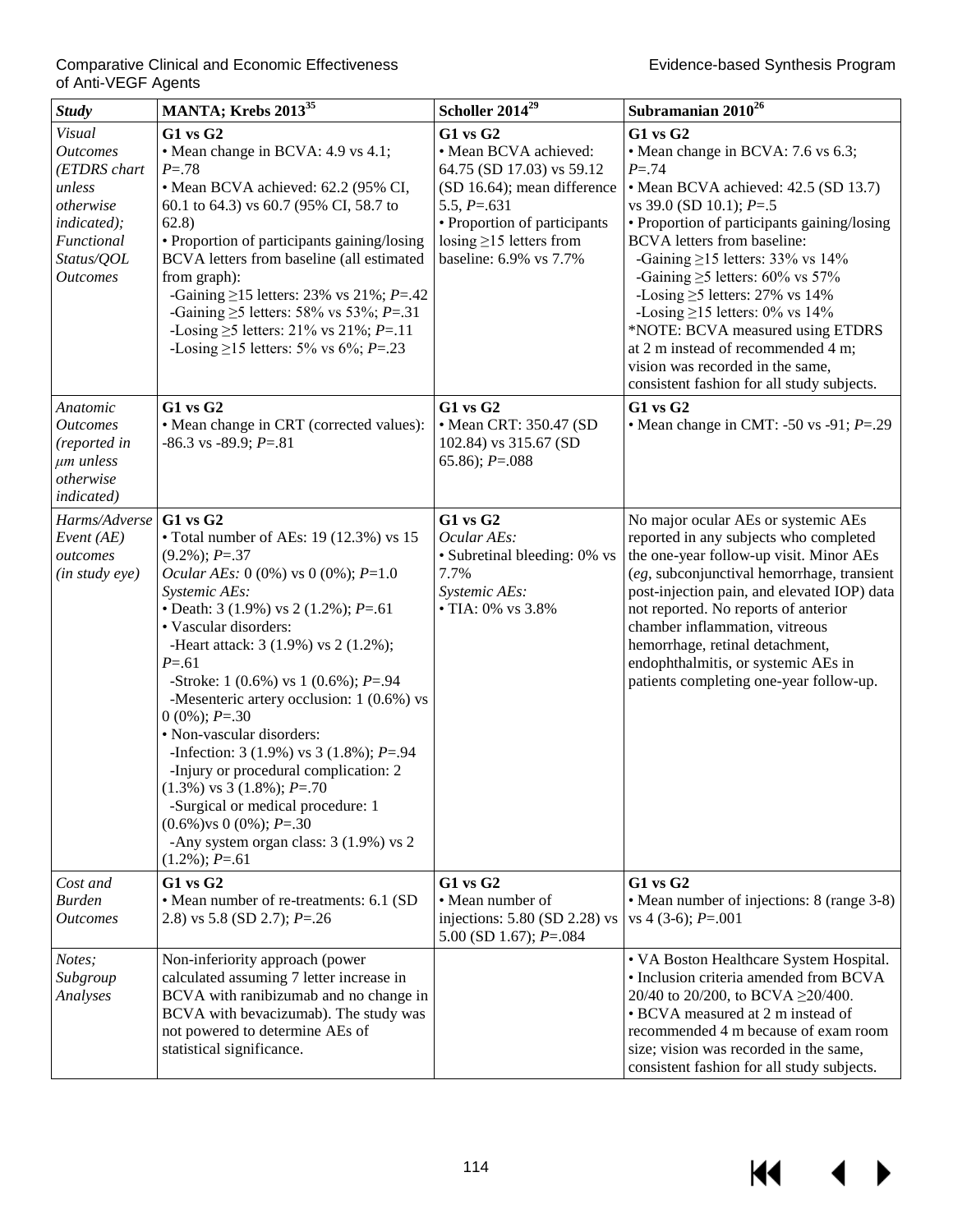| <b>Study</b>                                                                                                    | VIEW 1; Heier 2012 <sup>43</sup>                                                                                                                                                                                                                                                                                                                                                                                  | VIEW 2; Heier 2012 <sup>43</sup>                                                                                                                                                                                                                                                                                                                                                                                  | VIEW 1 and VIEW 2 combined 96-week<br>results; Schmidt-Erfurth 2014 <sup>44</sup>                                                                                                                                                                                                                                                                                                                                                                                                                                                                                                                                                                                                                         |
|-----------------------------------------------------------------------------------------------------------------|-------------------------------------------------------------------------------------------------------------------------------------------------------------------------------------------------------------------------------------------------------------------------------------------------------------------------------------------------------------------------------------------------------------------|-------------------------------------------------------------------------------------------------------------------------------------------------------------------------------------------------------------------------------------------------------------------------------------------------------------------------------------------------------------------------------------------------------------------|-----------------------------------------------------------------------------------------------------------------------------------------------------------------------------------------------------------------------------------------------------------------------------------------------------------------------------------------------------------------------------------------------------------------------------------------------------------------------------------------------------------------------------------------------------------------------------------------------------------------------------------------------------------------------------------------------------------|
| $\cdot$ Follow-up<br>• Country<br>$\bullet$ NCT or ID<br>number<br>$\cdot$ Funding                              | • 12 months<br>• US and Canada<br>• NCT00509795<br>• Regeneron Pharmaceutical and<br><b>Bayer HealthCare</b>                                                                                                                                                                                                                                                                                                      | • 12 months<br>• Europe, the Middle East, Asia-<br>Pacific, and Latin America<br>• NCT00637377<br>• Regeneron Pharmaceutical and<br><b>Bayer HealthCare</b>                                                                                                                                                                                                                                                       | $•22$ months<br>• US, Canada, Europe, the Middle East,<br>Asia-Pacific, and Latin America<br>• NCT00509795 and NCT00637377<br>• Regeneron Pharmaceutical and Bayer<br>HealthCare                                                                                                                                                                                                                                                                                                                                                                                                                                                                                                                          |
| Objective                                                                                                       | To compare monthly and every-2-<br>month dosing of intravitreal<br>aflibercept injection with monthly<br>ranibizumab in patients with<br>neovascular AMD.                                                                                                                                                                                                                                                         | To compare monthly and every-2-<br>month dosing of intravitreal<br>aflibercept injection with monthly<br>ranibizumab in patients with<br>neovascular AMD.                                                                                                                                                                                                                                                         | To compare monthly and every-2-month<br>dosing of intravitreal aflibercept injection<br>with monthly ranibizumab in patients with<br>neovascular AMD.                                                                                                                                                                                                                                                                                                                                                                                                                                                                                                                                                     |
| Population/<br>Condition                                                                                        | Active subfoveal CNV lesions or<br>juxtafoveal lesions with leakage<br>affecting the fovea, secondary to<br>AMD.                                                                                                                                                                                                                                                                                                  | Active subfoveal CNV lesions or<br>juxtafoveal lesions with leakage<br>affecting the fovea, secondary to<br>AMD.                                                                                                                                                                                                                                                                                                  | Active subfoveal CNV lesions or<br>juxtafoveal lesions with leakage affecting<br>the fovea, secondary to AMD.                                                                                                                                                                                                                                                                                                                                                                                                                                                                                                                                                                                             |
| Population<br>Character-<br>istics<br>(baseline)                                                                | Age: $78$ years $(SD 8.0)$<br>Male: 41.2%<br>White: 96.6%<br>Baseline BCVA: 55.1 (SD 13.1)<br>Predominantly classic lesion:<br>26.5%; Minimally classic lesion:<br>34.1%; Occult lesion: 38.3%                                                                                                                                                                                                                    | Age: 73.9 years (SD 8.7)<br>Male: 44.5%<br>White: 72.8%<br>Baseline BCVA: 52.4 (SD 13.9)<br>Predominantly classic lesion:<br>25.8%; Minimally classic lesion:<br>35.3%; Occult lesion: 38.4%                                                                                                                                                                                                                      | Age: 75.9 years (SD 8.6)<br>Male: 42.8%<br>White: 84.7%<br>Baseline BCVA: 53.8 (SD 13.6)                                                                                                                                                                                                                                                                                                                                                                                                                                                                                                                                                                                                                  |
| Main Inclusion<br>Criteria                                                                                      | Age $\geq$ 50 years; active subfoveal<br>CNV lesions (any subtype)<br>secondary to AMD, or juxtafoveal<br>lesions with leakage affecting the<br>fovea; CNV comprising $\geq 50\%$ of<br>total lesion size; BCVA between<br>73 and 25 letters (20/40 to 20/320<br>Snellen equivalent).                                                                                                                             | Age $\geq$ 50 years; active subfoveal<br>CNV lesions (any subtype)<br>secondary to AMD, or juxtafoveal<br>lesions with leakage affecting the<br>fovea; CNV comprising $\geq 50\%$ of<br>total lesion size; BCVA between<br>73 and 25 letters (20/40 to 20/320<br>Snellen equivalent).                                                                                                                             | Age $\geq$ 50 years; active subfoveal CNV<br>lesions (any subtype) secondary to AMD,<br>or juxtafoveal lesions with leakage<br>affecting the fovea; CNV comprising<br>$\geq$ 50% of total lesion size; BCVA between<br>73 and 25 letters (20/40 to 20/320 Snellen<br>equivalent).                                                                                                                                                                                                                                                                                                                                                                                                                         |
| Main<br>Exclusion<br>Criteria                                                                                   | Prior treatment for AMD<br>(including investigational agents or<br>anti-VEGF therapy) in study eye.                                                                                                                                                                                                                                                                                                               | Prior treatment for AMD<br>(including investigational agents or<br>anti-VEGF therapy) in study eye.                                                                                                                                                                                                                                                                                                               | Prior treatment for AMD (including<br>investigational agents or anti-VEGF<br>therapy) in study eye.                                                                                                                                                                                                                                                                                                                                                                                                                                                                                                                                                                                                       |
| Intervention vs<br>Comparator<br>$\cdot$ Schedule<br>$\cdot$ Co-<br>Intervention/<br>Rescue<br><b>Treatment</b> | G1: Aflibercept 2.0 mg every 4<br>weeks<br>G2: Aflibercept 0.5 mg every 4<br>weeks<br>G3: Aflibercept 2.0 mg every 8<br>weeks (after 3 initial doses every 4<br>weeks)<br>G4: Ranibizumab 0.5 mg every 4<br>weeks<br>• Schedule: Patients were seen<br>every 4 weeks and given either<br>active treatment or a sham<br>injection depending on<br>randomization group (ie, G3<br>received sham every other visit). | G1: Aflibercept 2.0 mg every 4<br>weeks<br>G2: Aflibercept 0.5 mg every 4<br>weeks<br>G3: Aflibercept 2.0 mg every 8<br>weeks (after 3 initial doses every 4<br>weeks)<br>G4: Ranibizumab 0.5 mg every 4<br>weeks<br>• Schedule: Patients were seen<br>every 4 weeks and given either<br>active treatment or a sham<br>injection depending on<br>randomization group (ie, G3<br>received sham every other visit). | G1: Aflibercept 2.0 mg every 4 weeks for<br>first 52 weeks, capped PRN thereafter<br>G2: Aflibercept 0.5 mg every 4 weeks for<br>first 52 weeks, capped PRN thereafter<br>G3: Aflibercept 2.0 mg every 8 weeks<br>(after 3 initial doses every 4 weeks) for<br>first 52 weeks, capped PRN thereafter<br>G4: Ranibizumab 0.5 mg every 4 weeks<br>for first 52 weeks, capped PRN thereafter<br>• Schedule for follow-up phase (weeks 52-<br>96): required a switch of all regimens from<br>fixed monthly or every 2 months regimen<br>to a variable regimen requiring at least<br>quarterly dosing (capped PRN); interim<br>injections allowed based on an assessment<br>of anatomic and visual parameters. |
| $\boldsymbol{N}$                                                                                                | 1217<br>G1: 304<br>G2: 304                                                                                                                                                                                                                                                                                                                                                                                        | 1240<br>G1: 313<br>G2: 311                                                                                                                                                                                                                                                                                                                                                                                        | 2457<br>G1:617<br>G2:615                                                                                                                                                                                                                                                                                                                                                                                                                                                                                                                                                                                                                                                                                  |

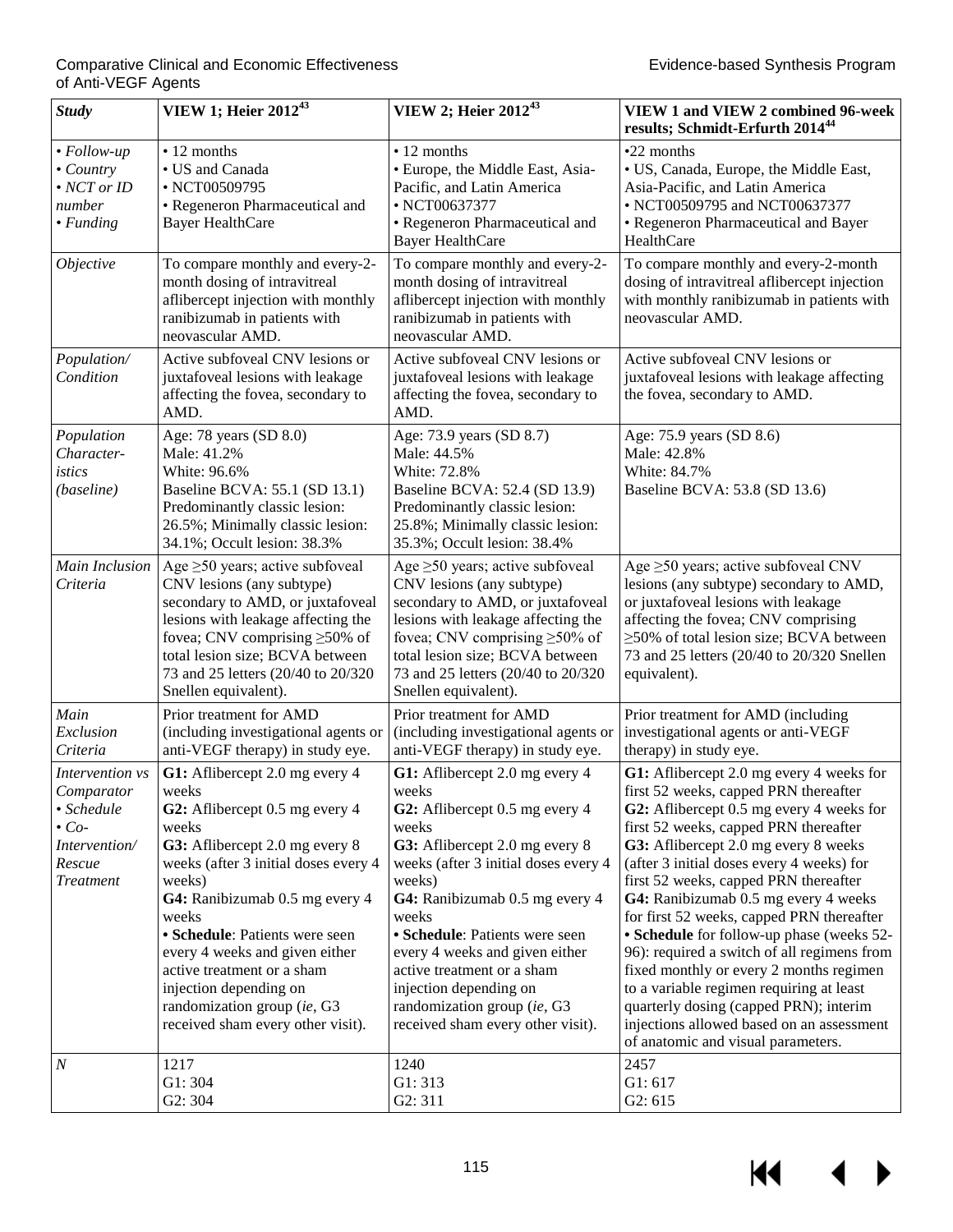|                                                                                                                                                                                                                                                                                                                                                                                                                                                                                                                                                                                                                                                                                                                                                                                                                                                                                                                                                                                                                                                                                                                                                                                                                                                   |                                                                                                                                                                                                                                                                                                                                                                                                                                                                                                                                                                                                                                                                                                                                                                                                                                                                                                                                                                                                                                                                                                                                                                                                                                                | VIEW 1 and VIEW 2 combined 96-week<br>results; Schmidt-Erfurth 201444                                                                                                                                                                                                                                                      |
|---------------------------------------------------------------------------------------------------------------------------------------------------------------------------------------------------------------------------------------------------------------------------------------------------------------------------------------------------------------------------------------------------------------------------------------------------------------------------------------------------------------------------------------------------------------------------------------------------------------------------------------------------------------------------------------------------------------------------------------------------------------------------------------------------------------------------------------------------------------------------------------------------------------------------------------------------------------------------------------------------------------------------------------------------------------------------------------------------------------------------------------------------------------------------------------------------------------------------------------------------|------------------------------------------------------------------------------------------------------------------------------------------------------------------------------------------------------------------------------------------------------------------------------------------------------------------------------------------------------------------------------------------------------------------------------------------------------------------------------------------------------------------------------------------------------------------------------------------------------------------------------------------------------------------------------------------------------------------------------------------------------------------------------------------------------------------------------------------------------------------------------------------------------------------------------------------------------------------------------------------------------------------------------------------------------------------------------------------------------------------------------------------------------------------------------------------------------------------------------------------------|----------------------------------------------------------------------------------------------------------------------------------------------------------------------------------------------------------------------------------------------------------------------------------------------------------------------------|
| G3: 303<br>G4: 306                                                                                                                                                                                                                                                                                                                                                                                                                                                                                                                                                                                                                                                                                                                                                                                                                                                                                                                                                                                                                                                                                                                                                                                                                                | G3: 313<br>G4: 303                                                                                                                                                                                                                                                                                                                                                                                                                                                                                                                                                                                                                                                                                                                                                                                                                                                                                                                                                                                                                                                                                                                                                                                                                             | G3:616<br>G4: 609                                                                                                                                                                                                                                                                                                          |
| G1 vs G2 vs G3 vs G4<br>• Mean change in BCVA: 10.9 (SD<br>13.8) vs 6.9 (SD 13.4) vs 7.9 (SD<br>15.0) vs 8.1 (SD 15.3); LS mean<br>difference: G1 vs G4: 3.15 (95%)<br>CI, 0.92 to 5.37), $P = .0054$ ; G2 vs<br>G4: -0.80 (95% CI, -3.03 to 1.43),<br>P=.4793; G3 vs G4: 0.26 (95% CI,<br>$-1.97$ to 2.49), $P = .8179$<br>• Proportion of participants<br>gaining/losing BCVA letters from<br>baseline:<br>-Maintaining BCVA (losing <15<br>letters, LOCF): 95.1% vs 95.0% vs<br>94.4% vs 93.8%<br>-Gaining $\geq 0$ letters (losing no<br>letters): 83.6% vs 78.1% vs 79.7%<br>vs 78.9%<br>-Gaining $\geq$ 15 letters: 37.5% vs<br>24.9% vs 30.6% vs 30.9%; LS<br>mean difference: G1 vs G4: 6.58<br>(95% CI, -0.98 to 14.14), $P = 1042$ ;<br>1.16), $P = 1037$ ; G3 vs G4: -0.36<br>$(95\% \text{ CI}, -7.74 \text{ to } 7.03), P = .93$<br>• Proportion achieving BCVA<br>20/40 or better: 45.7% vs 34.9% vs<br>37.9% vs 34.5%<br>• Mean change in total NEI VFQ-<br>25 score: 6.7 (SD 13.5) vs 4.5 (SD<br>11.9) vs 5.1 (SD 14.7) vs 4.9 (SD<br>14.0); LS mean difference: G1 vs<br>G4: 1.28 (95% CI, -0.73 to 3.28),<br>$P = 2090$ ; G2 vs G4: -0.67 (95%)<br>CI, -2.69 to 1.35), $P = 5128$ ; G3 vs<br>G4: -0.60 (95% CI, -2.61 to 1.42), | G1 vs G2 vs G3 vs G4<br>• Mean change in BCVA: 7.6 (SD<br>12.6) vs 9.7 (SD 14.1) vs 8.9 (SD<br>14.4) vs 9.4 (SD 13.5); LS mean<br>difference: G1 vs G4: -1.95 (95%)<br>CI, -4.10 to 0.20), $P = 0.076$ ; G2 vs<br>G4: $-0.06$ (95% CI, $-2.24$ to 2.12),<br>P=.955; G3 vs G4: -0.90 (95% CI,<br>$-3.06$ to 1.26), P=.4131<br>• Proportion of participants<br>gaining/losing BCVA letters from<br>baseline:<br>-Maintaining BCVA (losing <15<br>letters): 94.5% vs 95.3% vs 95.4%<br>vs 94.8%<br>-Gaining $\geq 0$ letters (losing no<br>letters): 78% vs 83.1% vs 81.7% vs<br>79%<br>-Gaining $\geq$ 15 letters: 29.4% vs<br>34.8% vs 31.4% vs 34.0%; LS<br>mean difference: G1 vs G4: -4.57<br>$(95\% \text{ CI}, -12.02 \text{ to } 2.88), P = 229;$<br>8.46), $P = 843$ ; G3 vs G4: -2.65<br>(95% CI, -10.18 to 4.88), $P = .490$<br>• Proportion achieving BCVA<br>20/40 or better: 32.7% vs 32.4% vs<br>27.5% vs 35.7%<br>• Mean change in total NEI VFQ-<br>25 score: 4.5 (SD 15.0) vs 5.1 (SD<br>13.7) vs 4.9 (SD 14.7) vs 6.3 (SD<br>14.8); LS mean difference: G1 vs<br>G4: -2.79 (95% CI, -4.90 to -0.68),<br>$P = 0.0097$ ; G2 vs G4: -0.93 (95%)<br>CI, -3.07 to 1.20), $P = 0.3917$ ; G3 vs<br>G4: -1.95 (95% CI, -4.07 to 0.17), | G1 vs G2 vs G3 vs G4<br>• Mean change in BCVA at 22 months: 7.6<br>vs 6.6 vs 7.6 vs 7.9<br>• Proportion of participants gaining/losing<br>BCVA letters from baseline:<br>-Maintaining vision (losing <15 letters):<br>92.2% vs 91.5% vs 92.4% vs 91.6%<br>-Gaining $\geq$ 15 letters : 31.2% vs 28.1% vs<br>33.4% vs 31.6% |
| G1 vs G2 vs G3 vs G4<br>• Mean change in CNV area<br>$(mm2)$ : -4.6 (SD 5.5) vs -3.5 (SD<br>5.3) vs -3.4 (SD 6.0) vs -4.2 (SD<br>5.6); LS mean difference: G1 vs<br>G4: -0.33 (95% CI, -1.04 to 0.38),<br>P=.3575; G2 vs G4: 0.71 (95% CI,<br>$-0.01$ to 1.42), $P = 0.0507$ ; G3 vs G4:<br>0.86 (95% CI, 0.15 to 1.58),<br>$P = 0173.$<br>• Mean change in CRT: -116.5 (SD<br>98.4) vs -115.6 (SD 104) vs -128.5                                                                                                                                                                                                                                                                                                                                                                                                                                                                                                                                                                                                                                                                                                                                                                                                                                 | G1 vs G2 vs G3 vs G4<br>• Mean change in CNV area<br>$(mm^2)$ : -6.0 (SD 6.1) vs -4.2 (SD<br>6.1) vs $-5.2$ (SD 5.9) vs $-4.2$ (SD<br>5.9); LS mean difference: G1 vs<br>G4: -1.18 (95% CI, -1.98 to -0.38);<br>G2 vs G4: -0.17 (95% CI, -0.63 to<br>1.53 to $0.07$ )<br>• Mean change in CRT: -156.8 (SD<br>122.8) vs -129.8 (SD 114.8) vs -<br>149.2 (SD 119.7) vs -138.5 (SD                                                                                                                                                                                                                                                                                                                                                                                                                                                                                                                                                                                                                                                                                                                                                                                                                                                                | G1 vs G2 vs G3 vs G4<br>• Mean change in CRT at 22 months: -128<br>vs -113 vs -133 vs -128<br>• Proportion with retinal fluid absent on<br>OCT: 54.4% vs 44.6% vs 50.1% vs 45.5%                                                                                                                                           |
|                                                                                                                                                                                                                                                                                                                                                                                                                                                                                                                                                                                                                                                                                                                                                                                                                                                                                                                                                                                                                                                                                                                                                                                                                                                   | $P = 0.5579$<br>(SD 108.5) vs -116.8 (SD 109)<br>• Proportion with dry retina (no                                                                                                                                                                                                                                                                                                                                                                                                                                                                                                                                                                                                                                                                                                                                                                                                                                                                                                                                                                                                                                                                                                                                                              | G2 vs G4: -6.00 (95% CI, -13.17 to G2 vs G4: 0.78 (95% CI, -6.91 to<br>$P = 0717$<br>0.97); G3 vs G4: -0.73 (95% CI, -<br>122.2)<br>• Proportion with dry retina (no                                                                                                                                                       |

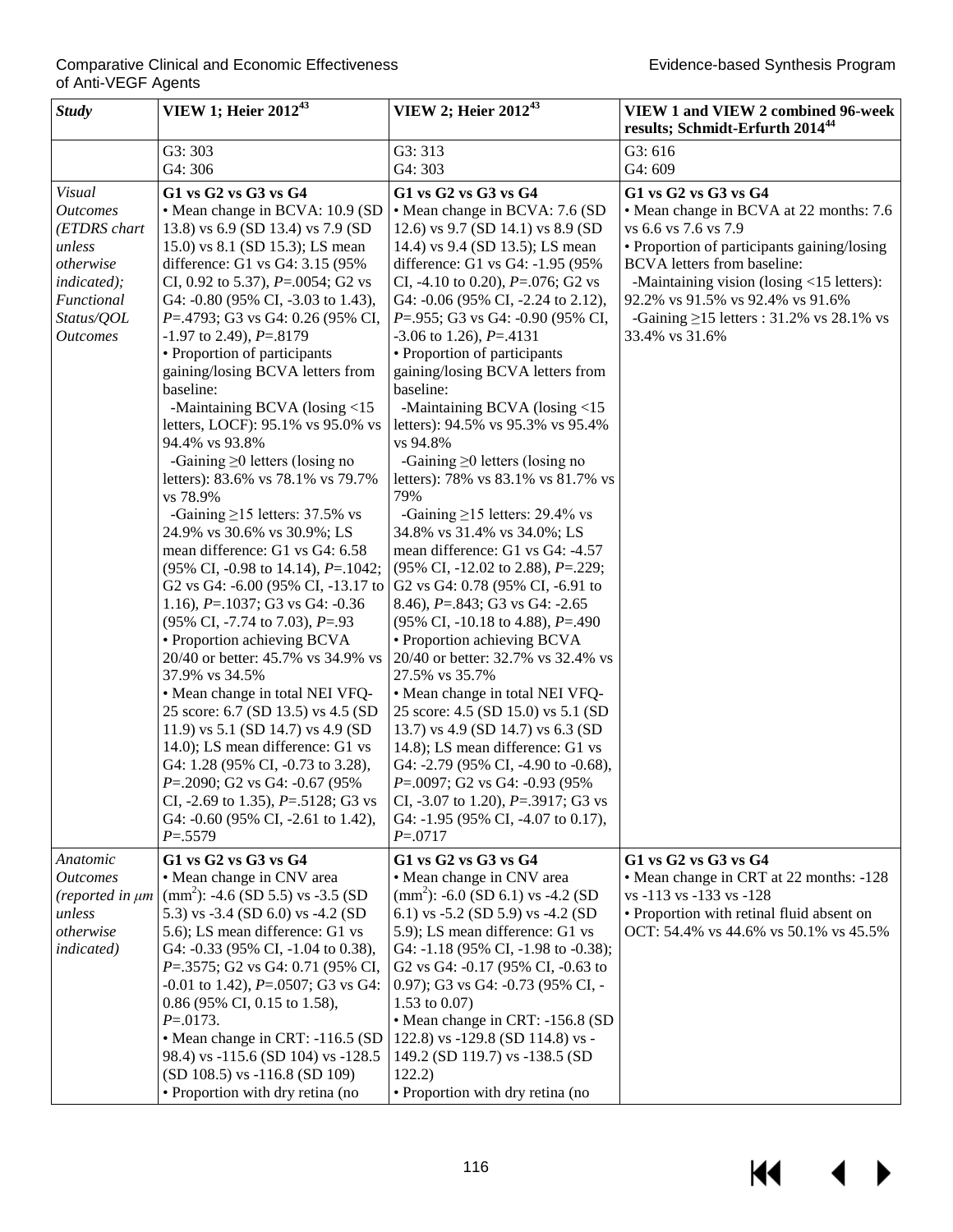| <b>Study</b>                                                    | VIEW 1; Heier 2012 <sup>43</sup>                                                                                                                                                                                                                                                                                                                                                                                                                                                                                                                                                                                                                                                                                                                                                                                                                                                                                                                                                                                                                                                                         | VIEW 2; Heier 201243                                                                                                                                                                                                                                                                                                                                                                                                                                                                                                                                                                                                                                                                                                                                                                                                                                                                                                                                                                                                                                                                                    | VIEW 1 and VIEW 2 combined 96-week<br>results; Schmidt-Erfurth 2014 <sup>44</sup>                                                                                                                                                                                                                                                                                                                                                                                                                                                                                                                                                                                                                                                                                                                                                                                                                                                                                                                                                                                                                                                                                                                                                                                 |
|-----------------------------------------------------------------|----------------------------------------------------------------------------------------------------------------------------------------------------------------------------------------------------------------------------------------------------------------------------------------------------------------------------------------------------------------------------------------------------------------------------------------------------------------------------------------------------------------------------------------------------------------------------------------------------------------------------------------------------------------------------------------------------------------------------------------------------------------------------------------------------------------------------------------------------------------------------------------------------------------------------------------------------------------------------------------------------------------------------------------------------------------------------------------------------------|---------------------------------------------------------------------------------------------------------------------------------------------------------------------------------------------------------------------------------------------------------------------------------------------------------------------------------------------------------------------------------------------------------------------------------------------------------------------------------------------------------------------------------------------------------------------------------------------------------------------------------------------------------------------------------------------------------------------------------------------------------------------------------------------------------------------------------------------------------------------------------------------------------------------------------------------------------------------------------------------------------------------------------------------------------------------------------------------------------|-------------------------------------------------------------------------------------------------------------------------------------------------------------------------------------------------------------------------------------------------------------------------------------------------------------------------------------------------------------------------------------------------------------------------------------------------------------------------------------------------------------------------------------------------------------------------------------------------------------------------------------------------------------------------------------------------------------------------------------------------------------------------------------------------------------------------------------------------------------------------------------------------------------------------------------------------------------------------------------------------------------------------------------------------------------------------------------------------------------------------------------------------------------------------------------------------------------------------------------------------------------------|
|                                                                 | cystic intraretinal edema or<br>subretinal fluid on OCT): 64.8% vs<br>56.7% vs 63.4% vs 63.6%                                                                                                                                                                                                                                                                                                                                                                                                                                                                                                                                                                                                                                                                                                                                                                                                                                                                                                                                                                                                            | cystic intraretinal edema or<br>subretinal fluid on OCT): 80.3% vs<br>63.9% vs 71.9% vs 60.4%                                                                                                                                                                                                                                                                                                                                                                                                                                                                                                                                                                                                                                                                                                                                                                                                                                                                                                                                                                                                           |                                                                                                                                                                                                                                                                                                                                                                                                                                                                                                                                                                                                                                                                                                                                                                                                                                                                                                                                                                                                                                                                                                                                                                                                                                                                   |
| Harms/Adverse<br>Event $(AE)$<br>outcomes<br>$(in$ study $eye)$ | G1-3 (all aflibercept groups) vs<br>G <sub>4</sub><br>• Withdrawal due to AE: 12 (1.3%)<br>vs 4(1.3%)<br>Ocular AEs:<br>• Patients with $\geq 1$ serious ocular<br>AE: 16 (1.8%) vs 10 (3.3%)<br>• Endophthalmitis: 3 (0.3%) vs 3<br>$(1.0\%)$<br>• Retinal hemorrhage: 2 (0.2%) vs<br>$2(0.7\%)$<br>$\bullet$ Increased IOP: 41 (4.5%) vs 22<br>$(7.2\%)$<br>• Treatment-emergent serious<br>retinal detachment: $1(0.1\%)$ vs 0<br>$(0\%)$<br>• Treatment-emergent serious<br>cataract: $1(0.1\%)$ vs $0(0\%)$<br>Systemic AEs:<br>· Serious systemic or nonocular<br>AEs: 141 (15.5%) vs 57 (18.8%)<br>• Any arterial thrombotic event: 15<br>$(1.6\%)$ vs 5 $(1.6\%)$<br>-Vascular death: $5(0.5\%)$ vs 1<br>$(0.3\%)$<br>-Nonfatal MI: $6(0.7%)$ vs 4<br>(1.3%)<br>-Nonfatal stroke: $4(0.4\%)$ vs 0%<br>• HTN: 82 (9.0%) vs 29 (9.5%)<br>• Venous thromboembolic event: 1<br>$(0.1\%)$ vs 1 $(0.3\%)$<br>· Congestive heart failure: 4 (0.4%)<br>vs 2 (0.7%)<br>· Gastrointestinal perforation or<br>fistula: $0(0\%)$ vs $0(0\%)$<br>• Nonocular hemorrhagic event: 7<br>$(0.7\%)$ vs 1 $(0.3\%)$ | G1-3 (all aflibercept groups) vs<br>G <sub>4</sub><br>• Withdrawal due to AE: 23 (2.5%)<br>vs 2 (0.7%)<br>Ocular AEs:<br>• Patients with $\geq 1$ serious ocular<br>AE: $20(2.2\%)$ vs $9(3.1\%)$<br>• Endophthalmitis: 0% vs 0%<br>• Retinal hemorrhage: 4 (0.4%) vs<br>$1(0.3\%)$<br>$\bullet$ Increased IOP: 54 (5.9%) vs 19<br>$(6.5\%)$<br>• Treatment-emergent serious<br>retinal detachment: 2 (0.2%) vs 1<br>$(0.3\%)$<br>• Treatment-emergent serious<br>cataract: 2 (0.2%) vs 1 (0.3%)<br>Systemic AEs:<br>• Serious systemic or nonocular<br>AEs: 111 (12.2%) vs 26 (8.9%)<br>• Any arterial thrombotic event: 17<br>$(1.9\%)$ vs 5 $(1.7\%)$<br>-Vascular death: $4(0.4\%)$ vs 1<br>$(0.3\%)$<br>-Nonfatal MI: $9(1.0\%)$ vs 2<br>$(0.7\%)$<br>-Nonfatal stroke: $4(0.4\%)$ vs 2<br>$(0.7\%)$<br>$\bullet$ HTN: 81 (8.8%) vs 29 (10.0%)<br>• Venous thrombotic events: 0<br>$(0\%)$ vs $0(0\%)$<br>• Congestive heart failure: 1 (0.1%)<br>vs 1 (0.3%)<br>· Gastrointestinal perforation or<br>fistula: $2(0.2\%)$ vs $0(0\%)$<br>• Nonocular hemorrhagic event: 3<br>$(0.3\%)$ vs $0(0\%)$ | G1-3 (all aflibercept groups) vs G4<br>• Withdrawal due to AE by 22 months: 75<br>$(4.1\%)$ vs 16 $(2.6\%)$<br>Ocular AEs:<br>• $\geq$ 1 serious ocular AE: 65 (3.6%) vs 26<br>$(4.4\%)$<br>• Endophthalmitis: $5(0.3\%)$ vs $5(0.8\%)$<br>• Retinal detachment: $3(0.2\%)$ vs $3(0.5\%)$<br>• Retinal hemorrhage: 13 (0.7%) vs 4<br>$(0.7\%)$<br>• Retinal pigment epithelial tear: 4 (0.2%)<br>vs $1(0.2\%)$<br>• Cataract: 11 $(0.6\%)$ vs 1 $(0.2\%)$<br>• Increased IOP: $3(1.6%)$ vs $1(0.2%)$<br>• Any intraocular inflammatory response:<br>15 (0.8%) vs 9 (1.5%)<br>$\bullet$ Posterior capsule opacification: 0 (0%) vs<br>$2(0.3\%)$<br>Systemic AEs:<br>$\cdot$ >1 serious systemic or nonocular AE: 437<br>$(24.0\%)$ vs 146 $(24.5\%)$<br>• Arterial thrombotic event: 60 (3.3%) vs<br>19 (3.2%)<br>. Nonfatal MI: 25 (1.4%) vs 12 (2.0%)<br>•Nonfatal stroke: 13 (0.7%) vs 5 (0.8%)<br>$\cdot$ Vascular death: 24 (1.3%) vs 3 (0.5%)<br>• Congestive cardiac failure: 16 (0.9%) vs<br>$5(0.8\%)$<br>• Coronary artery disease: 8 (0.4%) vs 5<br>$(0.8\%)$<br>• Atrial fibrillation: 23 $(1.3\%)$ vs 5 $(0.8\%)$<br>-TIA: $17(0.9\%)$ vs $1(0.2\%)$<br>-Cerebrovascular accident: 14 (0.8%) vs 4<br>$(0.7\%)$<br>-Death: $52(2.8\%)$ vs $16(2.7\%)$ |
| Cost and<br><b>Burden</b><br><b>Outcomes</b>                    | NR                                                                                                                                                                                                                                                                                                                                                                                                                                                                                                                                                                                                                                                                                                                                                                                                                                                                                                                                                                                                                                                                                                       | <b>NR</b>                                                                                                                                                                                                                                                                                                                                                                                                                                                                                                                                                                                                                                                                                                                                                                                                                                                                                                                                                                                                                                                                                               | G1 vs G2 vs G3 vs G4<br>• Mean number of injections at week 96:<br>16.0 (SD 3.2) vs 16.2 (SD 4.0) vs 11.2 (SD<br>2.9) vs 16.5 (SD 2.7)<br>• Mean number of injections from week<br>52-96 (PRN schedule): 4.1 (SD 1.8) vs 4.6<br>(SD 2.2) vs 4.2 (SD 1.7) vs 4.7 (SD 2.2);<br>P<.0001 G1 vs G4; P<.0001 G3 vs G4                                                                                                                                                                                                                                                                                                                                                                                                                                                                                                                                                                                                                                                                                                                                                                                                                                                                                                                                                   |
| Notes;<br>Subgroup<br>Analyses                                  | Non-inferiority study. Not powered<br>to detect differences in rare but<br>serious intraocular complications<br>(eg, endophthalmitis).                                                                                                                                                                                                                                                                                                                                                                                                                                                                                                                                                                                                                                                                                                                                                                                                                                                                                                                                                                   | Non-inferiority study. Not powered<br>to detect differences in rare but<br>serious intraocular complications<br>(eg, endophthalmitis).                                                                                                                                                                                                                                                                                                                                                                                                                                                                                                                                                                                                                                                                                                                                                                                                                                                                                                                                                                  |                                                                                                                                                                                                                                                                                                                                                                                                                                                                                                                                                                                                                                                                                                                                                                                                                                                                                                                                                                                                                                                                                                                                                                                                                                                                   |

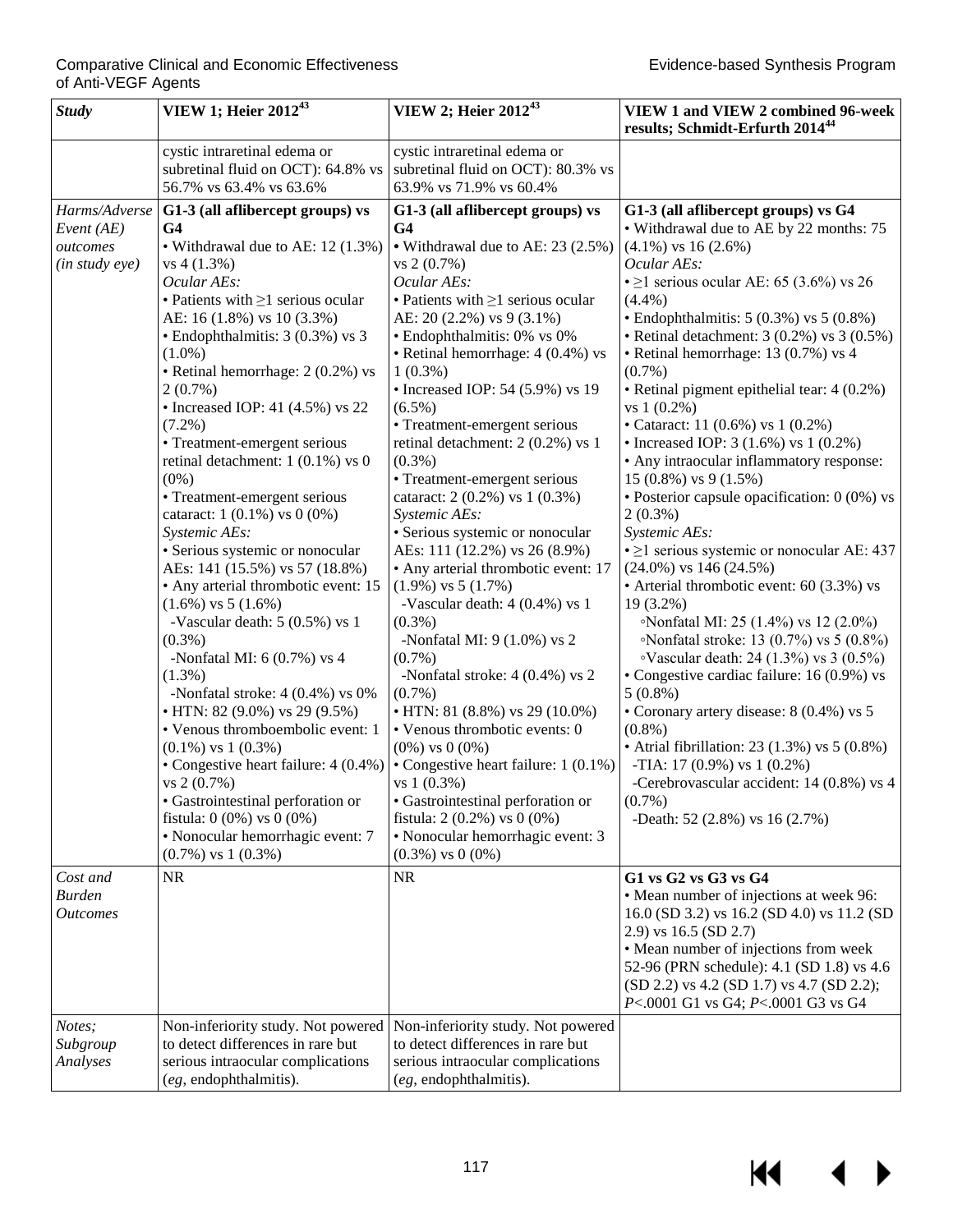# **Trials in Patients with Diabetic Macular Edema (DME)**

| <b>Study</b>                                                                       | DRCR.net (Protocol T); Wells 2016 <sup>46-48</sup>                                                                                                                                                                                                                                    | Ekinci 2014 <sup>30</sup>                                                                                                                                                                                                                                                                       | Nepomuceno 2013 <sup>31</sup>                                                                                                                                                                                                                                                                                                                                                                                                                                                                           |
|------------------------------------------------------------------------------------|---------------------------------------------------------------------------------------------------------------------------------------------------------------------------------------------------------------------------------------------------------------------------------------|-------------------------------------------------------------------------------------------------------------------------------------------------------------------------------------------------------------------------------------------------------------------------------------------------|---------------------------------------------------------------------------------------------------------------------------------------------------------------------------------------------------------------------------------------------------------------------------------------------------------------------------------------------------------------------------------------------------------------------------------------------------------------------------------------------------------|
| $\cdot$ Follow-up<br>• Country<br>$\bullet$ NCT or ID<br>number<br>$\cdot$ Funding | $\bullet$ 24 months<br>$\cdot$ US<br>• NCT01627249<br>• National Institutes of Health. Regeneron<br>Pharmaceuticals provided the aflibercept at no cost, and<br>Genentech provided the ranibizumab at no cost for the<br>study.                                                       | $\cdot$ 12 months<br>• Turkey<br>$\bullet$ NR<br>• NR ("The authors have<br>no relevant affiliations or<br>financial involvement with<br>any organization or entity<br>with a financial interest in<br>or financial conflict with<br>the subject matter")                                       | $\cdot$ 11 months (48 weeks)<br>• Brazil<br>• NCT01487629<br>• São Paulo Research<br>Foundation, Fundação de<br>Apoio ao Ensino, Pesquisa e<br>Assistência do Hospital das<br>Clínicas da Faculdade de<br>Medicina de Ribeirão Preto da<br>Universidade de São Paulo                                                                                                                                                                                                                                    |
| Objective                                                                          | To compare intravitreal aflibercept, bevacizumab, and<br>ranibizumab for the treatment of DME involving the<br>center of the macula and causing vision impairment.                                                                                                                    | To compare the effects of<br>bevacizumab and<br>ranibizumab on visual<br>acuity and foveal<br>thickness in macular<br>edema due to diabetic<br>retinopathy.                                                                                                                                     | To compare visual acuity and<br>spectral-domain OCT<br>outcomes associated with<br>intravitreal bevacizumab<br>versus ranibizumab for the<br>management of DME.                                                                                                                                                                                                                                                                                                                                         |
| Population/<br>Condition                                                           | DME involving the macular center                                                                                                                                                                                                                                                      | Clinically significant<br><b>DME</b>                                                                                                                                                                                                                                                            | DME with central involvement                                                                                                                                                                                                                                                                                                                                                                                                                                                                            |
| Population<br>Character-<br>istics<br>(baseline)                                   | Age: 60.6 years (SD 10)<br>Male: 54%<br>White: 65%<br>Black/African American: 16%<br>Hispanic: 16%<br>Mean BCVA: 64.8 (SD 11.3)<br>Type 2 diabetes: 90.6% (mean duration 17 years)<br>Mean HbA1c: 7.7<br>Mean CST: 412 μm (SD 130)                                                    | Age: 66.5 years (SD 11.5)<br>Male: 36%<br>Mean BCVA, B vs R<br>(Snellen chart): 0.22 (SD)<br>$0.11$ ) vs $0.24$ (SD $0.12$ )<br>Mean foveal thickness, B<br>vs R: 483.8 (SD 126) vs<br>489.8 (SD 141)<br>Mean duration of diabetes:<br>15.5 years (SD 3.3)<br>Mean HbA1c level: 7.3<br>(SD 0.6) | Age: 63.8 years (SE 8.9)<br>Male: 45%<br>White: 70%<br>Mean BCVA (logMAR, B vs<br>R): 0.63 (SE 0.06) vs 0.60 (SE<br>$0.05$ ; $P = .680$<br>Baseline CST (B vs R): 451<br>$\mu$ m (SE 22) vs 421 $\mu$ m (SE<br>23); $P = .406$<br>Mean duration of DME: 3.1<br>years<br>Mean duration of diabetes: 16<br>years<br>Mean HbA1c: 8.6 (SD 1.6)<br>Moderate or severe<br>nonproliferative diabetic<br>retinopathy: 60%<br>Diabetic retinopathy treated<br>with PRP $\geq$ 6 months before<br>enrollment: 40% |
| Main Inclusion<br>Criteria                                                         | $\geq$ 18 years of age; type 1 or 2 diabetes; at least one eye<br>with a BCVA letter score of 78 to 24 and center-<br>involved DME on clinical examination and OCT<br>according to protocol-defined thresholds; and received<br>no anti-VEGF treatment within the previous 12 months. | Clinically significant<br>DME (CMT $>300 \mu m$ ), as<br>found through FA and<br>OCT evaluations and<br>dilate fundus examination.<br>after 1-year follow-up<br>period.                                                                                                                         | Center-involved DME, defined<br>as a CST $>300 \mu m$ on OCT,<br>despite $\geq$ 1 session of macular<br>laser photocoagulation<br>performed at least 3 months<br>previously; BCVA between<br>0.3 logMAR (Snellen<br>equivalent: 20/40) and 1.6<br>logMAR (Snellen equivalent:<br>20/800).                                                                                                                                                                                                               |
| Main<br>Exclusion<br>Criteria                                                      | Substantial cataract; significant renal disease; unstable<br>medical status including blood pressure, cardiovascular<br>disease, and glycemic control; MI, other acute cardiac                                                                                                        | Patients who received<br>intravitreal treatment at<br>another center; PRP, grid                                                                                                                                                                                                                 | Vitreomacular traction on<br>OCT; history of glaucoma or<br>ocular HTN; systemic                                                                                                                                                                                                                                                                                                                                                                                                                        |

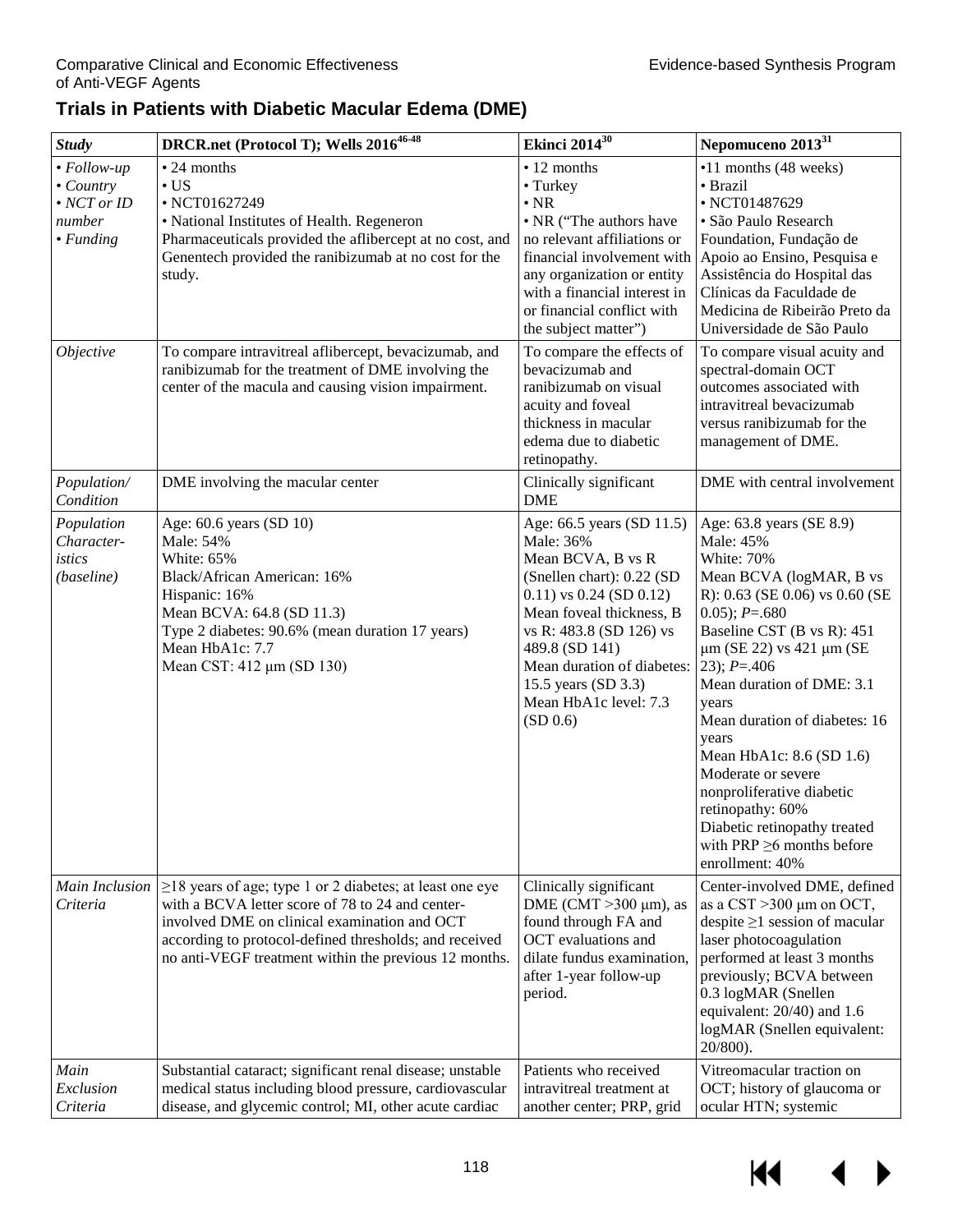| <b>Study</b>                                                                                              | DRCR.net (Protocol T); Wells 2016 <sup>46-48</sup>                                                                                                                                                                                                                                                                                                                                                                                                                                                                                                                                                                                                                                                                                                                                 | Ekinci 2014 <sup>30</sup>                                                                                                                                                                                                                                                                                                                                                                                                                                                                                                                                                                                                                                                  | Nepomuceno 2013 <sup>31</sup>                                                                                                                                                                                                                                                                                                                                                                                                                                                                                                                                                                                                                                                                                                                                                                                                                                                                                                                  |
|-----------------------------------------------------------------------------------------------------------|------------------------------------------------------------------------------------------------------------------------------------------------------------------------------------------------------------------------------------------------------------------------------------------------------------------------------------------------------------------------------------------------------------------------------------------------------------------------------------------------------------------------------------------------------------------------------------------------------------------------------------------------------------------------------------------------------------------------------------------------------------------------------------|----------------------------------------------------------------------------------------------------------------------------------------------------------------------------------------------------------------------------------------------------------------------------------------------------------------------------------------------------------------------------------------------------------------------------------------------------------------------------------------------------------------------------------------------------------------------------------------------------------------------------------------------------------------------------|------------------------------------------------------------------------------------------------------------------------------------------------------------------------------------------------------------------------------------------------------------------------------------------------------------------------------------------------------------------------------------------------------------------------------------------------------------------------------------------------------------------------------------------------------------------------------------------------------------------------------------------------------------------------------------------------------------------------------------------------------------------------------------------------------------------------------------------------------------------------------------------------------------------------------------------------|
|                                                                                                           | event requiring hospitalization, stroke, TIA, or<br>treatment for acute congestive heart failure within 4<br>months of randomization.                                                                                                                                                                                                                                                                                                                                                                                                                                                                                                                                                                                                                                              | or focal laser<br>photocoagulation<br>application within 6<br>months; intraocular<br>surgery within 6 months;<br>acute ocular infection,<br>stroke, MI, uncontrolled<br>HTN, pregnancy, renal<br>failure and cataract<br>formation during the<br>follow-up period.                                                                                                                                                                                                                                                                                                                                                                                                         | corticosteroid therapy; any<br>condition that might preclude<br>follow-up throughout the study<br>period; last anti-VEGF or<br>steroid treatment >6 months<br>before enrollment.                                                                                                                                                                                                                                                                                                                                                                                                                                                                                                                                                                                                                                                                                                                                                               |
| Intervention vs<br>Comparator<br>• Schedule<br>$\cdot$ Co-<br>Intervention/<br>Rescue<br><b>Treatment</b> | G1: Aflibercept 2.0 mg<br>G2: Bevacizumab 1.25 mg<br>G3: Ranibizumab 0.3 mg<br>• Schedule (all groups): Administered every 4 weeks<br>unless visual acuity was 20/20 or better with a CST<br>below the eligibility threshold and there was no<br>improvement ( $\geq$ 5 letters or $\geq$ 10% decrease in thickness)<br>or worsening in response to the past two injections.<br>• The use of pre-injection or post-injection antibiotics<br>was at the investigator's discretion. Laser<br>photocoagulation therapy (focal, grid, or both) was<br>initiated at or after the 24-week visit for persistent<br>DME. Treatment for DME other than the randomly<br>assigned anti-VEGF agent or laser therapy was<br>permitted if a study eye met the criteria for treatment<br>failure. | G1: Bevacizumab 1.25<br>mg<br>G2: Ranibizumab 0.05<br>mg* (*possible reporting<br>error, as typical dose is 0.3<br>mg)<br>• Schedule (both groups):<br>Administered monthly for<br>3 months. An additional 3<br>monthly injections were<br>applied if the CMT was<br>$>275 \mu m$ or if there was<br>an increase in BCVA of<br>$\geq$ 3 letters compared with<br>baseline. After the 6th<br>intravitreal injection, if the<br>CMT >275 $\mu$ m or if there<br>was an increase in BCVA<br>of $\geq$ 2 letters, additional<br>intravitreal injections were<br>performed until stable<br>visual acuity was<br>obtained.<br>• Topical antibiotics 4<br>times daily for 1 week. | G1: Bevacizumab 1.5 mg<br>G2: Ranibizumab 0.5 mg<br>• Schedule (both groups):<br>Administered monthly if CST<br>was $>275$ µm.<br>-Randomization of both eyes:<br>If both eyes were eligible for<br>treatment and the patient<br>agreed to treat both eyes with<br>anti-VEGF therapy, 1 eye<br>received the randomized<br>treatment and the contralateral<br>eye received the other anti-<br>VEGF agent on the next day.<br>• Focal/grid laser<br>photocoagulation could be<br>used as rescue therapy (at the<br>discretion of ophthalmologist)<br>after 3 injections if there was<br>not a reduction in CST of<br>$\geq$ 10% or an increase in BCVA<br>of $\geq$ 5 letters compared with<br>baseline; or patient could<br>receive injections for an<br>additional 3 consecutive visits.<br>• Patients were instructed to<br>instill 1 drop of 0.3%<br>ciprofloxacin into the injected<br>eye 4 times daily for 1 week<br>after the procedure. |
| $\boldsymbol{N}$                                                                                          | 660<br>G1:224<br>G2: 218<br>G3: 218                                                                                                                                                                                                                                                                                                                                                                                                                                                                                                                                                                                                                                                                                                                                                | 100<br>G1:50<br>G2:50                                                                                                                                                                                                                                                                                                                                                                                                                                                                                                                                                                                                                                                      | 48 (63 eyes); 45 (60 eyes)<br>analyzed<br>$G1: (32$ eyes)<br>G2: (28 eyes)<br>*15 patients with bilateral<br>DME received bevacizumab in<br>one eye and ranibizumab in the<br>other eye.                                                                                                                                                                                                                                                                                                                                                                                                                                                                                                                                                                                                                                                                                                                                                       |
| Visual<br><b>Outcomes</b><br>(ETDRS chart<br>unless<br>otherwise                                          | G1 vs G2 vs G3<br>• Mean change in BCVA<br>$-12$ months: 13.3 (SD 11.1) vs 9.7 (SD 10.1) vs 11.2<br>(SD 9.4); $P < .001$ for G1 vs G2, $P = .03$ G1 vs G3, $P = .12$<br>G <sub>2</sub> vs G <sub>3</sub>                                                                                                                                                                                                                                                                                                                                                                                                                                                                                                                                                                           | G1 vs G2<br>• BCVA achieved (Snellen<br>chart): 0.38 (SD 0.12) vs<br>0.39 (SD 0.11); $P=NS$                                                                                                                                                                                                                                                                                                                                                                                                                                                                                                                                                                                | G1 vs G2<br>• Mean BCVA improvement at<br>48 weeks (logMAR): 0.23 (SD<br>$0.02$ ) vs $0.29$ (SD $0.04$ )<br>· Mean BCVA achieved                                                                                                                                                                                                                                                                                                                                                                                                                                                                                                                                                                                                                                                                                                                                                                                                               |

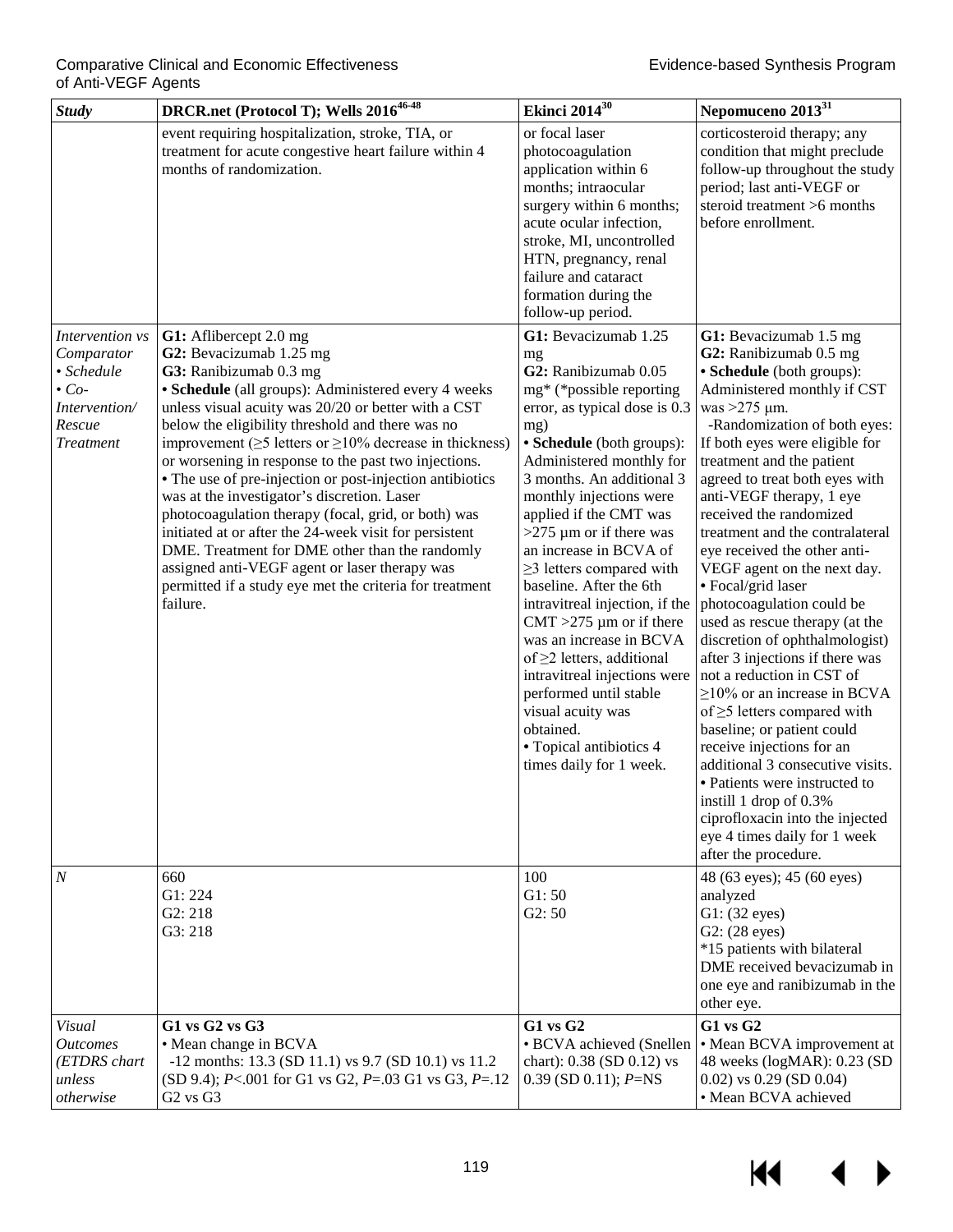#### Comparative Clinical and Economic Effectiveness Evidence-based Synthesis Program of Anti-VEGF Agents

| <b>Study</b>                                                                                | DRCR.net (Protocol T); Wells 2016 <sup>46-48</sup>                                                                                                                                                                                                                                                                                                                                                                                                                                                                                                                                                                                                                                                                                                                                                                                                                                                                                                                                                                 | Ekinci 2014 <sup>30</sup>                                                                                                                                                                                                                                             | Nepomuceno 2013 <sup>31</sup>                                                                                                                                                                                                                                                            |
|---------------------------------------------------------------------------------------------|--------------------------------------------------------------------------------------------------------------------------------------------------------------------------------------------------------------------------------------------------------------------------------------------------------------------------------------------------------------------------------------------------------------------------------------------------------------------------------------------------------------------------------------------------------------------------------------------------------------------------------------------------------------------------------------------------------------------------------------------------------------------------------------------------------------------------------------------------------------------------------------------------------------------------------------------------------------------------------------------------------------------|-----------------------------------------------------------------------------------------------------------------------------------------------------------------------------------------------------------------------------------------------------------------------|------------------------------------------------------------------------------------------------------------------------------------------------------------------------------------------------------------------------------------------------------------------------------------------|
| indicated);                                                                                 | $-24$ months: 12.8 (SD 12.4) vs 10.0 (SD 11.8) vs 12.3                                                                                                                                                                                                                                                                                                                                                                                                                                                                                                                                                                                                                                                                                                                                                                                                                                                                                                                                                             |                                                                                                                                                                                                                                                                       | (logMAR): 0.36 (SE 0.05) vs                                                                                                                                                                                                                                                              |
| Functional                                                                                  | (SD 10.5); $P = .02$ for G1 vs G2, $P = .47$ G1 vs G3, $P = .11$                                                                                                                                                                                                                                                                                                                                                                                                                                                                                                                                                                                                                                                                                                                                                                                                                                                                                                                                                   |                                                                                                                                                                                                                                                                       | 0.34 (SE 0.04); $P = 1886$                                                                                                                                                                                                                                                               |
| Status/QOL                                                                                  | $G2$ vs $G3$                                                                                                                                                                                                                                                                                                                                                                                                                                                                                                                                                                                                                                                                                                                                                                                                                                                                                                                                                                                                       |                                                                                                                                                                                                                                                                       | • Proportion of participants                                                                                                                                                                                                                                                             |
| <b>Outcomes</b>                                                                             | • Proportion of participants gaining/losing BCVA letters<br>from baseline:<br>-12 months:<br>∘Gaining ≥15 letters: 42% vs 29% vs 32%; <i>P</i> =.028<br>for G1 vs G2, $P = .068$ G1 vs G3, $P = .51$ G2 vs G3<br>∘Gaining ≥10 letters: 63% vs 52% vs 59%; P=.021<br>for G1 vs G2, $P = .25$ G1 vs G3, $P = .15$ G2 vs G3<br>$\circ$ Losing $\geq$ 10 letters: 2% vs 3% vs 1%; P=.83 for all<br>comparisons<br>∘Losing ≥15 letters: 1% vs 1% vs 1%; P=.98 for all<br>comparisons<br>-24 months:<br>∘Gaining ≥15 letters: 39% vs 35% vs 37%; P=.70 for<br>all comparisons<br>∘Gaining ≥10 letters: 62% vs 54% vs 59%; P=.22 for<br>G1 vs G2, $P = .51$ G1 vs G3, $P = .50$ G2 vs G3<br>$\circ$ Losing $\geq$ 10 letters: 4% vs 6% vs 2%; P=.49 for G1<br>vs G2, P=.39 G1 vs G3, P=.15 G2 vs G3<br>$\circ$ Losing $\ge$ 15 letters: 2% vs 3% vs 2%; P=.84 for all<br>comparisons<br>• Mean BCVA achieved: 77.8 (SD 11.5) vs 74.6 (SD<br>14.5) vs 77.1 (SD 12.4)<br>• Mean change in BCVA according to baseline visual |                                                                                                                                                                                                                                                                       | gaining BCVA letters from<br>baseline:<br>-Gaining $\geq$ 15 letters: 39% vs<br>48%; $P=NS$<br>-Gaining $\geq$ 10 letters: 61% vs<br>68%; $P=NS$                                                                                                                                         |
| Anatomic<br><b>Outcomes</b><br>(reported in<br>um unless<br>otherwise<br><i>indicated</i> ) | acuity, see Notes; Subgroup Analyses row below<br>G1 vs G2 vs G3<br>• Mean change in CST:<br>-12 months: -169 (SD 138) vs -101 (SD 121) vs -147<br>(SD 134); $P < 0.001$ for G1 vs G2, $P = 0.036$ G1 vs G3,<br>$P<.001$ G1 vs G2<br>-24 months: -171 (SD 141) vs -126 (SD 143) vs -149<br>(SD 141); P<.001 for G1 vs G2, P=.08 G1 vs G3,<br>P<.001 G2 vs G3                                                                                                                                                                                                                                                                                                                                                                                                                                                                                                                                                                                                                                                       | $G1$ vs $G2$<br>• Mean foveal thickness:<br>342.3 (SD 121) vs 339.3<br>$(SD 121); P=NS$                                                                                                                                                                               | $G1$ vs $G2$<br>• Mean CST at 48 weeks:<br>329.7 (SE 19.3) vs 280.9 (SE<br>12.6); $P = 0.4865$<br>• Maximum mean CST<br>reduction: $-126$ (SE 25) at<br>week 48 vs -136 (SE 23) at<br>week 44; $P=NS$                                                                                    |
|                                                                                             | Harms/Adverse G1 vs G2 vs G3                                                                                                                                                                                                                                                                                                                                                                                                                                                                                                                                                                                                                                                                                                                                                                                                                                                                                                                                                                                       | • "Patients with acute"                                                                                                                                                                                                                                               |                                                                                                                                                                                                                                                                                          |
| Event (AE)                                                                                  | Ocular AEs:                                                                                                                                                                                                                                                                                                                                                                                                                                                                                                                                                                                                                                                                                                                                                                                                                                                                                                                                                                                                        | ocular infection                                                                                                                                                                                                                                                      | G1 vs G2 (percentages based<br>on number of eyes)                                                                                                                                                                                                                                        |
| outcomes<br>$(in$ study $eye)$                                                              | • Endophthalmitis: 0 (0%) vs 1 (0.5%) vs 0 (0%); $P = .66$<br>• Inflammation: 6 (2.7%) vs 3 (1.4%) vs 4 (1.8%);<br>$P = .69$<br>• Retinal detachment: $2(0.9\%)$ vs $2(0.9\%)$ vs $1(0.9\%)$ ;<br>$P=1.0$<br>• Retinal tear: 1 (0.4%) vs 1 (0.5%) vs 1 (0.5%); $P=1.0$<br>• Vitreous hemorrhage: $15 (6.7%)$ vs $17 (7.8%)$ vs $10$<br>$(4.6\%)$ ; P=.37<br>• Injection-related cataract: $3(1.3\%)$ vs $2(0.9\%)$ vs $0$<br>$(0\%)$ ; P=.38                                                                                                                                                                                                                                                                                                                                                                                                                                                                                                                                                                       | (endophthalmitis after<br>intravitreal injection, $n=3$ )<br>stroke, MI $(n=2)$ ,<br>uncontrolled HTN $(n=4)$ ,<br>renal failure $(n=1)$ and<br>cataract formation during<br>follow-up period $(n=4)$<br>were excluded from the<br>study." (not reported by<br>group) | • Clinically significant cataract<br>progression: $1(3%)$ vs $0(0%)$<br>• Transient vitreous<br>hemorrhage after an acute<br>posterior vitreous detachment:<br>$1(3\%)$ vs $0(0\%)$<br>• Endophthalmitis: $0(0\%)$ vs 2<br>(7%)<br>• Increased blood pressure: 0<br>$(0\%)$ vs 1 $(4\%)$ |
|                                                                                             | • IOP elevation: 39 (17.4%) vs 27 (12.4+V12%) vs 35<br>$(16.5\%)$ ; P=.31<br>Systemic AEs:                                                                                                                                                                                                                                                                                                                                                                                                                                                                                                                                                                                                                                                                                                                                                                                                                                                                                                                         | • "No complications, like<br>IOP rise or arterial HTN<br>was observed in patients                                                                                                                                                                                     | • Transient worsening of renal<br>function: 1 patients receiving<br>both treatments                                                                                                                                                                                                      |
|                                                                                             | • Serious AE: 88 (39.3%) vs 81 (37.2%) vs 82 (37.6%);                                                                                                                                                                                                                                                                                                                                                                                                                                                                                                                                                                                                                                                                                                                                                                                                                                                                                                                                                              | in the study as a result of                                                                                                                                                                                                                                           |                                                                                                                                                                                                                                                                                          |
|                                                                                             | $P = .90$                                                                                                                                                                                                                                                                                                                                                                                                                                                                                                                                                                                                                                                                                                                                                                                                                                                                                                                                                                                                          | intravitreal bevacizumab                                                                                                                                                                                                                                              |                                                                                                                                                                                                                                                                                          |
|                                                                                             | • Vascular events: $12 (5.4%)$ vs $17 (7.8%)$ vs $26$<br>$(11.9\%)$ ; P=.047                                                                                                                                                                                                                                                                                                                                                                                                                                                                                                                                                                                                                                                                                                                                                                                                                                                                                                                                       | and ranibizumab<br>injections."                                                                                                                                                                                                                                       |                                                                                                                                                                                                                                                                                          |

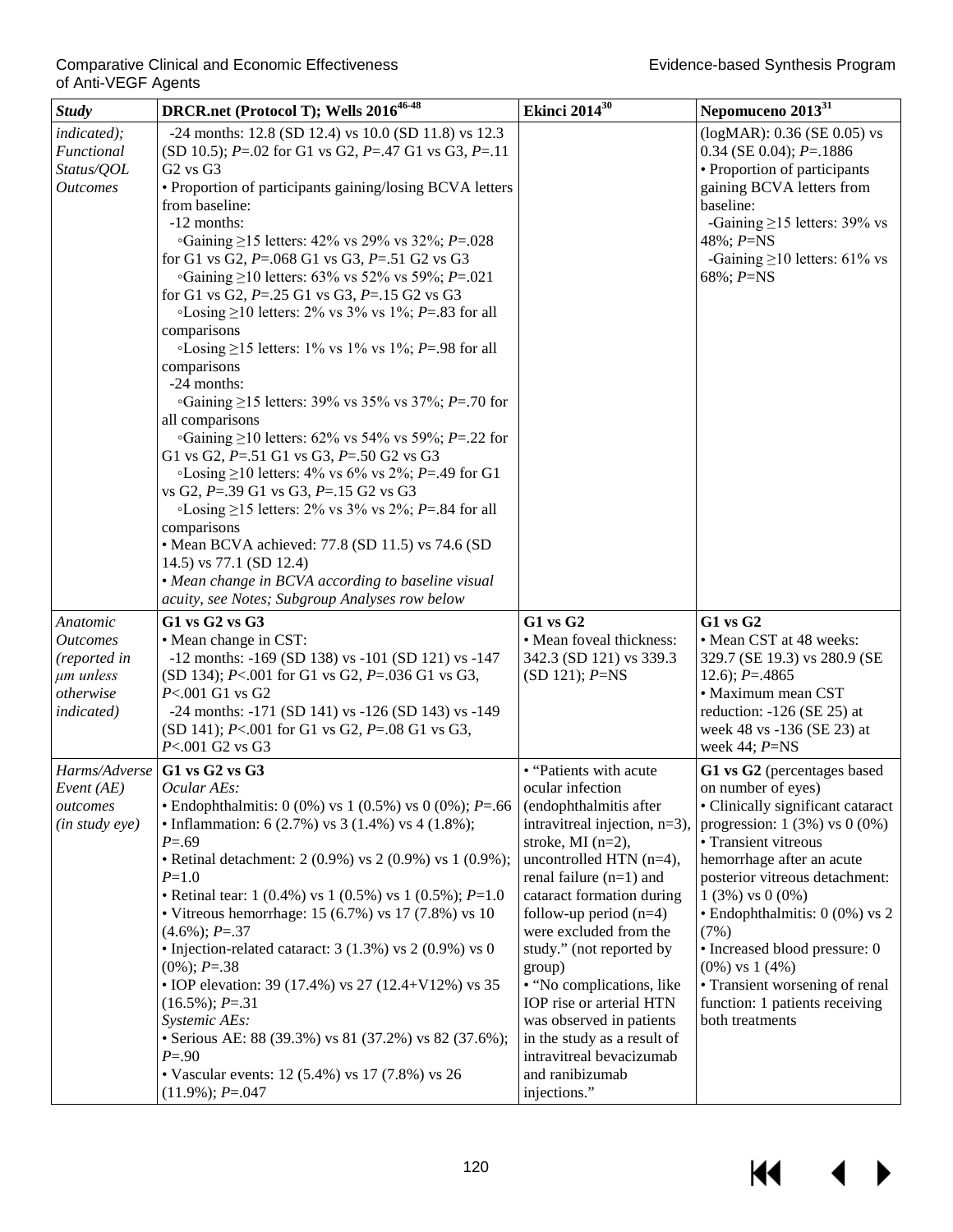| <b>Study</b>                                 | DRCR.net (Protocol T); Wells 2016 <sup>46-48</sup>                                                                                                                                                                                                                                                                                                                                                                                                                                                                                                                                                                                                                                                                                                                                                                                                                                                                                                                                                                                                                                                                                                                                                                                                                                                                                                                     | Ekinci 2014 <sup>30</sup>                                                                                                                                                      | Nepomuceno 2013 <sup>31</sup>                                                                                                                                                                                                                                                                                                                                                                                                                                                                                                                                                                                                                                                                                                                                                                                                                                         |
|----------------------------------------------|------------------------------------------------------------------------------------------------------------------------------------------------------------------------------------------------------------------------------------------------------------------------------------------------------------------------------------------------------------------------------------------------------------------------------------------------------------------------------------------------------------------------------------------------------------------------------------------------------------------------------------------------------------------------------------------------------------------------------------------------------------------------------------------------------------------------------------------------------------------------------------------------------------------------------------------------------------------------------------------------------------------------------------------------------------------------------------------------------------------------------------------------------------------------------------------------------------------------------------------------------------------------------------------------------------------------------------------------------------------------|--------------------------------------------------------------------------------------------------------------------------------------------------------------------------------|-----------------------------------------------------------------------------------------------------------------------------------------------------------------------------------------------------------------------------------------------------------------------------------------------------------------------------------------------------------------------------------------------------------------------------------------------------------------------------------------------------------------------------------------------------------------------------------------------------------------------------------------------------------------------------------------------------------------------------------------------------------------------------------------------------------------------------------------------------------------------|
|                                              | -Nonfatal MI: 7 (3.1%) vs 3 (1.4%) vs 6 (2.8%)<br>-Nonfatal stroke: $2(0.9\%)$ vs $6(2.8\%)$ vs $11(5.0\%)$<br>-Vascular death (from any potential vascular or<br>unknown cause): $3(1.3\%)$ vs $8(3.7\%)$ vs $9(4.1\%)$<br>• All-cause death: 5 (2%) vs 13 (6%) vs 11 (5%); $P = 12$<br>• Hospitalization: 77 (34.4%) vs 71 (32.6%) vs 73<br>$(33.5\%)$ ; P=.93<br>• Gastrointestinal: 67 (29.9%) vs 64 (29.4%) vs 60<br>$(27.5\%)$ ; P=.85<br>• Renal and urinary disorder events: 50 (22.3%) vs 46<br>$(21.1\%)$ vs 35 (16.1%); P=.22<br>• HTN: 39 (17.4%) vs 27 (12.4%) vs 44 (20.2%); $P=.08$                                                                                                                                                                                                                                                                                                                                                                                                                                                                                                                                                                                                                                                                                                                                                                     |                                                                                                                                                                                |                                                                                                                                                                                                                                                                                                                                                                                                                                                                                                                                                                                                                                                                                                                                                                                                                                                                       |
| Cost and<br><b>Burden</b><br><b>Outcomes</b> | $G1$ vs $G2$ vs $G3$<br>• Median number of injections:<br>$-12$ months: 9 (IQR 8 to 11) vs 10 (IQR 8 to 12) vs 10<br>(IQR 8 to 11); $P = 0.045$ for overall comparison<br>-24 months: 15 (IQR 11-17) vs 16 (IQR 12-20) vs 15<br>(IQR 11-19); $P = .08$ for overall comparison<br>• Laser photocoagulation performed at least once:<br>-12 months: 37% vs 56% vs 46%; $P < .001$ for overall<br>comparison<br>-24 months: 41% vs 64% vs 52%; $P<.001$ for G1 vs<br>G2, $P = .04$ G1 vs G3, and $P = .01$ G2 vs G3                                                                                                                                                                                                                                                                                                                                                                                                                                                                                                                                                                                                                                                                                                                                                                                                                                                       | $G1$ vs $G2$<br>• Mean number of<br>injections: $5.1$ (SD 0.74)<br>vs 6.5 (SD 0.85); $P<.05$                                                                                   | G1 vs G2<br>• Mean number of injections:<br>9.84 (SEM 0.55) vs 7.67 (SEM<br>of the mean 0.60); $P = .005$<br>• Rescue therapy:<br>-Eyes meeting rescue therapy<br>criteria: 9 vs 4; $P = 0.042$<br>-Patients receiving rescue<br>laser therapy: $1(1$ eye) vs $1(1)$<br>eye)<br>-Patients receiving rescue<br>anti-VEGF therapy: 8 (8 eyes)<br>vs 3 (3 eyes)                                                                                                                                                                                                                                                                                                                                                                                                                                                                                                          |
| Notes;<br>Subgroup<br>Analyses               | When the other (nonstudy) eye required anti-VEGF<br>treatment (129 participants in the aflibercept group<br>[58%], 122 participants in the bevacizumab group<br>[56%], and 121 participants in the ranibizumab group<br>[56%]), the agent that was used was the same as that<br>used for the study eye.<br>· Subgroup Analyses: G1 vs G2 vs G3<br>Subgroup analyses based on baseline visual acuity (<69<br>vs 69-78 letters)<br>-Patients with letter score <69 at baseline:<br>•Mean change in BCVA at 12 months (n=102 vs<br>$n=102$ vs $n=101$ : 18.9 (SD 11.5) vs 11.8 (SD 12.0) vs<br>14.2 (SD 10.6); $P<0.001$ for G1 vs G2, $P=.003$ G1 vs<br>G3, $P = 21$ G2 vs G3<br>•Mean change in BCVA at 24 months (n=98 vs n=92<br>vs n=94): 18.1 (SD 13.8) vs 13.3 (SD 13.4) vs 16.1 (SD<br>12.1); $P = .02$ for G1 vs G2, $P = .18$ G1 vs G3, $P = .18$ G2<br>vs G3<br>-Patients with letter score 78-69 at baseline:<br>•Mean change in BCVA at 12 months (n=106 vs<br>$n=104$ vs $n=105$ : 8.0 (SD 7.6) vs 7.5 (SD 7.4) vs 8.3<br>(SD 6.8); $P=.69$ for all comparisons<br>•Mean change in BCVA at 24 months (n=103 vs<br>n=93 vs n=97): 7.8 (SD 8.4) vs 6.8 (SD 8.8) vs 8.6 (SD<br>7.0); P=.51 for G1 vs G2, P=.51 G1 vs G3, P=.31 G2 vs<br>G <sub>3</sub><br>The relative treatment effect on CST also varied<br>according to initial visual acuity $(P<0.001)$ . | Excluded patients with<br>certain AEs during follow-<br>up (acute ocular infection,<br>stroke, MI, uncontrolled<br>HTN, pregnancy, renal<br>failure and cataract<br>formation) | If both eyes were eligible for<br>treatment and the patient<br>agreed to treat both eyes with<br>anti-VEGF therapy, 1 eye<br>received the randomized<br>treatment and the contralateral<br>eye received the other anti-<br>VEGF agent on the next day;<br>thus, if an eye was randomized<br>to the ranibizumab group, the<br>contralateral eye was allocated<br>to the bevacizumab group.<br>• Subgroup Analyses: A<br>multivariate analysis<br>comparing BCVA and CST<br>outcomes between the<br>bevacizumab and ranibizumab<br>groups, taking into account<br>number of injections, baseline<br>BCVA, and CST,<br>demonstrated a statistically<br>significant influence of<br>baseline BCVA on follow-up<br>$BCVA (P<.001)$ but no other<br>significant differences between<br>groups $(P=.051)$ across follow-<br>up time $(P=490)$ regarding<br>these 2 outcomes. |

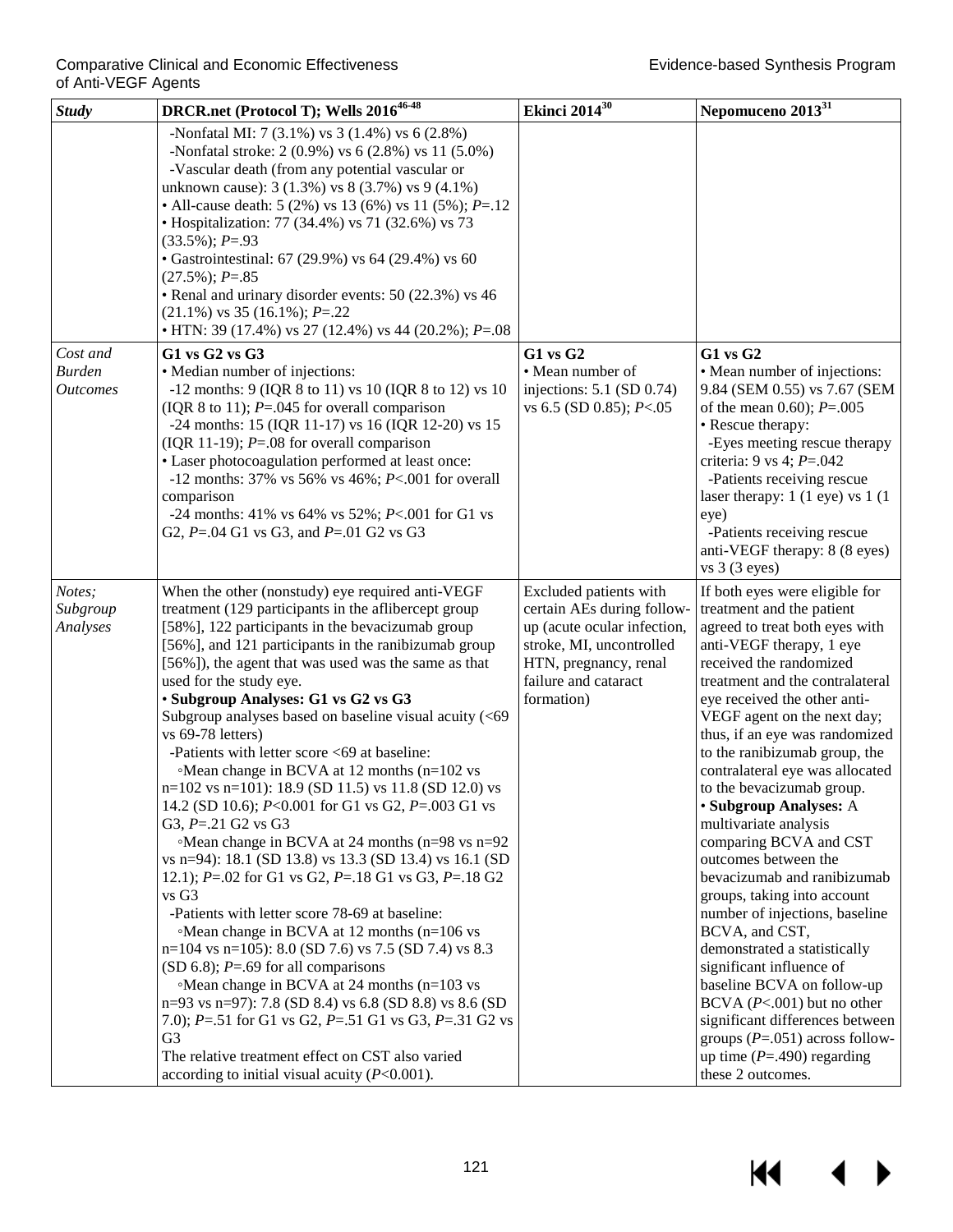# **Trials in Patients with Macular Edema due to Central Retinal Vein Occlusion (CRVO) or Branch Retinal Vein Occlusion (BRVO)**

| <b>Study</b>                                                                                              | CRAVE; Rajagopal 2015 <sup>32</sup>                                                                                                                                                                                                                                                                                                                                                   | MARVEL; Narayanan 2015 <sup>36</sup>                                                                                                                                                                                                                                                                                                                                                                                                                                                                                                                                                                                                                                                                                                                                                                                                                                                                                         |
|-----------------------------------------------------------------------------------------------------------|---------------------------------------------------------------------------------------------------------------------------------------------------------------------------------------------------------------------------------------------------------------------------------------------------------------------------------------------------------------------------------------|------------------------------------------------------------------------------------------------------------------------------------------------------------------------------------------------------------------------------------------------------------------------------------------------------------------------------------------------------------------------------------------------------------------------------------------------------------------------------------------------------------------------------------------------------------------------------------------------------------------------------------------------------------------------------------------------------------------------------------------------------------------------------------------------------------------------------------------------------------------------------------------------------------------------------|
| $\cdot$ Follow-up<br>• Country<br>$\cdot$ NCT or ID<br>number<br>$\cdot$ Funding                          | $\bullet$ 6 months<br>$\cdot$ US<br>• NCT01428388<br>• Barnes Retina Institute                                                                                                                                                                                                                                                                                                        | $\bullet$ 6 months<br>$\bullet$ India<br>• CTRI/2012/ 01/003120 (Clinical Trials Registry-India)<br>· Brian Holden Eye Research Center, L.V. Prasad Eye<br>Institute, Hyderabad, India                                                                                                                                                                                                                                                                                                                                                                                                                                                                                                                                                                                                                                                                                                                                       |
| Objective                                                                                                 | To compare efficacy of monthly treatment with<br>bevacizumab or ranibizumab for macular edema due<br>to RVO.                                                                                                                                                                                                                                                                          | To assess the efficacy and safety of intravitreal<br>bevacizumab compared with ranibizumab in the treatment<br>of macular edema due to BRVO.                                                                                                                                                                                                                                                                                                                                                                                                                                                                                                                                                                                                                                                                                                                                                                                 |
| Population/<br>Condition                                                                                  | Macular edema secondary to RVO (60% of patients<br>with branch RVO or hemi-RVO, 40% with central<br>RVO)                                                                                                                                                                                                                                                                              | Center-involving macular edema due to BRVO                                                                                                                                                                                                                                                                                                                                                                                                                                                                                                                                                                                                                                                                                                                                                                                                                                                                                   |
| Population<br><b>Characteristics</b><br>(baseline)                                                        | Age: 71.5 years (SD 8.6)<br>Male: 44.9%<br>Mean BCVA (logMAR): 0.745 (SD 0.42)                                                                                                                                                                                                                                                                                                        | Age: 51.7 years (SD 8.6)<br>Male: 54.6% (B vs R: 68.4% vs 40.5%)<br>Mean BCVA: 54.4 (SD 12.2)<br>Mean CRT: 469 μm (SD 138)                                                                                                                                                                                                                                                                                                                                                                                                                                                                                                                                                                                                                                                                                                                                                                                                   |
| Main Inclusion<br>Criteria                                                                                | Age $\geq$ 50 years; diagnosis of RVO in the past 9<br>months, BCVA of 20/40 to 20/320 (Snellen) in study<br>eye (regardless of relative afferent pupillary defect);<br>and CFT $>250 \mu m$ on OCT.                                                                                                                                                                                  | Age $\geq$ 18 years; center-involving macular edema due to<br>BRVO of <9 months duration; minimum CRT of 250 µm<br>in the central subfield on spectral domain OCT); BCVA of<br>20/40 to 20/320 (73 to 24 letters) in the study eye.                                                                                                                                                                                                                                                                                                                                                                                                                                                                                                                                                                                                                                                                                          |
| Main Exclusion<br>Criteria                                                                                | History of intraocular surgery in the study eye<br>including pars plana vitrectomy (but not including<br>uncomplicated cataract surgery) within 60 days; any<br>intravitreal injections within 12 weeks; prior RVO;<br>history of PRP within 3 months of study onset or<br>anticipated within 4 months after study onset; history<br>of cerebrovascular event or MI within 3 months.  | Prior episode or bilateral manifestation of RVO; previous<br>panretinal laser photocoagulation or macular laser<br>photocoagulation in the study eye; decrease in BCVA due<br>to causes other than BRVO; history or presence of AMD<br>(dry or wet form); use of intraocular or periocular<br>corticosteroids in the study eye within the previous 3<br>months; previous treatment with anti-VEGF drugs in the<br>study eye.                                                                                                                                                                                                                                                                                                                                                                                                                                                                                                 |
| Intervention vs<br>Comparator<br>• Schedule<br>$\cdot$ Co-<br>Intervention/<br>Rescue<br><b>Treatment</b> | G1: Bevacizumab 1.25 mg<br>G2: Ranibizumab 0.5 mg<br>· Schedule (both groups): Patients received monthly<br>injections for 6 months<br>• Patients were eligible for rescue therapy with<br>focal/grid laser or steroid at any point in the study, at<br>the physician's discretion. Enrolled patients could<br>receive PRP when needed at the discretion of the<br>treating physician | G1: Bevacizumab 1.25 mg<br>G2: Ranibizumab 0.5 mg<br>• Schedule (both groups): Injection at baseline followed by<br>PRN (met one of following retreatment criteria: >50 µm<br>increase in CRT compared with the thinnest previous<br>measurement; new or persistent cystoid retinal changes or<br>sub-retinal fluid on OCT; loss of $\geq$ 5 letters from the best<br>previous BCVA measurement in conjunction with any<br>increase in CRT; increase in BCVA of $\geq$ 5 letters between<br>the current and months recent visits).<br>• Subjects were eligible to receive modified macular grid<br>laser photocoagulation at 12 weeks if the following<br>prespecified criteria were met: >50 µm increase in CRT<br>compared with the thinnest previous measurement, and<br>persistent diffuse edema $\geq$ 250 µm in CRT. Whenever laser<br>photocoagulation was performed, an anti-VEGF injection<br>was also administered |
| $\boldsymbol{N}$                                                                                          | 98*<br>$G1:49*$<br>G2:49<br>*Includes 9 patients who were not randomized but<br>were assigned to bevacizumab for financial reasons.                                                                                                                                                                                                                                                   | 75<br>G1:38<br>G <sub>2</sub> : 37                                                                                                                                                                                                                                                                                                                                                                                                                                                                                                                                                                                                                                                                                                                                                                                                                                                                                           |
| Visual Outcomes                                                                                           | G1 vs G2                                                                                                                                                                                                                                                                                                                                                                              | G1 vs G2                                                                                                                                                                                                                                                                                                                                                                                                                                                                                                                                                                                                                                                                                                                                                                                                                                                                                                                     |